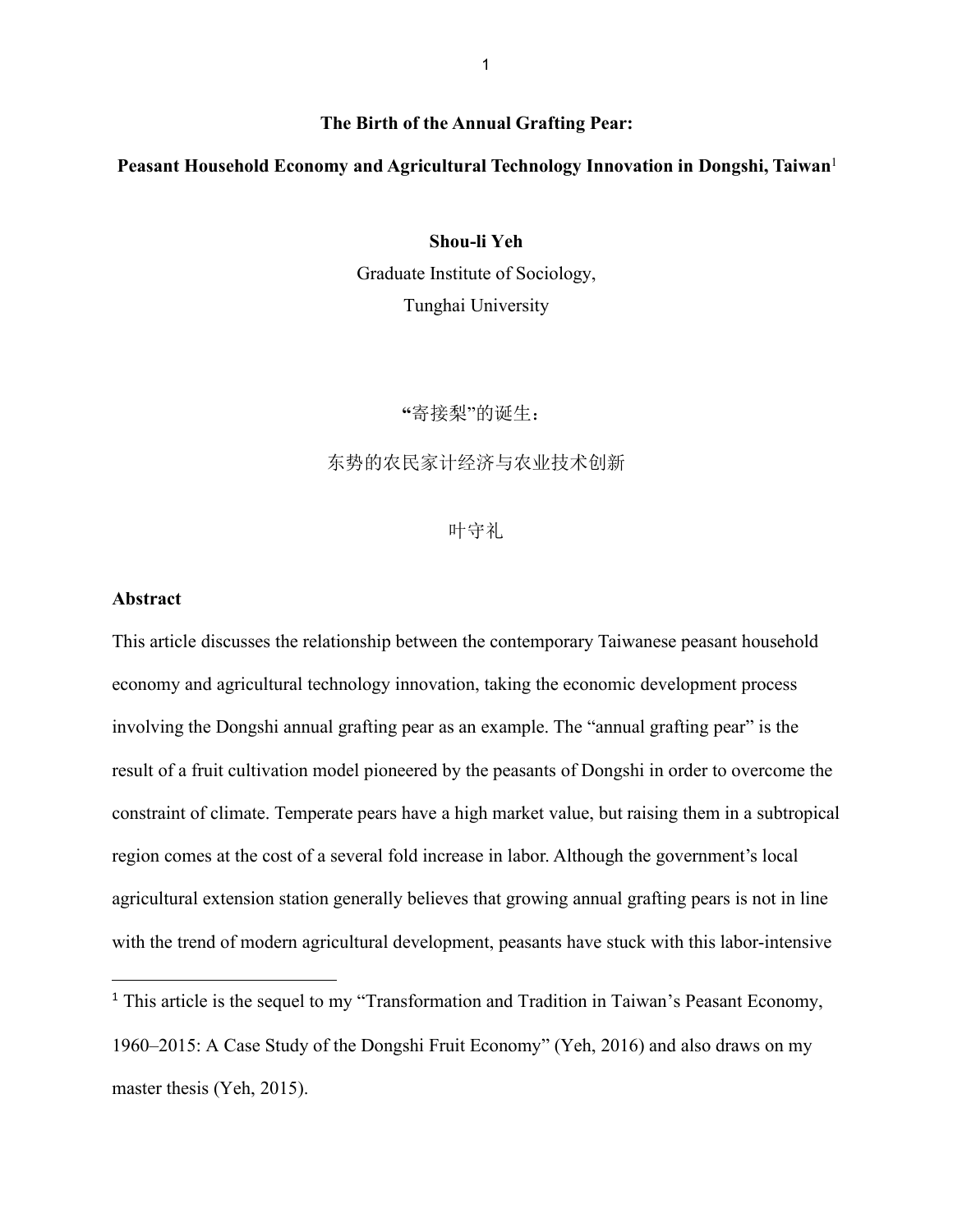fruit cultivation model. Today, annual grafting pears have become the mainstay of Taiwan's pear industry. Combining participant observation, oral history, and ethnography, this article analyzes the tensions between household consumption needs and labor self-exploitation. It argues that the peasant family economy does not operate according to a purely capitalistic business logic, and that Dongshi's grassroots agricultural technology innovation will move in the direction of labor intensifying diversified crops rather than labor saving single crops. This direction of development is a response to Taiwan's agricultural crisis, the urban-rural relationship, and the market structure. The birth of annual grafting pears as a product of the collective creation of the peasants in Dongshi reflects a situation common in Taiwan's ruralareas and helps us to rethink the "hidden agricultural revolution" and urban-rural relationships in East Asian industrialized societies.

# **Keywords**

hidden agricultural revolution, peasant household economy, agricultural technology innovation, labor self-exploitation, urban-rural relationship

# 摘要 しょうしょう しゅうしょう しゅうしょく

本文试图以东势寄接梨经济的发展历程为例,探讨当代台湾农民家计经济与农业技术创新 之间的关系。寄接梨是东势农民首创的特殊水果栽培模式,希望克服气候的限制,在亚热 带地区种植市场价格更高的温带梨,代价是必需付出数倍于以往的农业劳动投入。虽然政 府农政部门普遍认为寄接梨不符合现代农业发展潮流,农民却不排斥这样劳力密集的水果 栽培模式,如今寄接梨已成为台湾梨产业的主力。结合参与观察、口述历史以及民族志书

2 and 2 and 2 and 2 and 2 and 2 and 2 and 2 and 2 and 2 and 2 and 2 and 2 and 2 and 2 and 2 and 2 and 2 and 2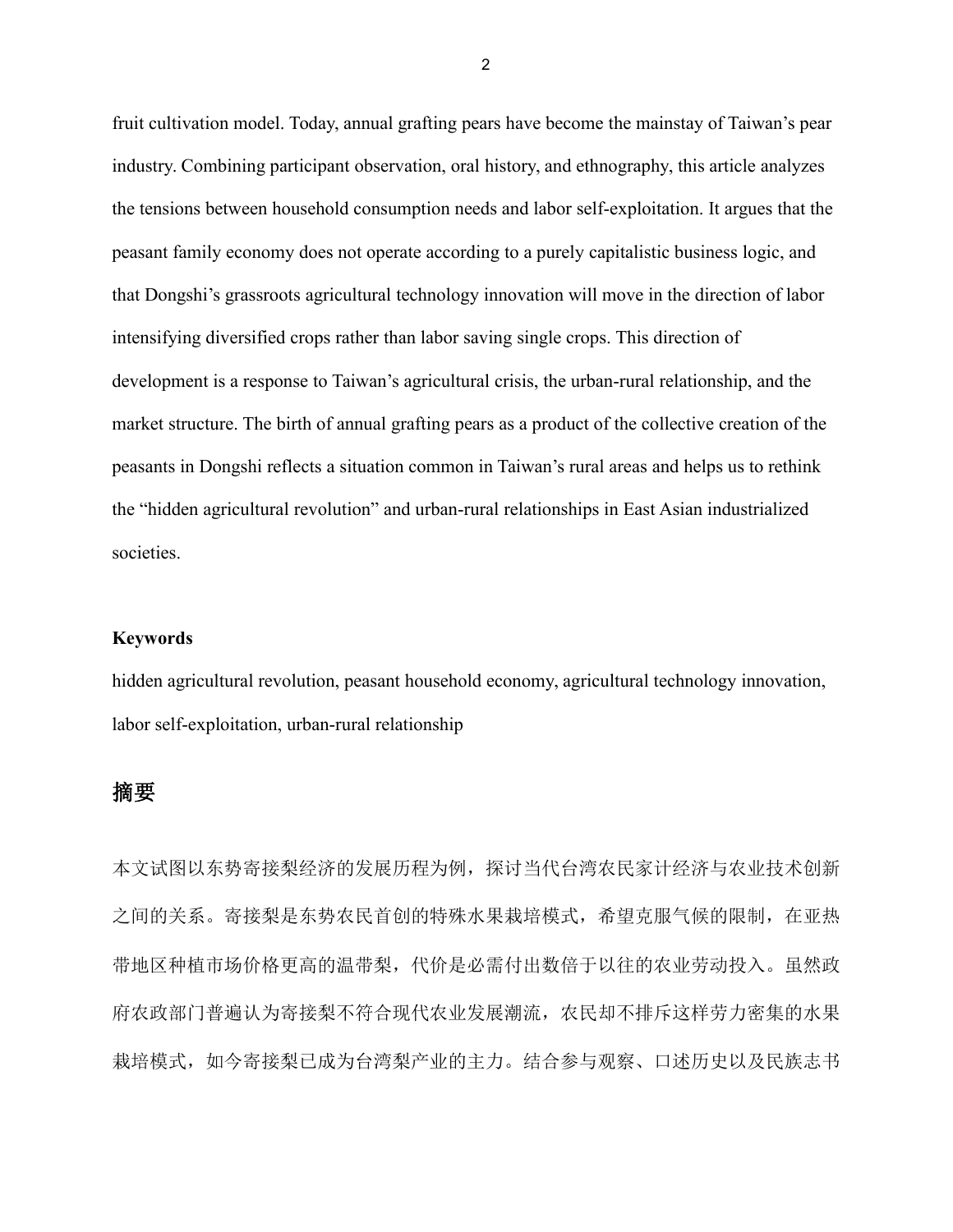写,本文深入分析了家庭消费需求和劳动自我开发之间的紧张关系,希望指出农民家计经 济不同于纯粹资本主义企业的经营逻辑,如何导引东势草根农业技术创新走向"厚工—多 样"而非"省工—单一"的方向,而这又要放在台湾农业危机、城乡关系与市场结构的宏 观脉络下,才能获得比较恰当的理解。本文希望指出:寄接梨作为东势农民集体创造的产 物,一定程度上反映了台湾农村的共同处境,有助于我们重新思考隐性农业革命以及东亚 工业化社会下的城乡关系。

# 关键词

隐性农业革命、农民家计经济、农业技术创新、劳动自我开发、城乡关系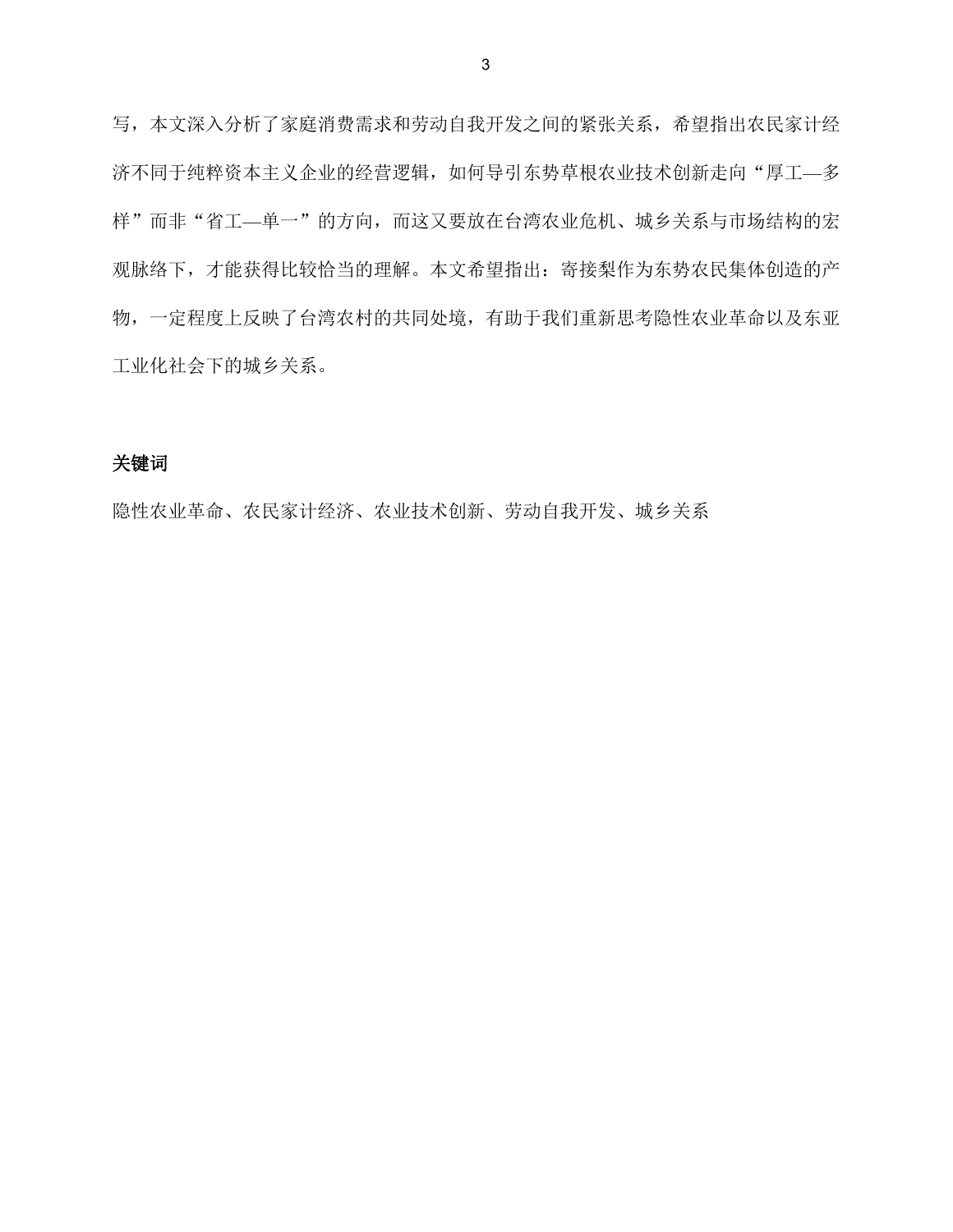# **Acknowledgments**

This article has benefited from the knowledge I have gained from many outstanding agricultural experts and literary and history researchers in Dongshi as well as from my respondents. I sincerely thank in particular Liu Longlin, Shi Chaoxiang, and Ye Taizhu. Errors and omissions in the article are entirely my responsibility.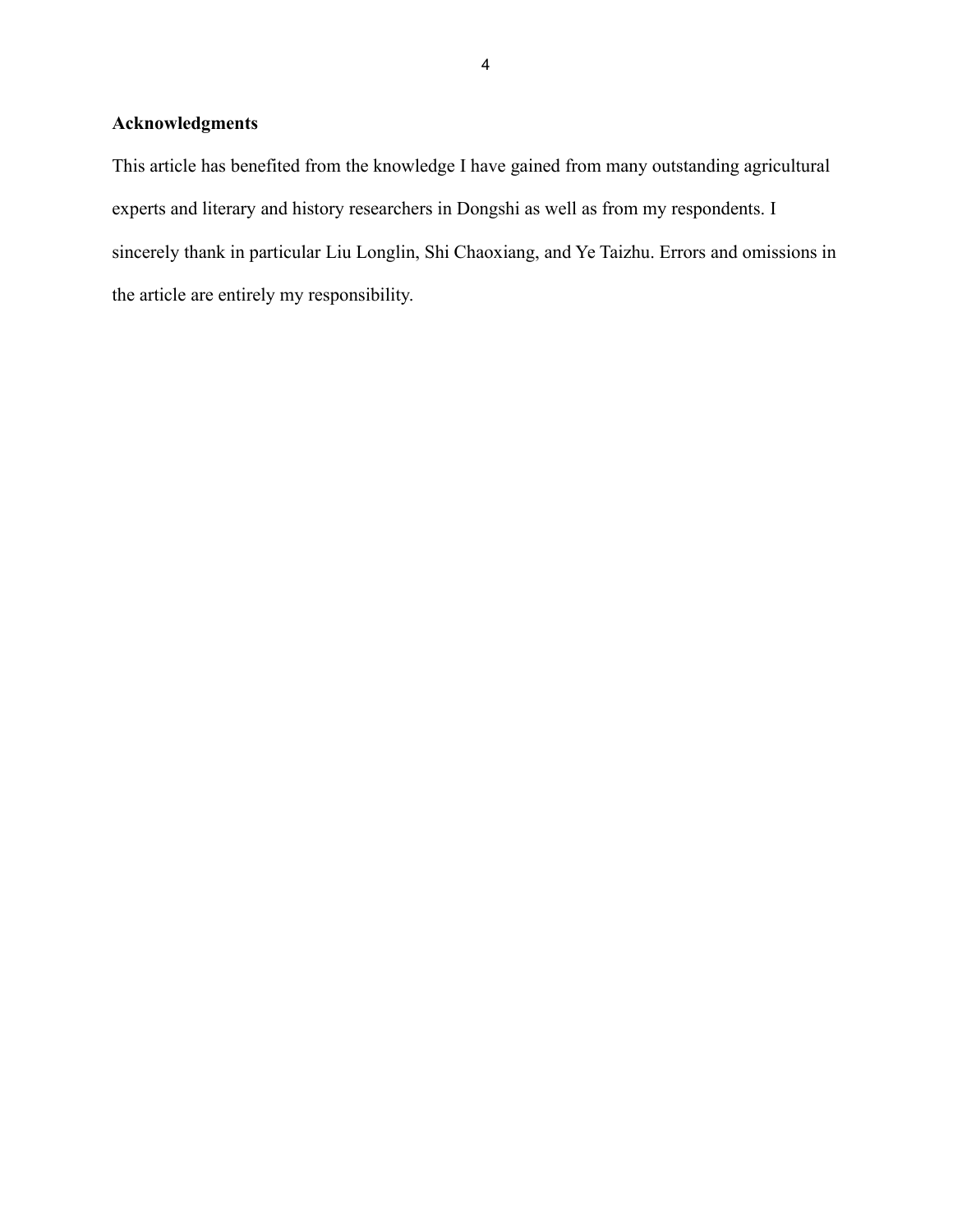I first met the Zhang family when I started my field research in Dongshi 东势, Taichung, in the summer of 2014. Mrs. Zhang came from Hunan, and had lived in Taiwan for more than twenty years. As she tells it, when she first arrived she had no idea that she would live a good part of her life in an orchard on the island of Taiwan. When I met the Zhangs, it was almost harvest season. Looking around, you could see tens of thousands of bulging kraft paper bags covering annual grafting pears hanging on the branches, swaying in the breeze. The way the peasants of Dongshi cultivate annual grafting pears is something they invented themselves. Growing high-chilling pears in a subtropical area requires a great deal of labor. "I was shocked when I first came here! In my hometown,we grow pears also, but not in this complicated way!" said Mrs. Zhang, still with a look of wonder as she spoke.

Mr. Zhang used to work in Shenzhen. About twenty years ago, he return to Dongshi, with his wife, to take over the family orchard and take care of his two daughters and his parents. When he arrived, a crop replacement was in full swing in Dongshi. The peasants were cutting down citrus trees to cultivate a more remunerative crop, annual grafting pears. "Grafting annually definitely is the thing," explained Mr. Zhang, with a smile. "The insane guy Zhang Rongsheng is to blame," he declared.

This article explores why this cultivation of annual grafting pears, which violates the rule that only species suitable to the local environment should be raised and which demands intensive labor, took Dongshi by storm. Since Dongshi's peasants, including Zhang Rongsheng, invented the technology that made the cultivation of the annual grafting pear successful in the late 1970s, many other peasants have followed the same path, casting aside what they used to grow. This innovative farming method rather quickly spread to Heping 和平, Zhuolan 卓兰, Sanwan 三湾, and Shigang  $\overline{A}$   $\overline{B}$ , forming an annual grafting pear economic circle centered on Dongshi. This

 $5<sub>5</sub>$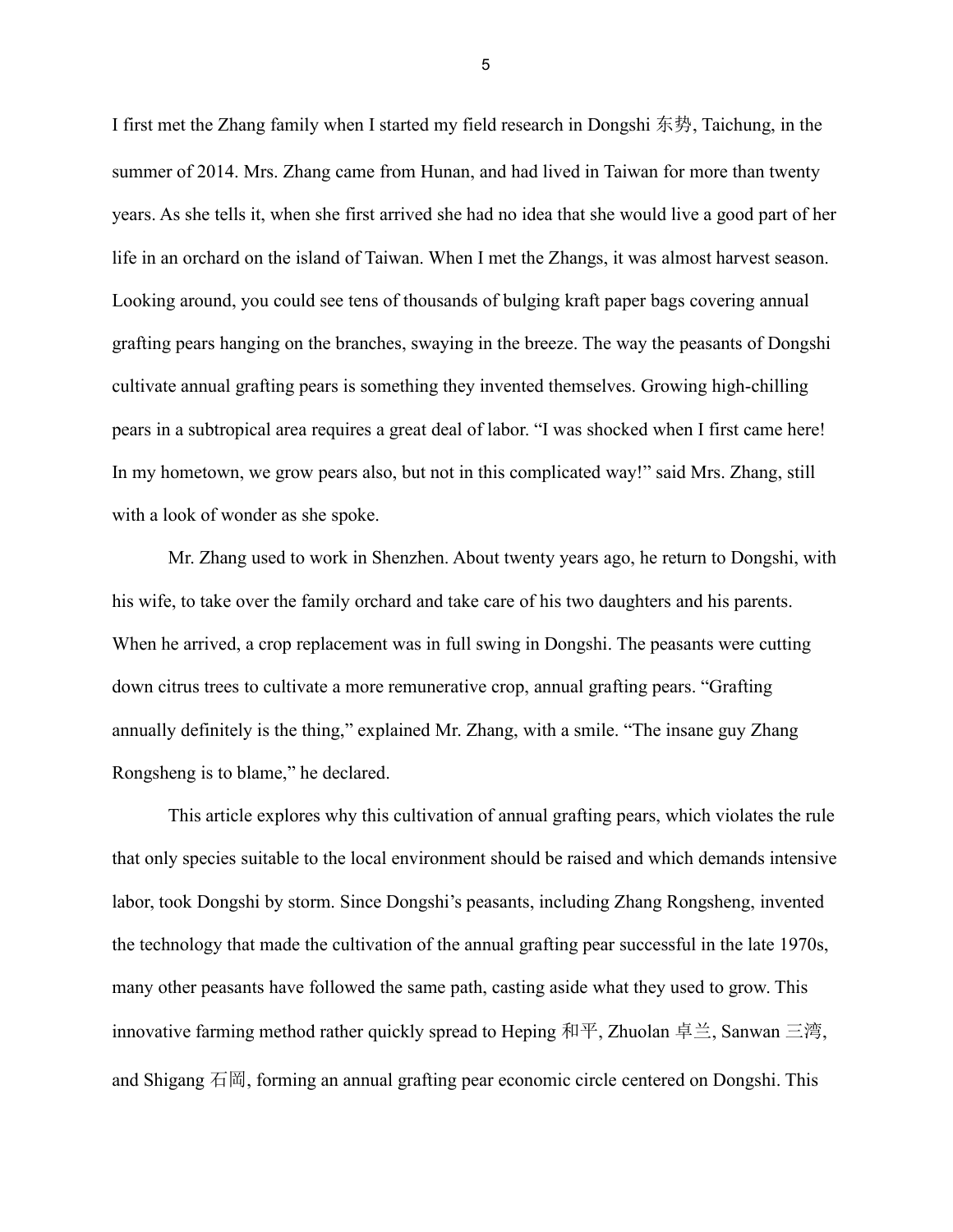has led to a re-intensification of labor in this area.

Annual grafting pears are a high-grade fruit in which Dongshi's farmers take pride, but in fact they are not as profitable as some people imagine. If we look into the cost structure, and compare it with that of other common crops, it becomes obvious that cultivating annual grafting pears is profitable only when one ignores the cost of the family's labor (as discussed below). It seems that peasants who adopted this new crop and its innovative method of cultivation were willing to trade intensive self-exploitation for more income, which, as the peasants term it, amounts to "working hard to save money" 赚自己的工.

Why did Dongshi's peasants engage in this grassroots innovation involving laborintensive farming within the unstable process of industrialization in Taiwan? One cannot answer this question without acknowledging that switching to different crops was a survival strategy based on the social context of the peasant household economy and the history of Taiwan's agricultural crisis, both of which triggered changes in Dongshi's fruit economy. Only when one understands that the Taiwanese peasant economy revolves around a household economic entity with the ability to flexibly apply labor can one comprehend why Dongshi's fruit economy headed in the direction of labor intensifying diversified crops farming instead of labor saving, single crop farming, which might at first glance appear to be the better urban-rural relationship in the context of rapid industrialization.

Although the Dongshi annual grafting pear economy is a relative special case, it shows that we must reformulate of our notions of the circumstances of Taiwan's peasantry in recent decades. In grappling with the drastic historical wave of differentiation in Taiwan's agriculture, a solid case study is particularly valuable, not only because it brings us close to local issues involved in real rural communities, but also because it can reduce the twin problems of giving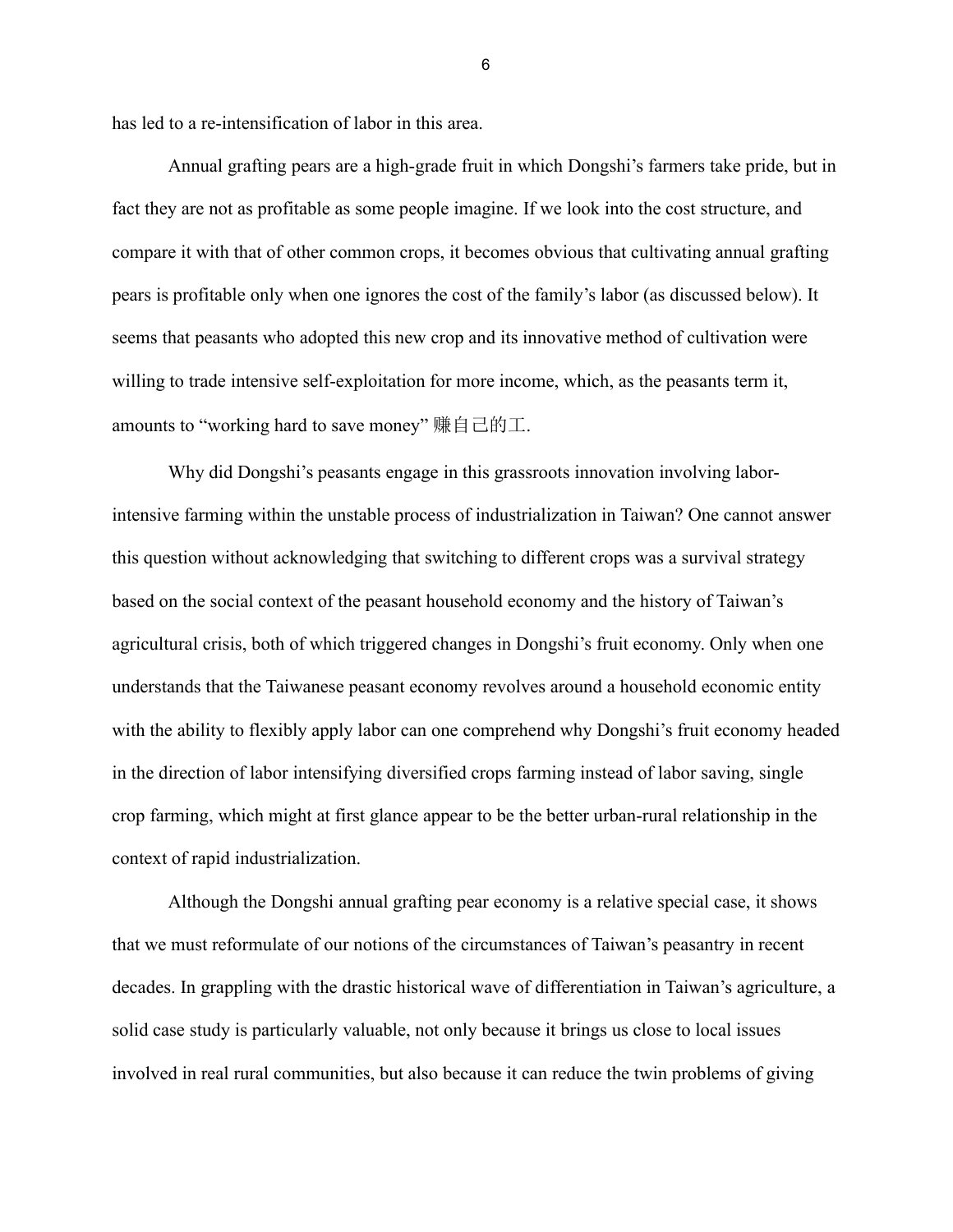priority to theory and reductionism. Although the history of Taiwan's diversified fruit economy does not fit well with mainstream of agricultural development theory, we should not see this experience as an anomaly or a residual phenomenon. On the contrary, facing up to this history will help us understand the urban-rural relationships of industrialized society in East Asia without resorting to the Western-centric stereotypes.

# **Family Farm Technology and Labor**

# *Commercial Farmers vs. Masters in the Field*

Most studies related to Taiwan's rural economy and fruit industry agree that the evolution and spread of cultivation techniques have been of great importance. Early studies focused on specialized export-oriented crops such as bananas, pineapples, and so on, emphasizing the role of the state and the Department of Agricultural Policy Extension (Myers, 1979; Shen, 1976; Huang Junjie, 1984; Zhang, 1974). More recently, researchers have started to focus on the rapid expansion of a diversified fruit economy since the 1970s, but there is no agreement on the role that creative peasants have played.

Some researchers have claimed that peasants who choose to cultivate high-yield crops are different from traditional peasants. They are "commercial farmers" and can deal with fierce market competition (Liao, Huang, and Xiao, 1986; Liao and Huang, 1992; Chen, 1995; Sumiya, Liu, and Tu, 1995; Huang Shuren, 2002). For example, Su-jen Huang has argued that "the sense of life of commercial farmers and traditional farmers is completely different. The former have rid themselves of the attachment to traditional small-scale livelihood agriculture and are totally profit-oriented" (2002: 279). The vigorous development of high-yield and intensive agriculture is understood as the natural result of the supply and demand relationship between urban and rural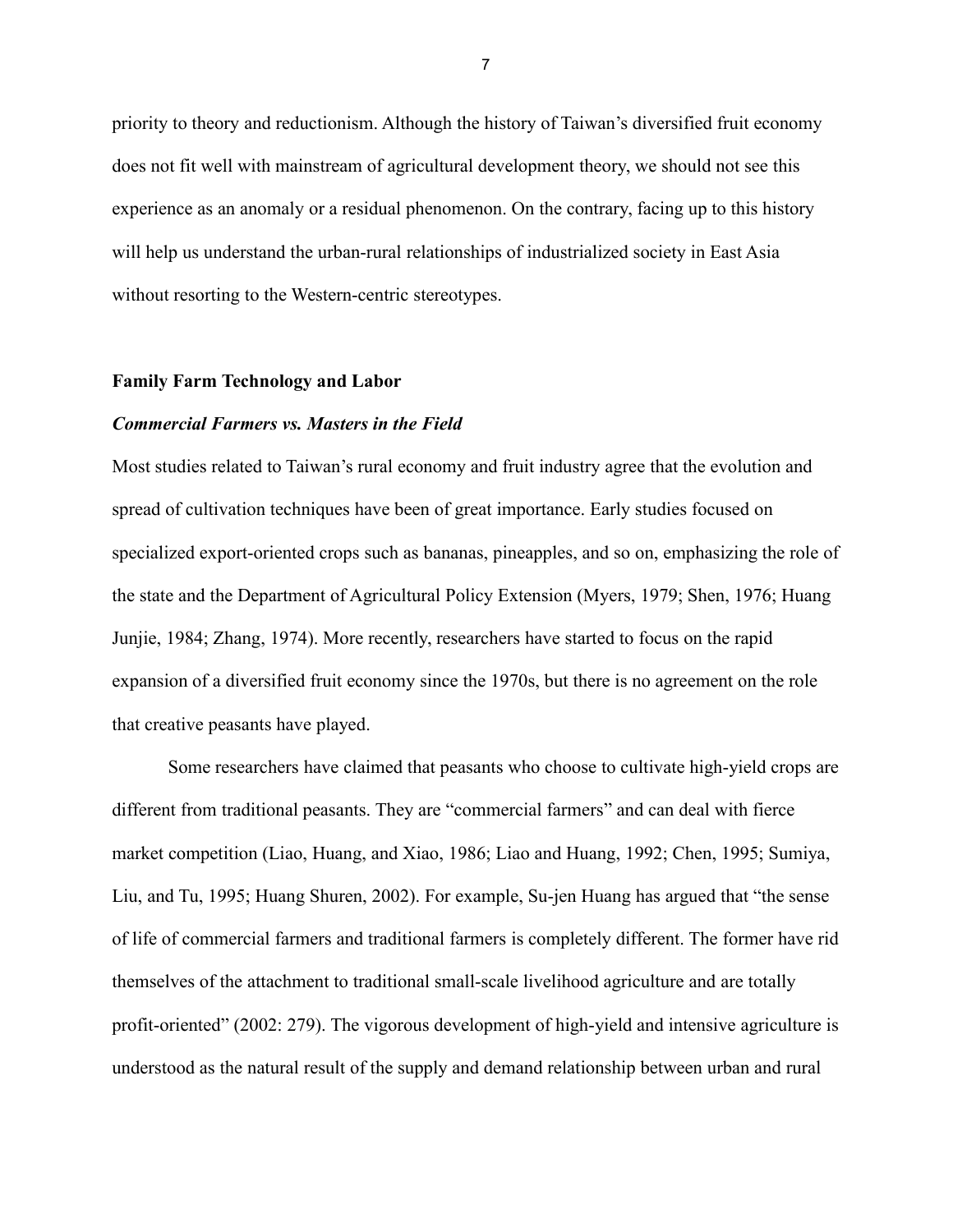modernization: "Economic development has brought about an increase in purchasing power, which has led to the development of the cultivation of aquatic products, livestock breeding, and high-priced fruits and vegetables.... This has enabled businesses to engage in capital-intensive, technology-intensive and highly profitable operations on limited land" (2002: 279). Although there has been no in-depth study of agricultural technology itself, advanced agricultural technology is regarded as an important sign of a new type of farmer, attentive to profit.

Another perspective argues that there is no difference between peasants who cultivate cash crops and those who raise traditional crops: they are both "masters in the field" who have a rich history of grassroots agricultural technology innovation (Chen, 2002; Xie, 2002; Wang, 2010; Yang, 2014). Hung-Jen Yang has claimed that the "tacit knowledge" of grassroots agricultural technology is different from the "expertknowledge" that meets scientific standards. But it still has a very positive practical significance: "In fact, since the very emergence of industry, Taiwan's society has bred many highly skilled master-level peasants" (2014: 92). What cannot be ignored is how local communities and the structures of living churn out the capacity for lively grassroots agricultural technology innovation: "Peasants have learned to be innovative through years of agricultural practice and immersion in rural culture, not in science labs" (2014: 90).

The theoretical constructs of"commercial farmers" or "masters in the field" both emphasize the close relationship between the development of Taiwan's fruit industry and its cultivation technology. Su-jen Huang's focus on the relationship between farmers and market has led to farmers being described as "rational entrepreneurs." However, without firsthand fieldwork, it is difficult to grasp the nature of Taiwan's agriculture at the grassroots level. Hung-Jen Yang has focused on the relationship between technology and society, showing the community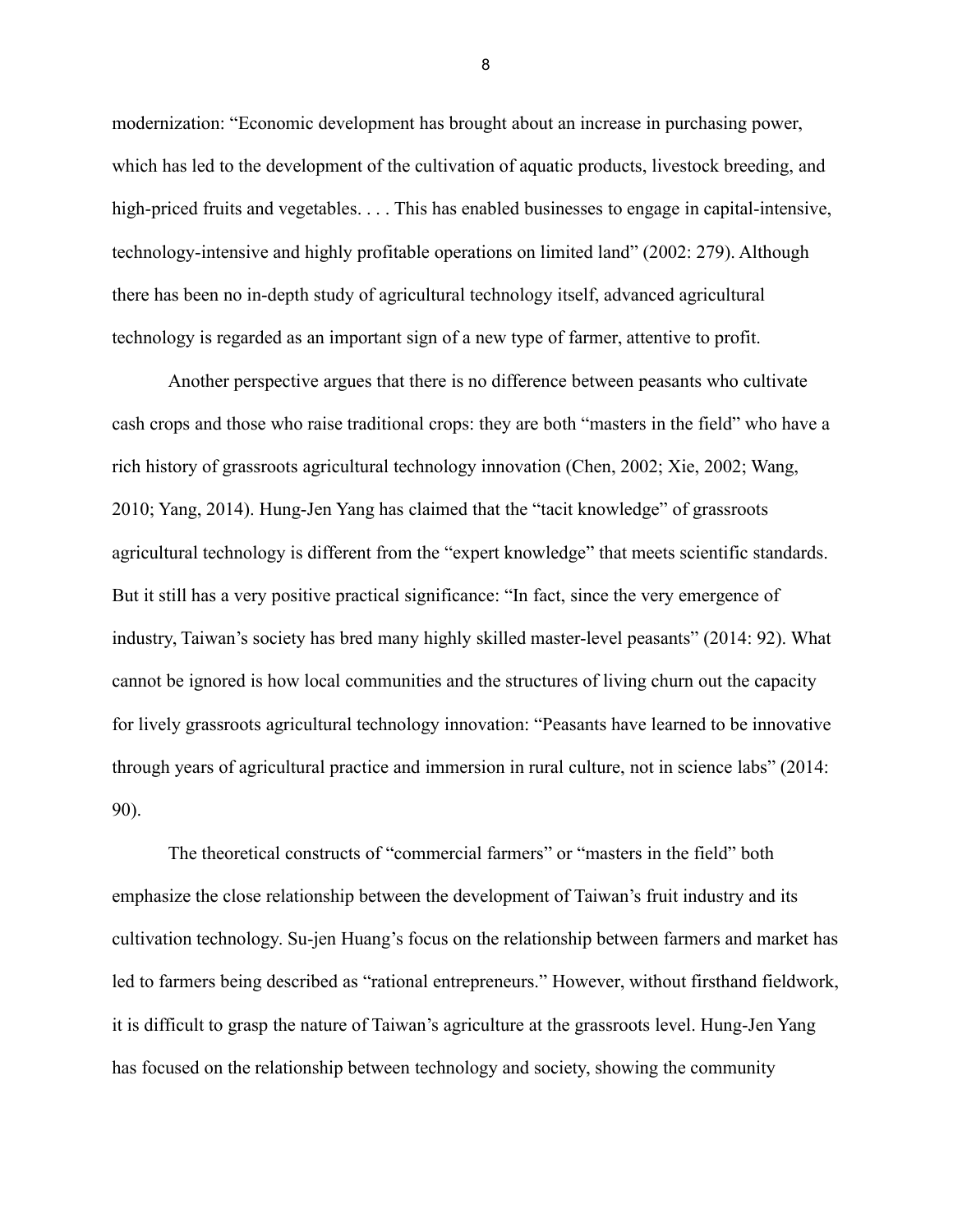foundation of grassroots agricultural technology innovations, but has not analyze the economic significance behind these technological innovations, nor has he provide a thorough historical explanation (Yang, 2014). More importantly, researchers have failed to recognize the nature of peasant household economics. They view peasants as simply isolated production units, and they also neglect the relationship between agricultural technology and household labor input. Therefore, they cannot explain why the peasants of Dongshi created grassroots agricultural innovations and why this has led to the re-intensification of agricultural labor throughout the region.

#### *Flexible Labor Allocation in the Peasant Household Economy*

The unexpected flexibility of the family farm has been widely recognized since the rediscovery of Chayanov in Western academia in the 1960s (Qin, 1996). Chayanov was the best-known representative of the early twentieth-century Russian agrarian populism school. Based on rich empirical evidence obtained in the field, his research argued that the family farm, as a domestic economic organization with a flexible allocation of labor, must consider balancing production and consumption, and hence follows economic principles different from a purely capitalist enterprise. The "substantivism" Chayanov advocated as well as Marxism and formal economics stand as the three grand models of contemporary peasant studies (Huang Zongzhi, 1994b). This article argues that although there is a huge difference between Russia's ruralareas and Taiwan's, Chayanov's analysis of the peasant household economy and the elasticity of labor allocation nonetheless helps clarify the economic pressures behind the Dongshi peasants' grassroots technological innovations.

Chayanov's long-term study of Russia's ruraleconomy convinced him that the theoretical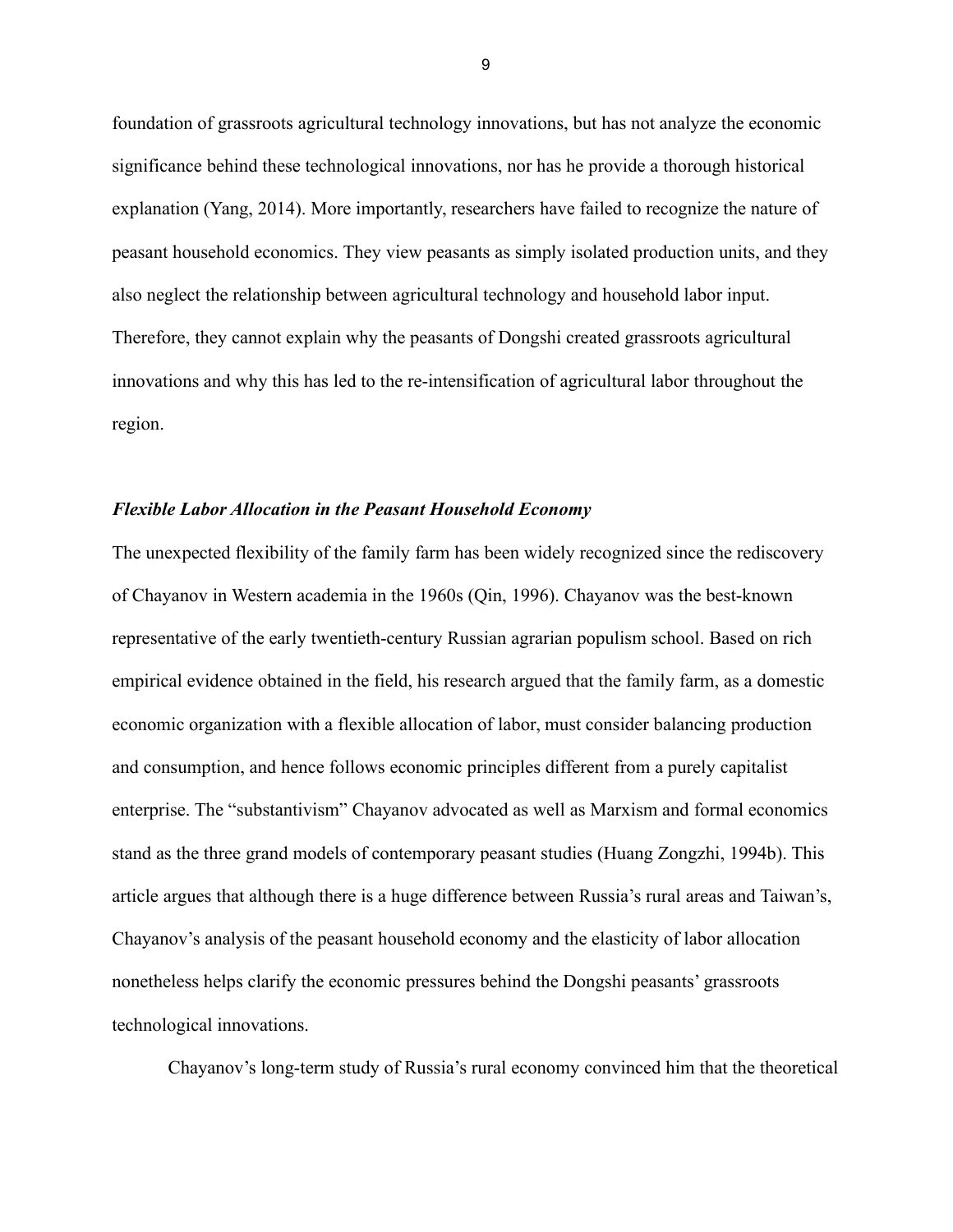model of individual economics was unable in many ways to explain the economic behavior of peasants. In the end, he concluded that individual economics could explain only the purely profit-driven activities of capitalist enterprises, and thus it was necessary to construct a theoretical model that could account for the economic activities of family farms. The key was that the family farm is not only a unit of labor but also a unit of consumption. Peasants must balance these two functions. Therefore, according to the principle of marginal utility, Chayanov proposed his famous principle of consumption-labor balance: family farms always measure the tension between marginal labor input, the marginal drudgery of labor, and the marginal consumption needs of the family in planning their labor allocation strategy.

From this perspective, peasants are not isolated producers as classical economics would see them, but are members of the "family farm," a special economic organization. As consumers, peasants seek to maximize their economic output; as producers, they also seek to reduce labor as much as possible. Chayanov emphasized that "the extent of the self-exploitation of peasant labor is determined by the relationship between the level of satisfaction of demand and the degree of the drudgery of labor" (1996: 53).<sup>[2](#page-9-0)</sup> It is on this basis that we can understand why the economic behavior of family farms often doesnot fit what classical economics would predict. For example, Chayanov found that when the size of the farm and the amount of household agricultural labor force are set, the real factor affecting yield often is the pressure of subsistence rather than the marginal utility of labor: peasants facing heavier economic pressure believe it is necessary to

<span id="page-9-0"></span><sup>&</sup>lt;sup>2</sup> Chayanov did not discuss self-exploitation in terms of Marxist surplus value, but rather in terms of the relationship between household consumption demand and the marginal utility of the "drudgery of labor." In addition, Chayanov did not explicitly pass judgment on whether self exploitation is morally positive or negative.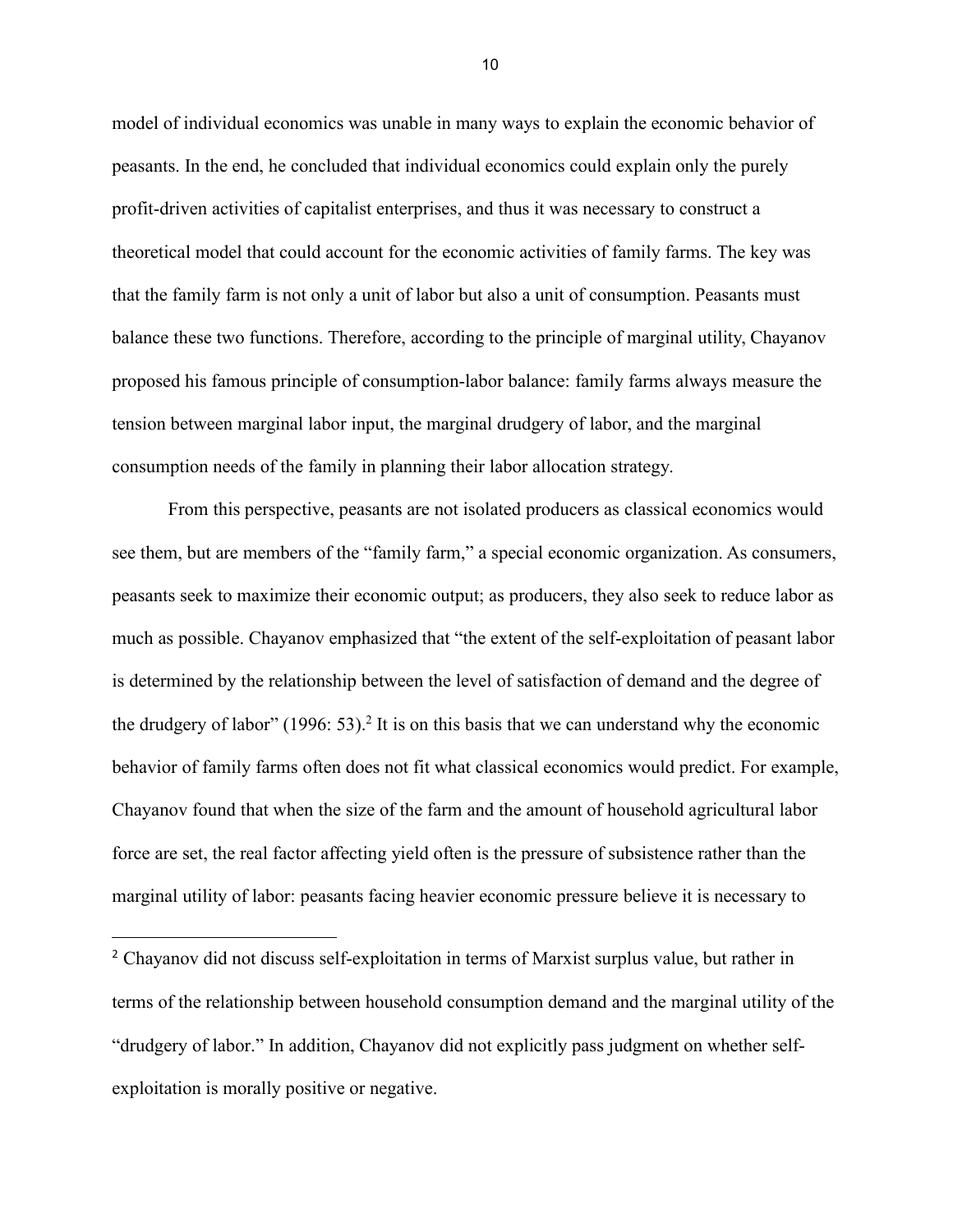expand output from the land as much as possible, even if the marginal utility of labor is diminishing. Peasants facing less economic pressure are more willing to reduce the hardship of labor and lack sufficient motivation to continue increasing labor input and land output.<sup>[3](#page-10-0)</sup> It must be noted that in terms of the principle of marginal utility, household consumption demand is determined by the family's subjective judgment of what it needs to survive, but the family may also pursue a higher standard of living. The key is still how to strike a balance between household consumption demand and the drudgery of labor.

Only by grasping the relationship between the peasant household as an economic organization and the family's allocation of labor can we understand the extraordinary resilience of family farms: under extremely heavy economic pressures, peasants are willing to continuously increase their labor input, that is, increase their "self-exploitation," up to the point that they feel they cannot tolerate any further increase. Chayanov pointed out that "the basic economic equilibrium conditions within family farms make it possible to accept very low unit remuneration. This allows such farms to survive in conditions so harsh that capitalist farms would undoubtedly be devastated" (1996: 61). In other words, "self-exploitation" as a survival strategy enables family farms to be more flexible than capitalist farms, to ignore employment costs and capital profit rates, and even to continue to expand output as marginal labor compensation falls below the market level. In terms of production costs and yield (production per unit area), capitalist farms are not necessarily more economically efficient than family farms.

<span id="page-10-0"></span><sup>&</sup>lt;sup>3</sup> "When other conditions are the same, peasant laborers are driven by their family needs and work harder, and with the increasing demand pressure to develop greater production capacity. The extent of self-exploitation depends on how much pressure the laborer bears from the family's consumer demand" (Chayanov, 1996: 49).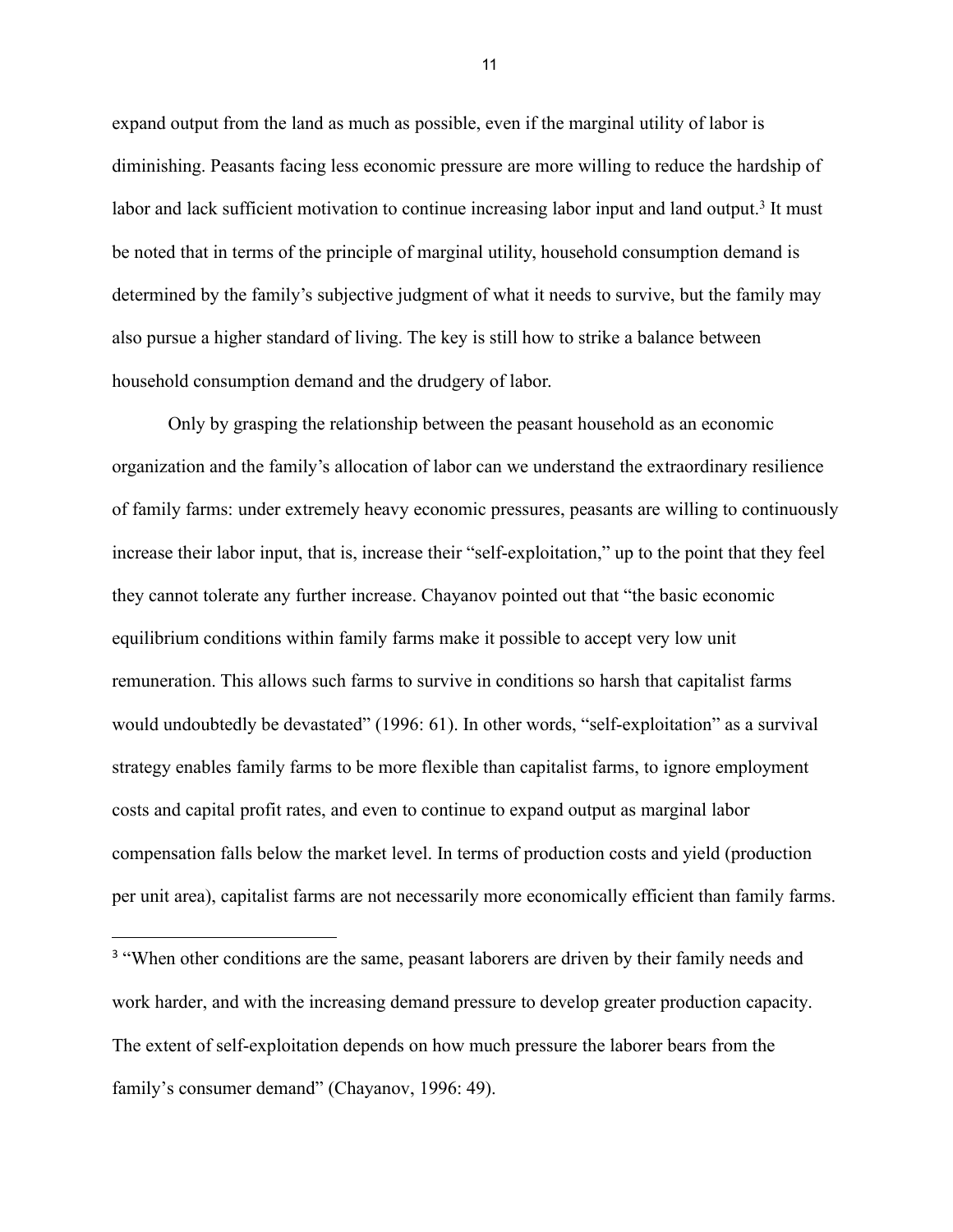Chayanov's theoretical contribution lies in pointing out that the family farm's household plan and its intensity of the input of labor are closely related to each other and cannot be analyzed as if they were separate. The concept of "self-exploitation" makes it even clearer that the labor input of family farms has a certain degree of flexibility, and may change along with the relationship between "household consumption demand" and "the drudgery of labor." However, Chayanov's theory of the peasant household economic theory in fact is basically a static model, and does not assume that with additional input of labor, family farms can relieve the economic pressure on themselves through agricultural transformation or technological innovation. More importantly, we also need to further explore the collective destiny of family farms under the rapid urban-rural transition in the process of industrialization, combining peasant household economic theory with broader historical explanations.

# *A Hidden AgriculturalRevolution and Diversified Farming*

How family farms choose to balance financial pressure is shaped by the given social conditions. However, family farms are by no means closed, passive, and stagnant economic organizations. Historical conjunctions may create new possibilities for family farms. Philip Huang has expanded Chayanov's peasant household theory into a broader historical interpretation, which has enriched our understanding of the small peasant economy. In his well-known "theory of involution," Huang (1994a, 1994b, 1994c) simultaneously challenges the theories ofclassical economics and Marxism. Wielding the concept of involution, Huang has analyzed the householdlevel economic logic of Chinese peasants'switch to cash crops since the Ming and Qing dynasties. He has also, on the basis of the economic logic of the peasant household, proposed the notion of a "hidden agricultural revolution." Huang has revealed the weaknesses of the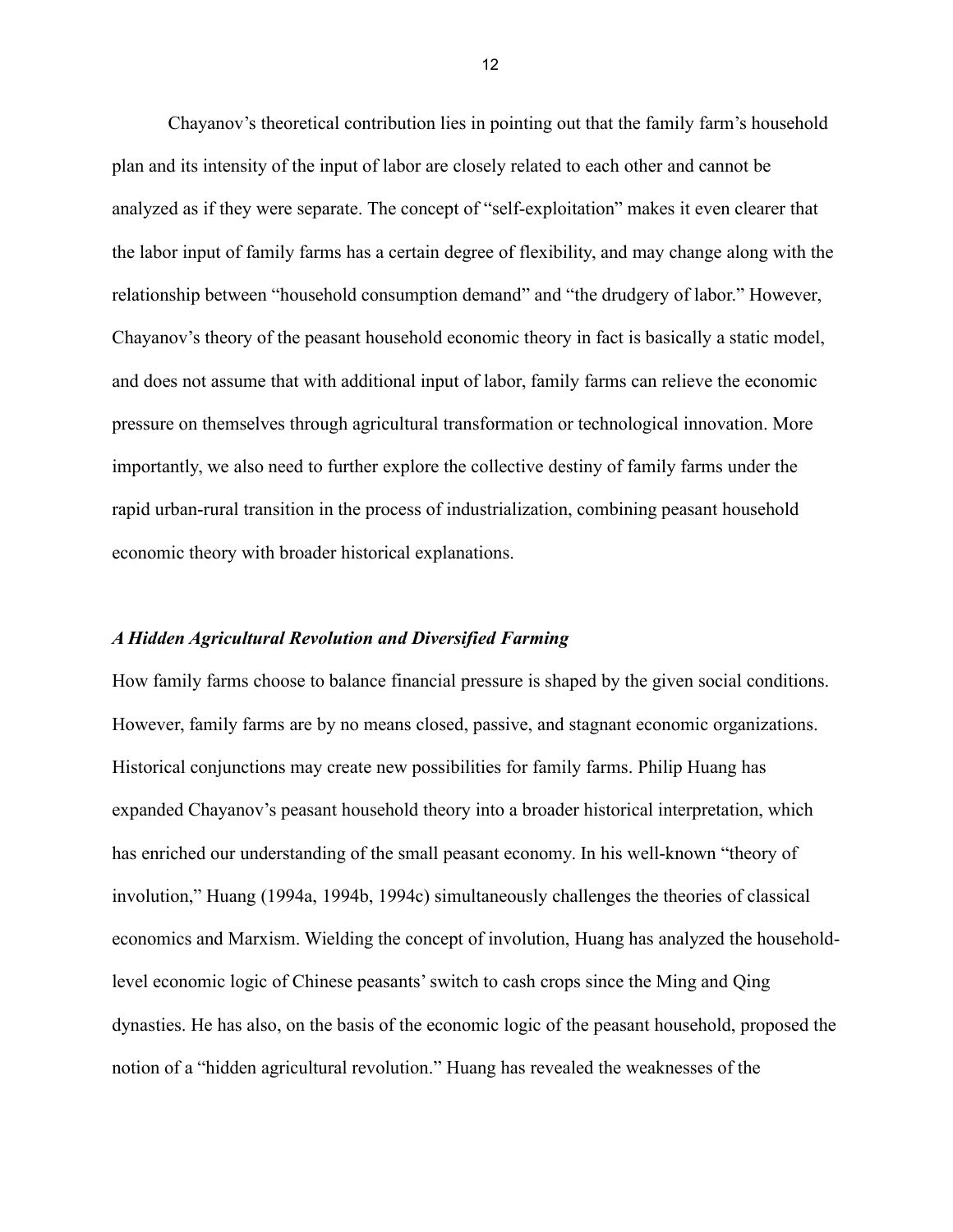theoretical presuppositions of neoliberalism economics, and also repositioned the historical significance of the rapid growth of high-value agriculture products (such as vegetables, fruit, livestock) after the reform and opening-up policy in China (Huang, 2010, 2014).

Analyzing the labor input and production strategies in the peasant household economy can help us understand the specific historical situation faced by peasants, and in turn link this to the broader issues of social and economic history. Philip Huang (1994a, 1994b, 1994c) found that although the commercialization of China's ruraleconomy increased beginning in the Ming and Qing dynasties, this was not the result of agricultural capitalization but of "involutionary commercialization." In fact, historically speaking Chinese peasants were under extremely heavy population pressure, and for some the solution was to turn to labor-intensive cash crops and family handicrafts to maintain family income at the cost of decreased marginal labor compensation. Huang has further shown that the highly intensive cultivation of the small family farm, because of its economies and efficiency, precluded the development of capitalist farms in China. "Involution" illustrates the predicament of China's ruraleconomy. At the same time, it clarifies that these dilemmas do not originate from defects of the family farm itself. In fact, the elastic family farming production model made it possible to support China's huge population, which is exactly what capitalist farms could not do under the same conditions.

When external social conditions change, family farms may face a variety of new challenges and new opportunities as well. Philip Huang (2010, 2014) found that the rapid growth of China's agricultural output value since the reform and opening up has been based not on a change of the farming model, such as occurred in the agricultural revolution in England, nor on the input of modern production factors, such as in the green revolution, but on the transformation of urban-rural relations. The key lies in the convergence of historical trends, such as the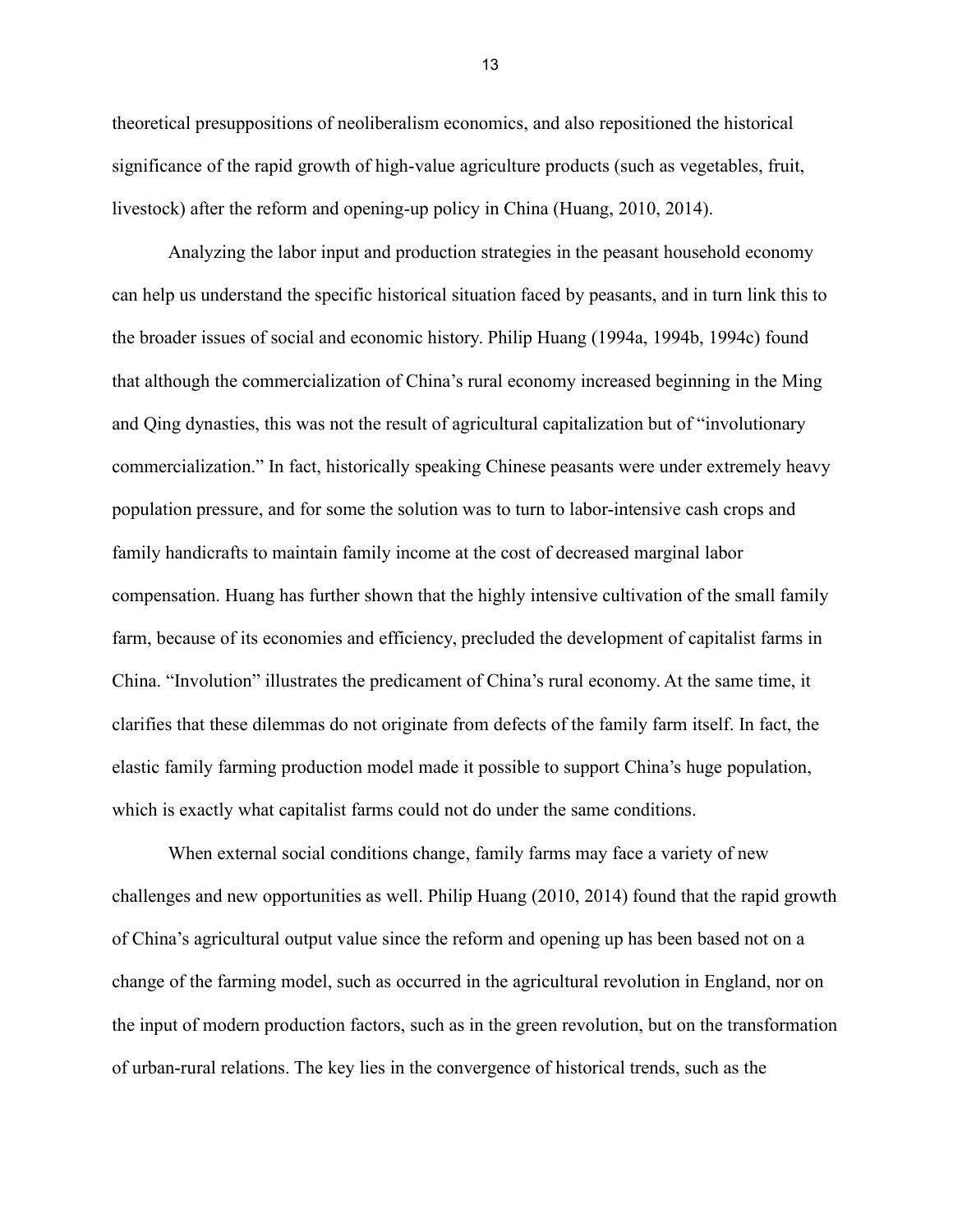slowdown in the population growth rate, the migration of peasants to urban areas, and the transformation of the national diet. This has broken the long-term structure of the involutionary agriculture of the past and stimulated an unprecedentedly large and diversified food consumption market. This in turn has sparked the rapid expansion of high-output-value agricultural products, such as fruits and vegetables, livestock and poultry, and an increase in the average income of peasants. This ruraleconomic revolution has relied mainly on the expansion of high-value cash crops instead staple grains, "labor-and-capital dual-intensive production," an increase in total output value rather than total output, and vertically integrated markets. Driven by changing conditions, coupled with the general expectation that Chinese society would (or should) follow the development model of the agricultural revolution in the West, the historical significance of this agricultural revolution has tended to be completely ignored: hence, Huang describes what has been happening in China as a "hidden" agricultural revolution.

The concept of a hidden agricultural revolution reminds us that under certain urban-rural relations and market structures, small family farms exhibit many productive endowments different from those typical of capitalist farms, which in turn can raise household incomes. Philip Huang emphasized that peasant studies have long demonstrated that family farms can compete in the market. If the market can stimulate Chinese peasants to switch to high-value agriculture, this can be conducive to social stability.<sup>[4](#page-13-0)</sup> As Chayanov (1996) demonstrated, the real dilemma of

<span id="page-13-0"></span><sup>4</sup> Huang has pointed out that "peasants should be recognized as the subject of initiative and innovation. As long circumstances are suitable, peasants will promote economic development, even under difficult and unfair conditions. But thus far, China's government has always regarded peasants as either a passive object of control and capture, or a passive object of assistance and support rather than a subject with independent self-esteem" (2014: 9)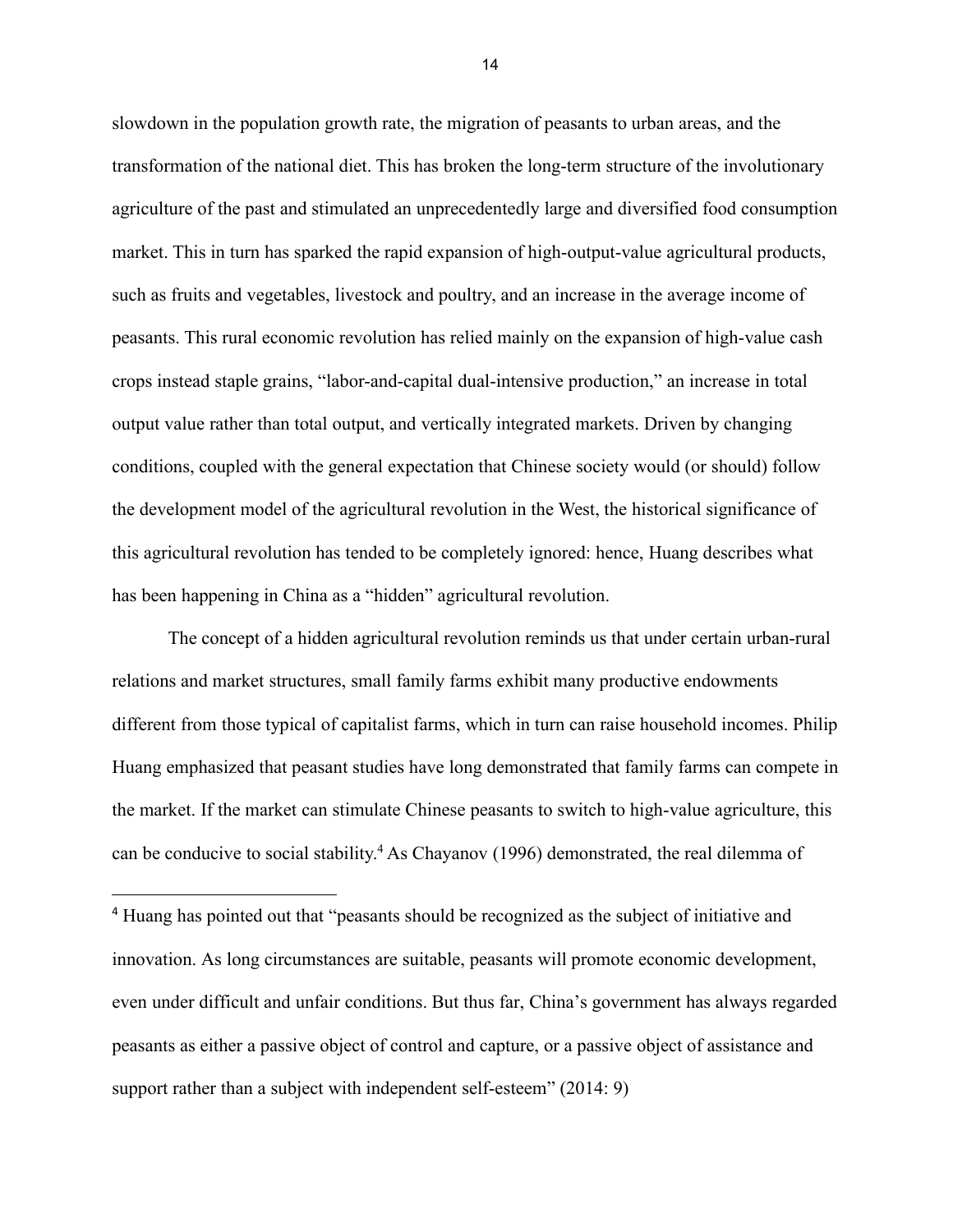small family farming is how to face the market (not production itself), and that agricultural cooperation helps family farms overcome problems of transportation, price fluctuations, and weak bargaining power (Huang Zongzhi, 2014). In contrast, Taiwan's agricultural development experience has shown the value of the "East Asian model" of agricultural cooperation (Huang, 2010, 2014). The green revolution was launched in Taiwan as early as the Japanese colonial period, and in the postwar period the development of cooperative agriculture, with support from the United States, resulted in rapid growth similar to that experienced by Japan and South Korea.

Even if they are thoroughly involved in a commodity economy, family farms, as we have pointed out, still exhibit many endowments different from those of capitalist farms. Philip Huang has noted that the diversified productive potential of the peasant family economy is an issue that still needs to be explored. However, Huang did not analyze the relationship between the small family farm economy and grassroots agricultural innovation, nor did he explain the mechanism by which small family farms returned to labor-intensive agriculture under the trend of what can be called de-involution. The historical experience of the annual grafting pear economy in Dongshi presents an interesting paradox. The East Asian model seems incapable of answering a fundamental question: Why, in the 1970s, did Dongshi's peasants turn to a diversified fruit economy with the potential for grassroots technological innovations? If we do not regard the "hidden agricultural revolution" as a special stage in China's agricultural development, but rather as a generator of economic growth brought about by the diversification of family farm production under a particular urban-rural relationship, we must revisit the historical significance of the rapid expansion of the production of diverse fruits in recent decades in Taiwan.

# **Research Methods**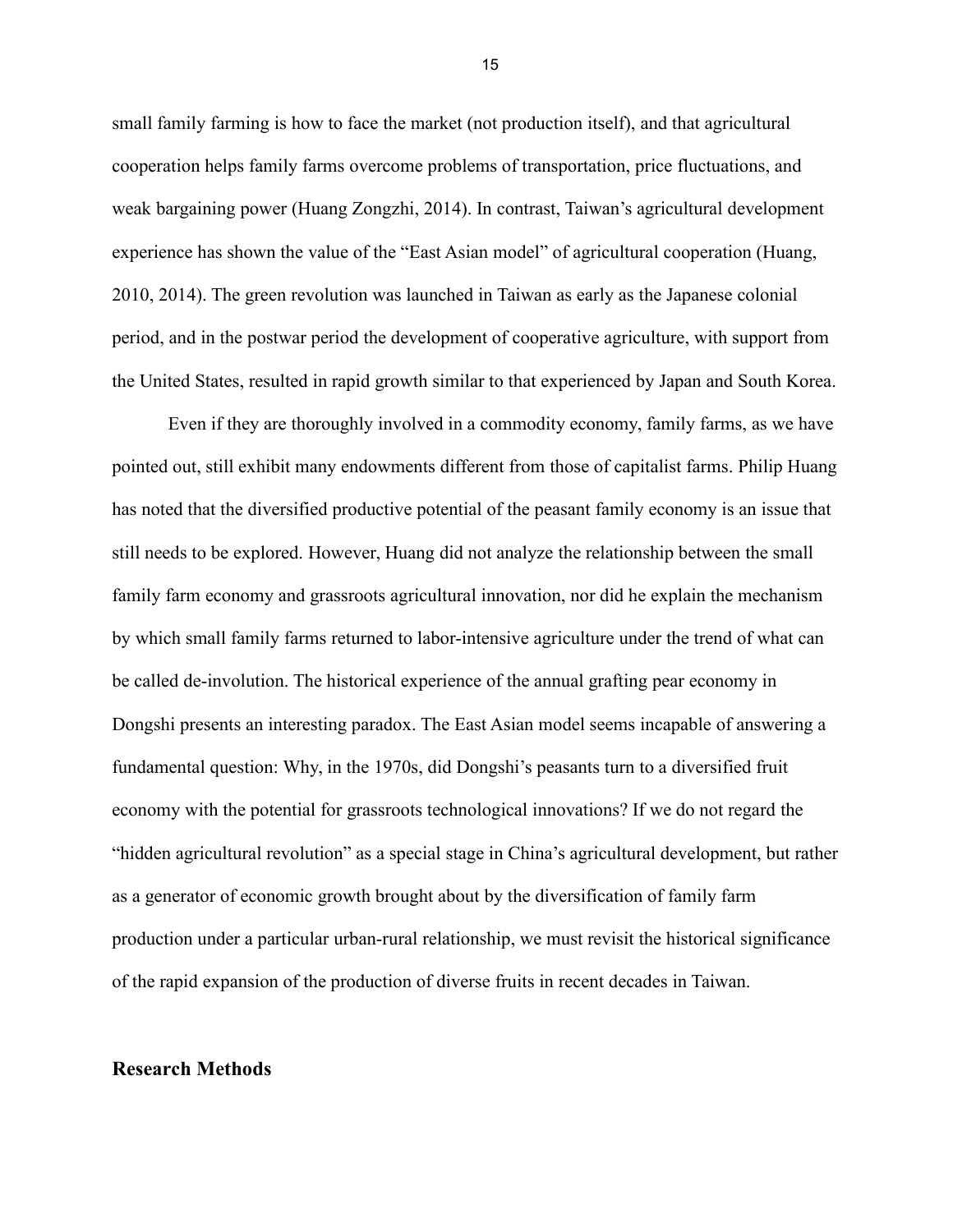This article explores how and why the technological innovation in the Dongshi pear industry led to the re-intensification of labor. The extended case method I use here combines participant observation and theoretical reflection. It delves into the general contours of structures without stripping out specificity of particular cases. It avoids severing empirical facts with a simplified theoretical framework and engages in theoretical reflection through exploring particular, concrete cases (Burawoy, 1998). From this perspective, Chayanov's peasant economy theory and Huang's hidden agricultural revolution provide good entry points for our oral history and ethnography of the pear economy in Dongshi.

To begin with, having a close understanding of grassroots practice in agriculture is crucial. From May 2014 to June 2015, I traveled to Dongshi approximately every three to seven weeks to conduct field research. Each visit was for a minimum of one or and two days to a maximum of more than one week. In that time, I used snowballing and cold-visit methods and visited thirty eight peasants or relevant people until I reached data saturation and tracked several key reporters (including the Mr. Zhang mentioned earlier). I observed the operation of the Dongshi fruit economy throughout the year. Compared with standard in-depth interviews, open-ended participation observation is more conducive to penetrating into the life world of peasants and establishing problem awareness in the context of local issues.<sup>[5](#page-15-0)</sup>

The narrative in this article about Dongshi's annual grafting pear industry is nothing new. (Lung-lin Liu's monograph remains the outstanding work on the subject—see Liu, 2017.) It combines the peasants' oral history materials with my observations, and interprets the social significance of annual grafting pear cultivation techniques in the context of the peasant household economy. It is interspersed with details about the lives of my informants and details

<span id="page-15-0"></span><sup>5</sup> For further methodological reflections on sociological field surveys, see Ye Shouli, 2017.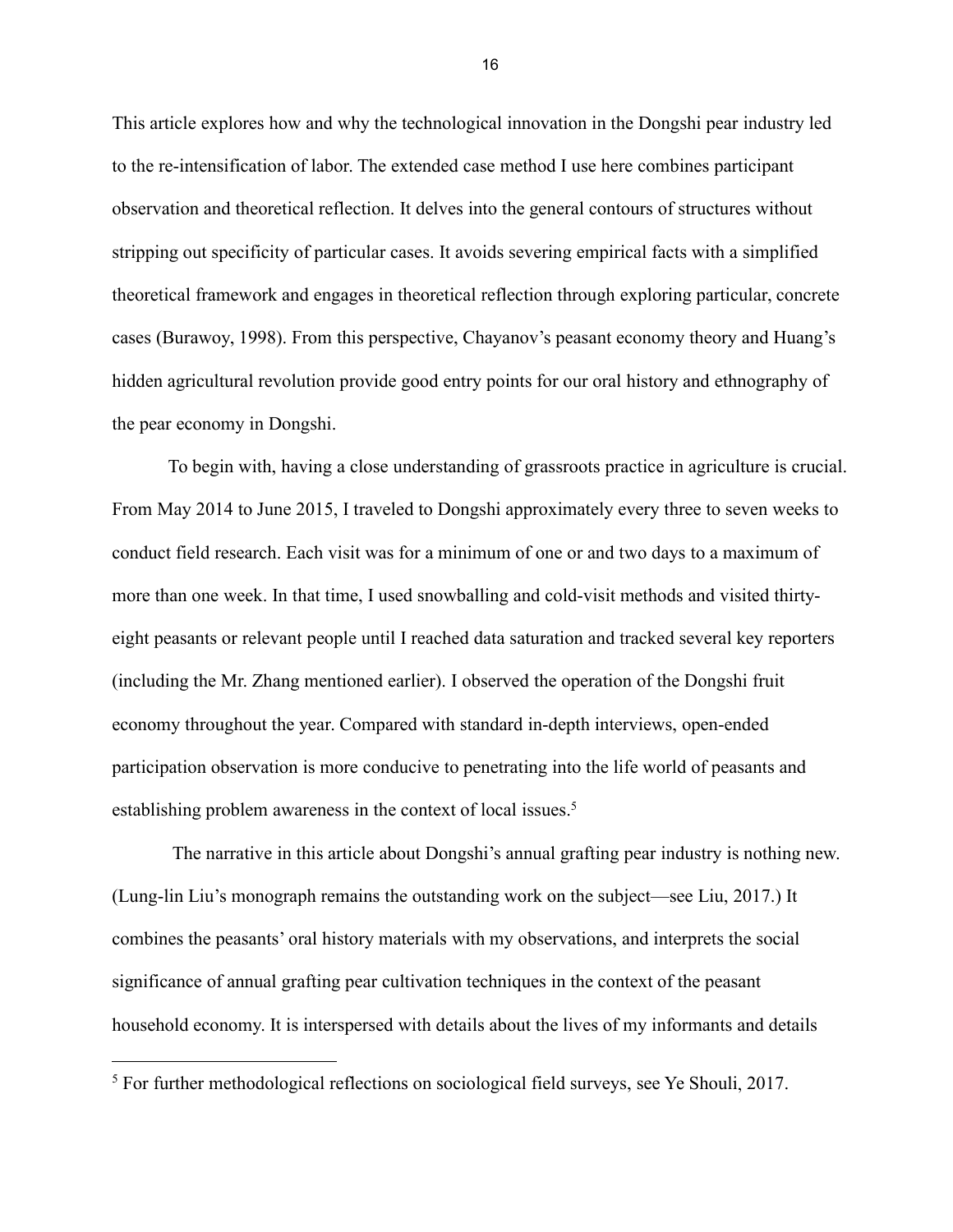about the technology of Dongshi's annual grafting pear industry. Due to space limitations, in most cases my ethnographic account has had to omit a discussion of the differences between individual farms. Instead, it presents the general characteristics of the annual grafting pear economy. The discussion in this article on the economic developments surrounding the annual grafting pear is in some sense a distillation of the collective wisdom of the people of Dongshi.

Since I have had no opportunity to carry out a large-scale basic survey of Dongshi, the article relies on statistical data released by the Council of Agriculture, Executive Yuan. Although there are some problems with the official statistics, most of these problems are not particular to Dongshi, and if the statistics are used to grasp certain uncontroversial and obvious trends, they are valuable. I must point out that I have no intention of replicating Chayanov's theory of individual economics. The statistical data in this article are useful for the descriptions they provide.<br>As mentioned earlier, the peasants of Dongshi have demonstrated a remarkable capacity

for grassroots agricultural technology innovation. However, in terms of methodology, this article does not regard technological innovation as the sole measure of development. Instead, it examines the relationship between technological innovation and the allocation of household labor, and understands Dongshi's peasant household economy the context of rapid industrialization and the transformation of urban-rural relations in Taiwan. From this perspective, agriculture in Dongshi is neither stagnant nor has it evolved into a mechanized agricultural model of labor-saving mass production as in the rice industry.Many innovations in fruit cultivation technology have instead led to the development of labor intensifying diversified crops. The move in the direction of diversity reinforces the existing pattern of labor-intensive family farming and promotes the diversification of crop varieties and the improvement of their quality.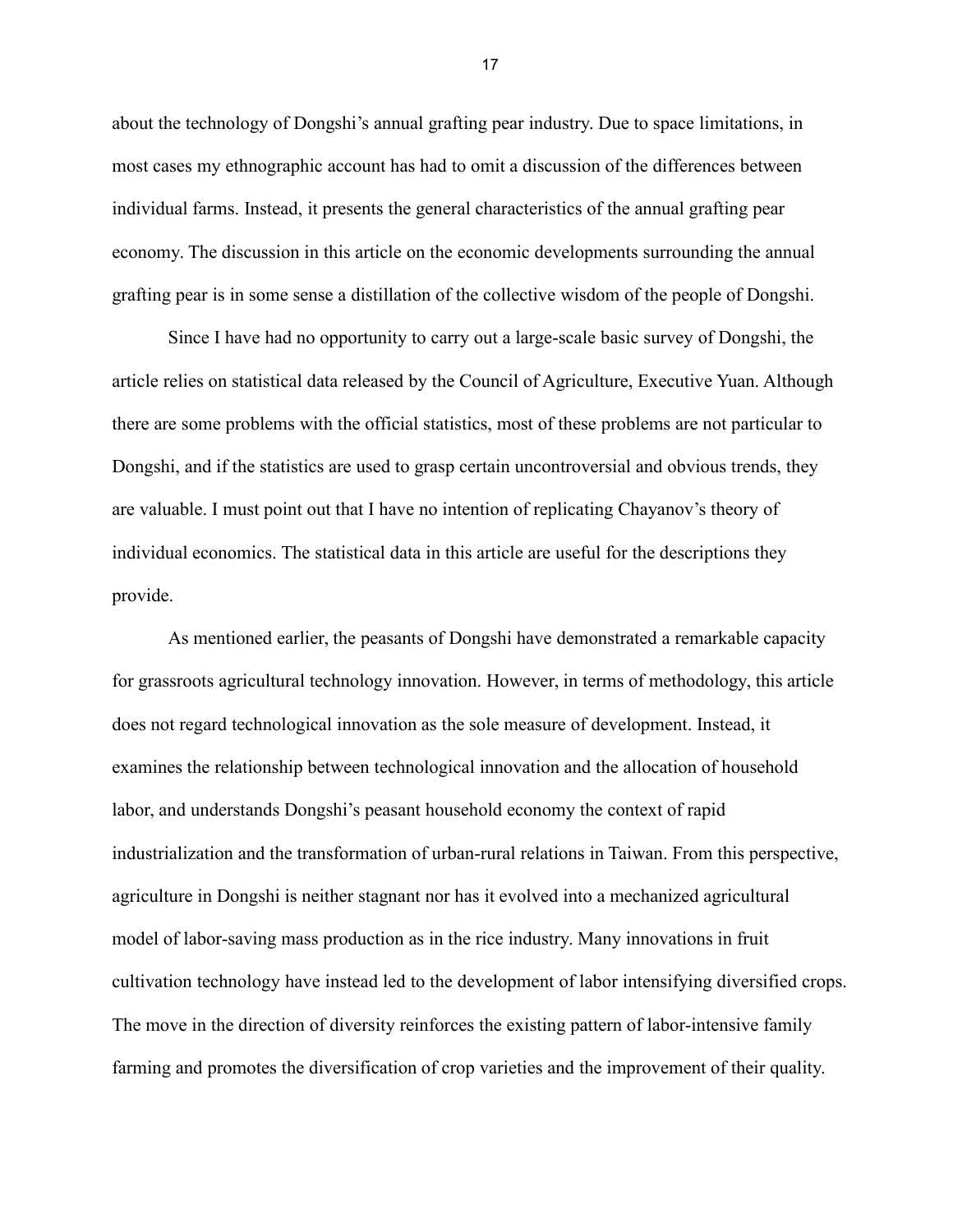Only by considering the social context of historical change, the peasant family economy, and family labor allocation can one fully understand how these technological innovations could originate from the grassroots.

The complexity and diversity of contemporary rural Taiwan (Ke and Weng, 1993) have constituted a huge challenge for researchers. Although this article assays a new understanding of the collective destiny of Taiwanese peasants, it recognizes the limits of extended case studies and does not attempt to reach any conclusions beyond what is evident in the Dongshi fruit economy. This case study of the annual grafting pear economy nonetheless may offer insight into the situation facing Taiwan's grassroots agricultural practices in general.

### **The Formation of the Annual Grafting Pear Economy**

# *From Snowflake Pears to Annual Grafting Pears*

Zhang Rongsheng is legendary in Dongshi as the "father of annual grafting pears." In publications of Taiwan's agricultural agencies, Zhang has also been repeatedly identified as the founder of the annual grafting pear economy (Taichung District Agricultural Research and Extension Station, 2005). However, my fieldwork in Dongshi discovered a more complex picture: it was not Zhang alone who created the annual grafting pear industry; rather, many peasants were instrumental in its making.<sup>[6](#page-17-0)</sup> In other words, the Dongshi method of cultivating annual grafting pears was not a sudden, much less accidental, invention—instead it was the brainchild of many peasants who spent several decades nurturing this product. However, purely for the sake of descriptive convenience, the following discussion treats Zhang Rongsheng as the protagonist in this story.

<span id="page-17-0"></span><sup>6</sup> I thank Lung-lin Liu for reminding me of this point.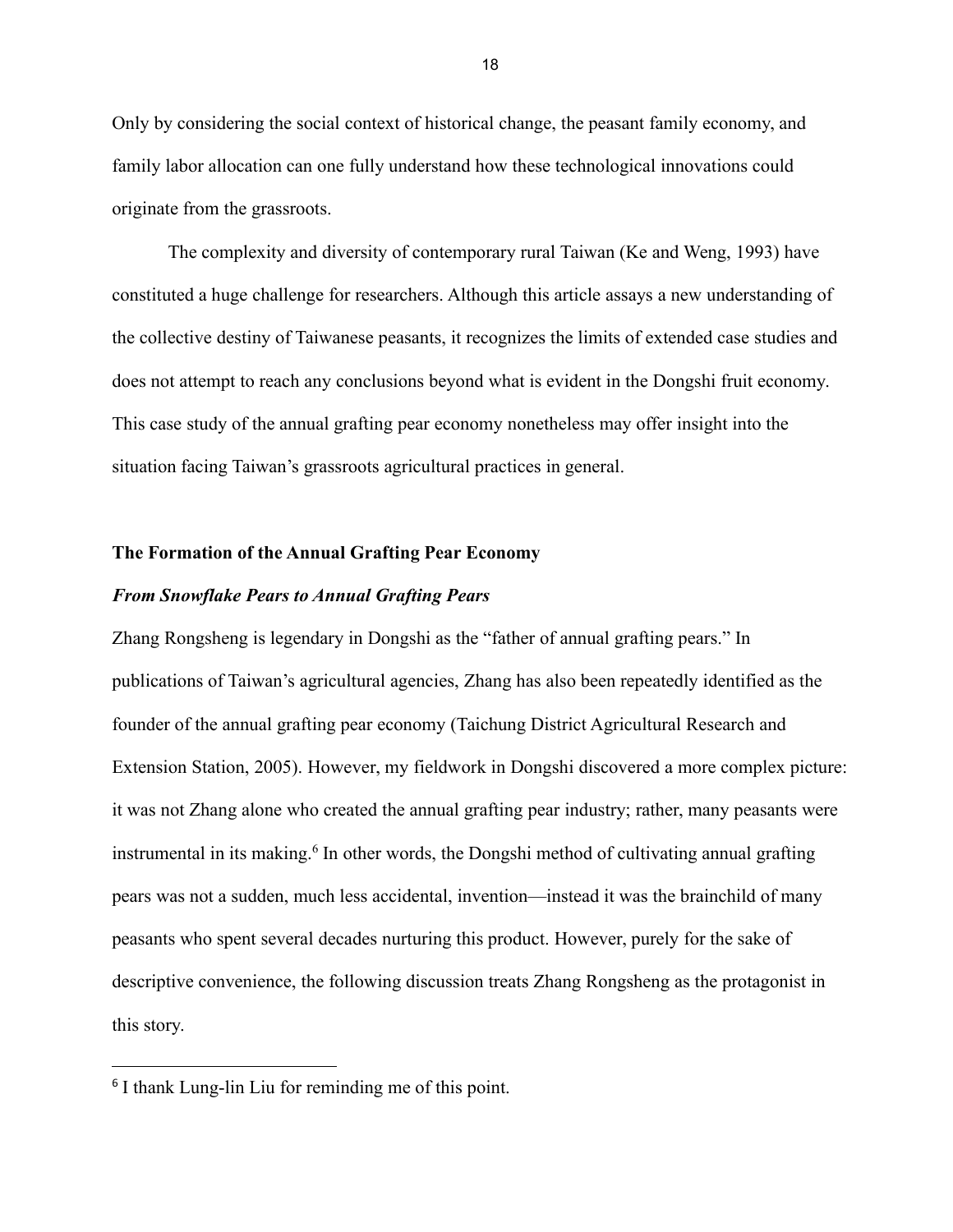Zhang Rongsheng was originally an elementary school teacher. Because his father became ill, in 1964 Zhang decided to retire from teaching and take over his fathers' subtropical pear orchard. Compared to tropical fruits such as bananas and pineapples, which had been extensively planted during the Japanese colonial period, Taiwan's commercial cultivation of pear trees did not begin to expand significantly until the 1960s (Kang, 1992: 193–98). One possible reason for this is that Taiwan's commercial fruit production was long dominated by the Japanese export market, but since Japan itself is a major producer of temperate fruit such as pears, the market for such fruit imported from Taiwan was not large. The peasants of Dongshi came to think that subtropical pears and the other non-export crops could find a market since Taiwan's industrialization and commercialization had raised urban incomes and this in turn had created a demand for high-priced foods.

The peasants of Dongshi recalled that in the 1960s the income of rice farmers was far less than that of blue-collar workers in the cities. But cultivating fruit opened the doorto incomes that could compare with those of ordinary white-collar workers. This was also an important factor in Zhang's decision to retire from teaching: running his family's family orchard would not entail a sharp drop in income.

However, the fruit market has experienced many vicissitudes, and in response, peasants' income has fluctuated. In the mid and late 1960s, temperate pears began to be raised in the mountains, and gradually shrank the market for the subtropical pears that Zhang relied on. At the same time, bananas, which had once been a very profitable export, lost their overseas market, and rice-growing peasants also found it difficult to sustain their success even though the Farmers Association provided guidance. The agricultural crisis that spread throughout rural Taiwan in the 1970s (Liao and Huang, 1992; Liao, Huang, and Xiao, 1986) profoundly affected Dongshi's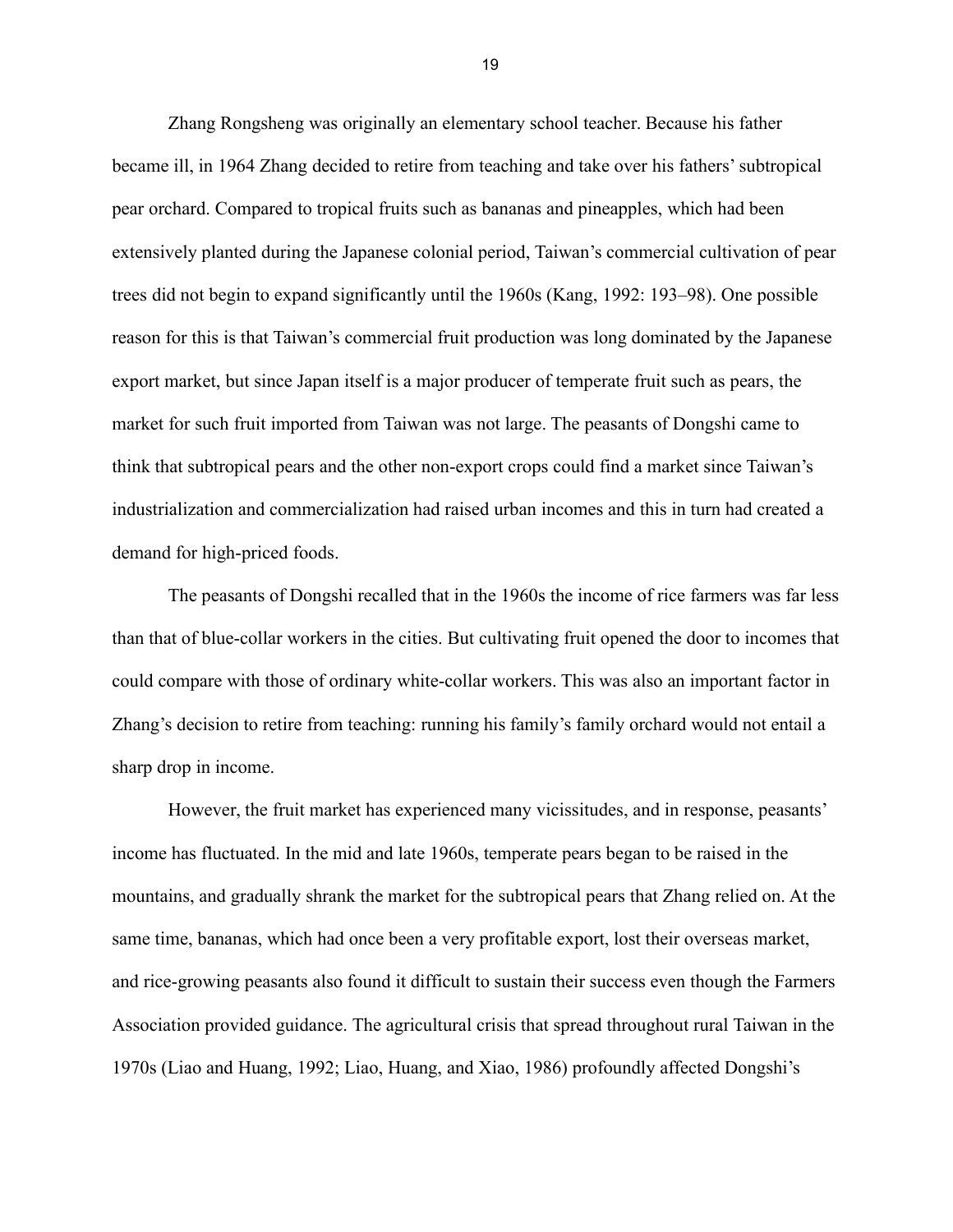peasants.

Switching to high-price cash crops was one of the ways Dongshi's peasants coped with the agricultural crisis. They tried planting various types of fruits, and as a result, they unwittingly promoted the expansion of a diversified fruit economy.[7](#page-19-0) In less than ten years, orchards not only replaced paddies on Dongshi's valley plains, but also extended rapidly into the mountains. Peasants recalled that in the 1970s when they were busy learning how to grow all kinds of fruits, many tragicomedetic dramas surrounding this agricultural transformation unfolded. Some people got rich, others lost everything. Peasants with high ambitions looked for the newest agricultural models. Compared with conservative peasants, they were very closely watching developments. Successful experiences could easily be imitated by neighbors in the village. The spread of new crops was fast. Under the circumstances, Zhang Rongsheng constantly looked for a new model of fruit cultivation that could quickly improve peasants' fortunes.

It must be noted that the switch to different crops is not an isolated individual economic activity but a step that affects the livelihood of the entire family. For example, Zhang and his friends planned to cultivate grapes in the south of Taiwan. At first, he thought that Dongshi's peasants had the best cultivation techniques, and if those techniques were practiced in the south, the prospects for success were very good. At that time, many peasants were researching "production season adjustment" technology for grapes and hoped to use pruning and germination

<span id="page-19-0"></span><sup>7</sup> The process of replacing rice with fruit in Dongshi did not signal economic development in the classical social science sense—that is, substituting a commodity crop for a staple food crop—but instead was a survival response of Dongshi's peasants facing Taiwan's rural crisis. This response was a product of the convergence of many historical, social, and cultural conditions. See Yeh, 2016.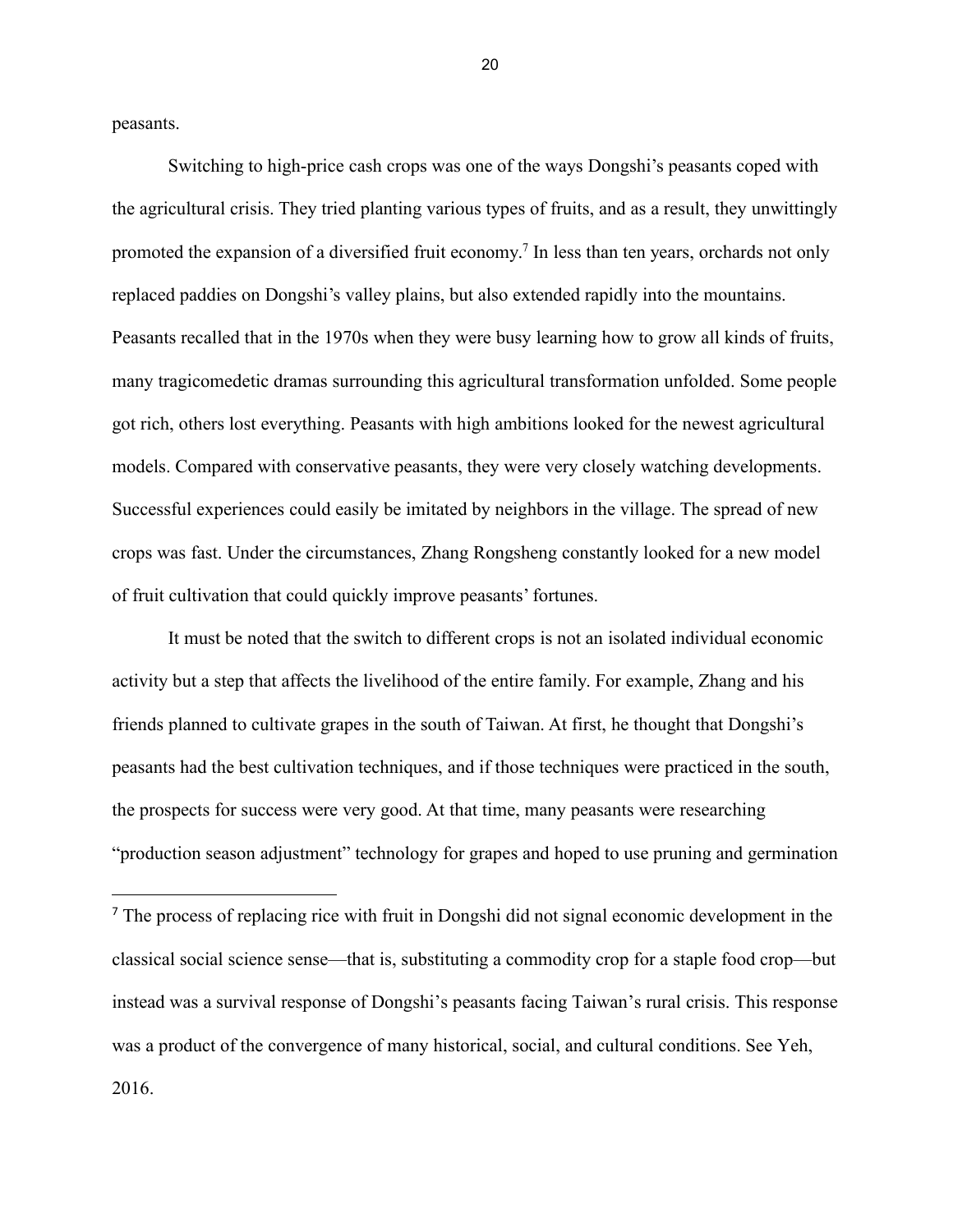techniques to make possible three grapes harvests a year. However, Zhang's family did not want him to leave his hometown and his plan remained unfulfilled.

Although Zhang couldn't make his plan come true, he start thinking that "production season regulation" might work on subtropical pears. Compared with the rice market, controlled by the government, the fruit market was vulnerable to price fluctuations caused by changes in supply and demand, but this also provided room for peasants to revise their operations. Many peasants experimented and found that as long as a defoliant was used on pear trees in the summer, subtropical pears could be brought to fruition as early as within five months, and thus the pattern of pear trees blossoming in the spring and bearing fruit in the autumn was inverted, so that the trees blossomed in the autumn and bore fruit in the spring. Hence, the dilemma of temperate pears pouring into the market at the same time could be avoided. Dongshi's peasants referred to the inverted pear as the "snowflake pear" and Zhang Rongsheng wrote a paper on snowflake pear cultivation methods that played an important role in promoting this fruit. The success of snowflake pears meant that peasants could, through painstaking cultivation techniques and more labor input, produce pears that had a good market and thus improve the economic status of the entire family.

In the early 1970s Zhang heard that someone was trying to graft temperate pears onto subtropical pear trees, exciting news because at the time the market price for temperate pears was ten times higher than for subtropical pears.[8](#page-20-0) Zhang called together a group of peasants to rigorously test whether grafted pears could be successfully raised in Dongshi. The biggest obstacle at that time was that temperate pears would not bear fruit in subtropical areas like

<span id="page-20-0"></span><sup>&</sup>lt;sup>8</sup> "The price of two pieces of fruit was enough to cover a student's registration fees for an entire semester" (Xie, Lin, and Zeng, 2000: 54).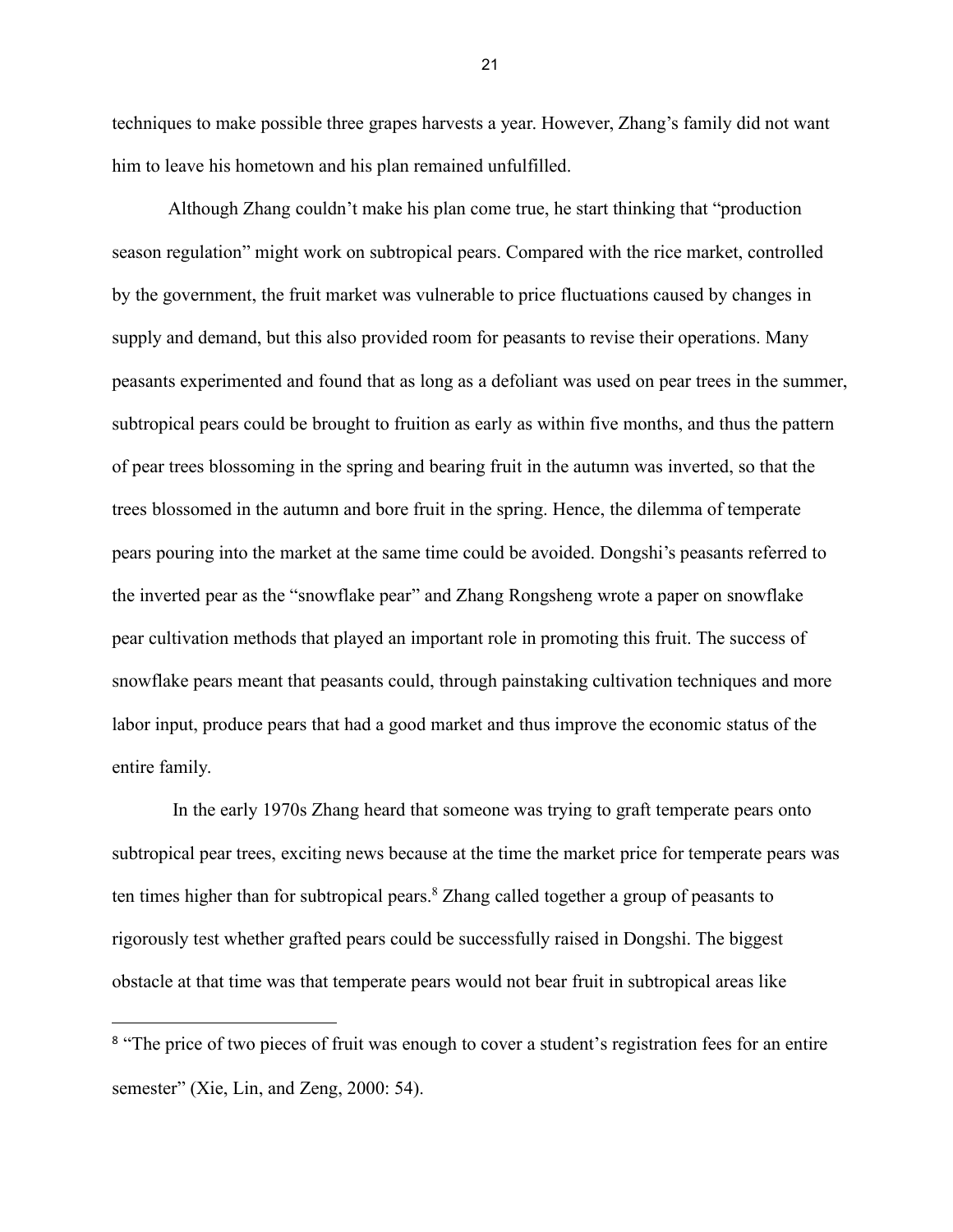Dongshi. Therefore, there was no point in simply grafting temperate pear slips onto subtropical trees. But there is a solution, as they discovered, and that is grafting high-chilling pear flower buds to subtropical trees. They dubbed this the "borrowing a child" method. The problem is that the buds have to be grafted one by one each year. Although this is a complicated and extremely labor intensive method of cultivation, it promised to break the market monopoly of mountain grown temperate pears and completely change the fortunes of Dongshi's peasants.

Zhang Rongsheng and the other peasants continued to experiment year after year, without any precedent for reference. They could hope for success only by understanding the dormancy characteristics of temperate pears, and knowing when temperate pear buds could be grafted. Second, the technique of grafting is also very important. Zhang and others went around searching for people experienced in grafting (most of whom had grafted citrus trees in the past), sent large numbers of high-chilling buds to Dongshi, and very carefully recording the test results.

However, Zhang and the others faced the problem that the institutional environment did not encourage their attempts. Despite all their hard work, the government simply did not support their effort. This was during the martial law era, and the government was wary of spontaneous peasant organizations. When Zhang and his friends used the term "flower material" to import Japanese flower buds for testing, customs destroyed them. Government agricultural experts even denied the feasibility of this experiment and pointed out that the cumbersome process of annual grafting would inevitably detract from the pears' commercial value. In the 1970s, Taiwan's agricultural agencies focused on such policies as "accelerating rural construction" and a "second land reform," hoping to transform agriculture in Taiwan along the lines of a large-scale mechanized agribusiness model (Wang et al., 1970; Zhang, 1980; Liao, Huang, and Xiao, 1986). As a result, they were not interested in labor-intensive agriculture. In addition, the initial output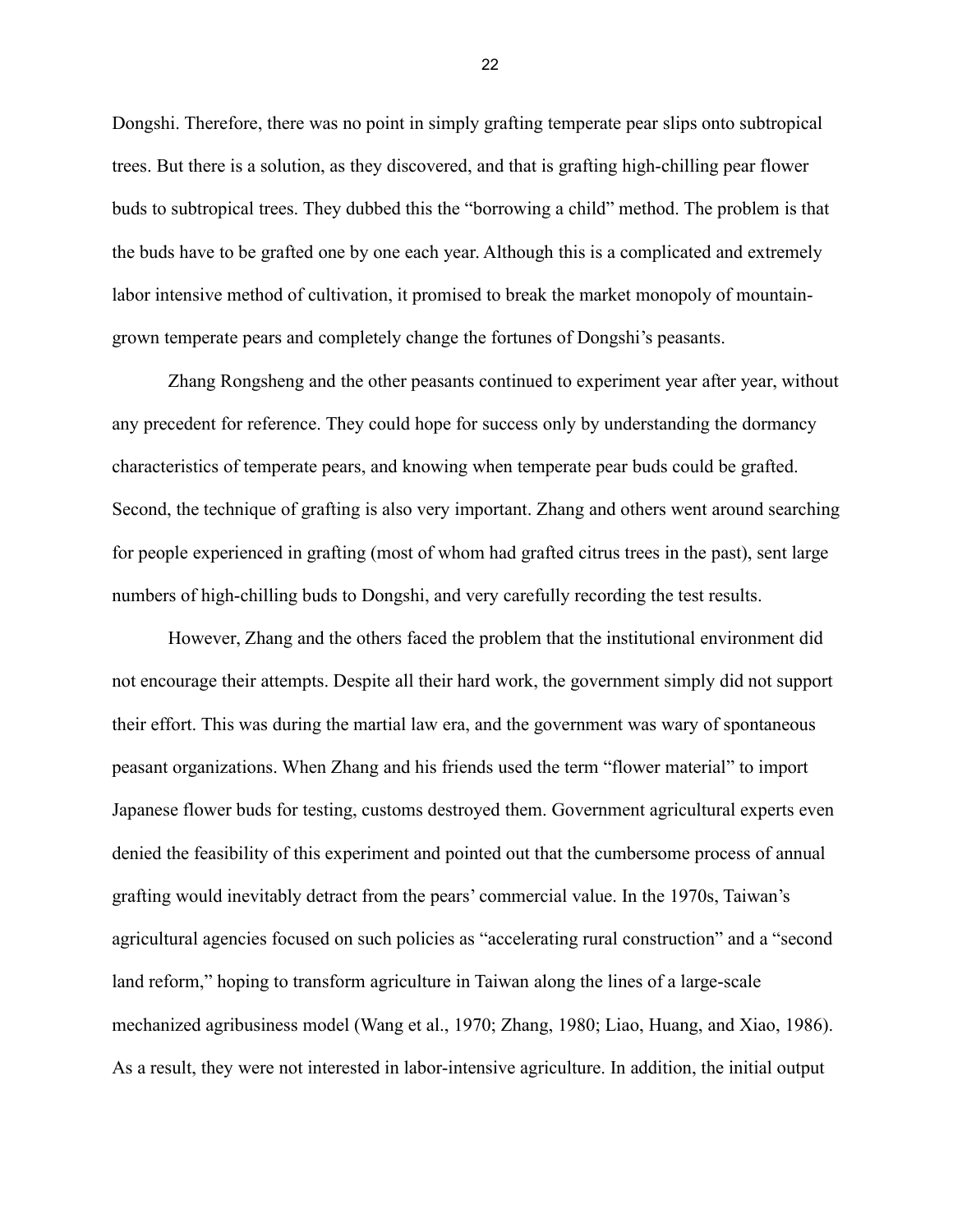and quality of the test pears were unstable.

In 1976 the Farmers Association approved the establishment of a fruit production and marketing research class, an extremely important step toward success. A coordinator in the Farmers Association recognized the potential of annual grafting pears and supported the establishment of the first peasant research class in Taiwan, giving Zhang Rongsheng's research team legal status. With the collective efforts of the first twelve members, Zhang and others gradually mastered the core technology of grafting temperate pears and achieved large-scale commercial production around 1980. More than that, they shared their experience with other peasants and unselfishly promoted appropriate orchard management methods. Zhang Rongsheng passed away in 1993. By that time, a large number of Dongshi's peasants had switched to annual grafting pears. His son left this record:

To be honest, my father had not earned much money in the past few years. In the early days, it was a constant experiment. Later, because he wasn't well, he didn't come to orchard as much as usual.. .. In the memorial ceremony, an old peasant brought a string of fresh pears (he took very good care of them and they matured earlier than others) and came to pay his respects to my father's spirit, pay homage to him, and thank my father for improving his life. Everyone was impressed by the old peasant and their eyes were full of tears. (Liu, 2017: 104)

# *The Invention of Labor-Saving Equipment*

For Dongshi's peasants, the switch to annual grafting pears meant that they could substantially increase their household income in a short time. The problem is that cultivating annual grafting pears is labor intensive and requires advantage techniques during a few specific short busy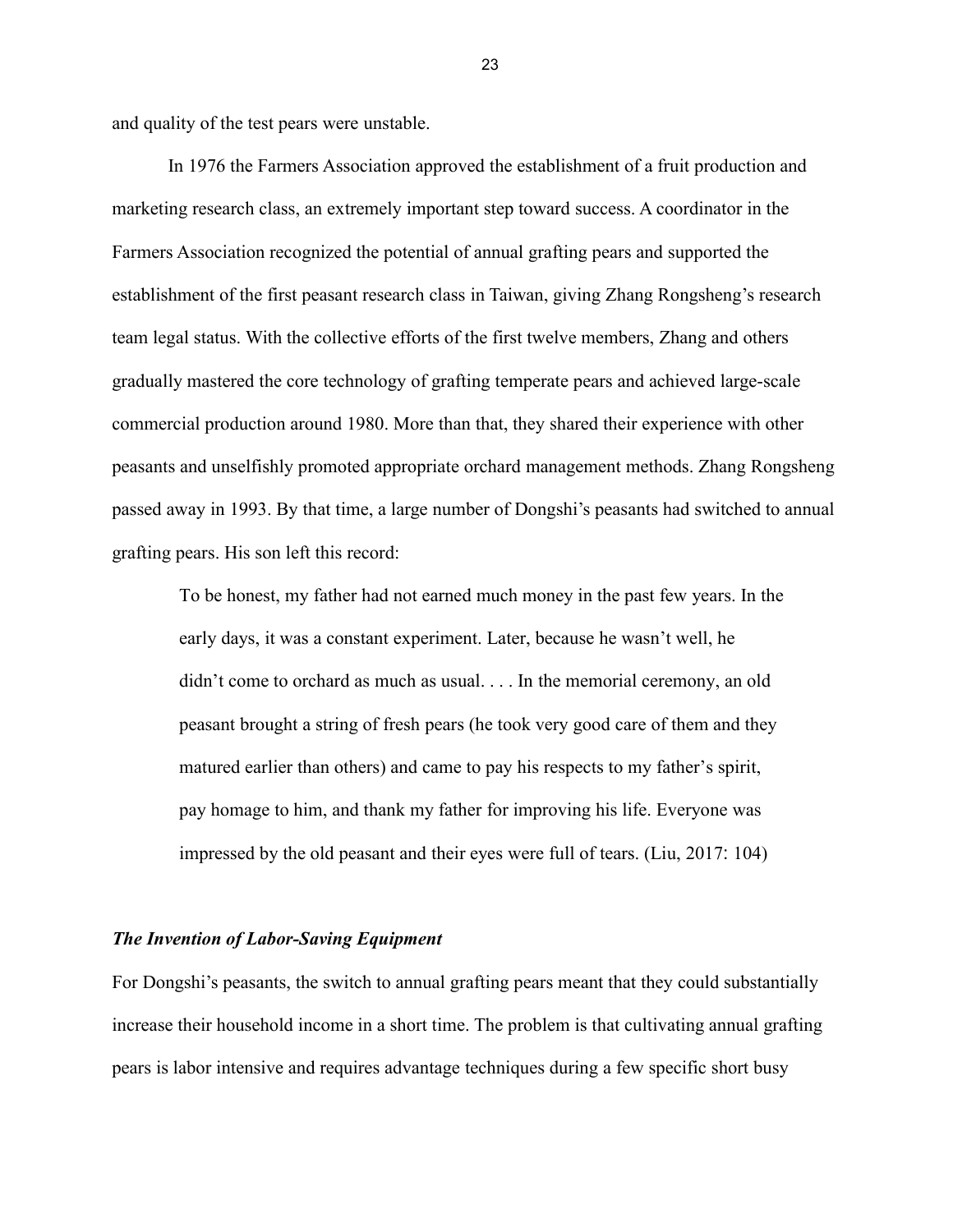seasons. This high threshold of labor input led many peasants to give up any thought of switching.

In order to improve their labor efficiency, many peasants have invested in the development of labor-saving equipment. First of all, the appearance of a "safety grafting knife" that mimics a planer allows peasants to no longer need to use a folding knife, which greatly increases the efficiency and safety of grafting. Second, "fixing tape" in place of wire and plastic sheeting has become a fixture in the orchards. This tape is not only is sticky, elastic, and strong, but it is also easy to tear. Third, in the past peasants had applied paraffin wax to the cuts to avoid sun exposure and water loss. Later, they developed a "stick wax" that did not require continuous heating, which greatly reduced the time required for this operation. Fourth, the peasants later designed a special "plastic envelope" that was just the right size to fit on a newly placed pear branch, avoiding wounds from being exposed to the wind and rain, and eliminating the need to wrap the grafts with old newspapers. Fifth, in order to protect the annual grafting pear fruit from birds, insects, and sunburn, peasants affix kraft paper bags to each pear. The bag has a multilayer structure (a waterproof outer layer, and an inner to provide shade) with drainage holes and vents. Sixth, the bags are attached with a piece of special iron wire, which is very flexible and easy to remove. It is especially suitable considering the large number fruit to be bagged. Seventh, because ordinary ladders are difficult to use in the orchards, peasants invented a triangular ladder, which facilitates the grafting work.

In Taiwan, there are very few other fruit industries that use so many exclusive tools, but these agricultural tools and materials mentioned above are now commonly seen in Dongshi and are produced and supplied by many manufacturers. It must be emphasized that although labor saving equipment may simplify the work involved in grafting, the actual effect has been to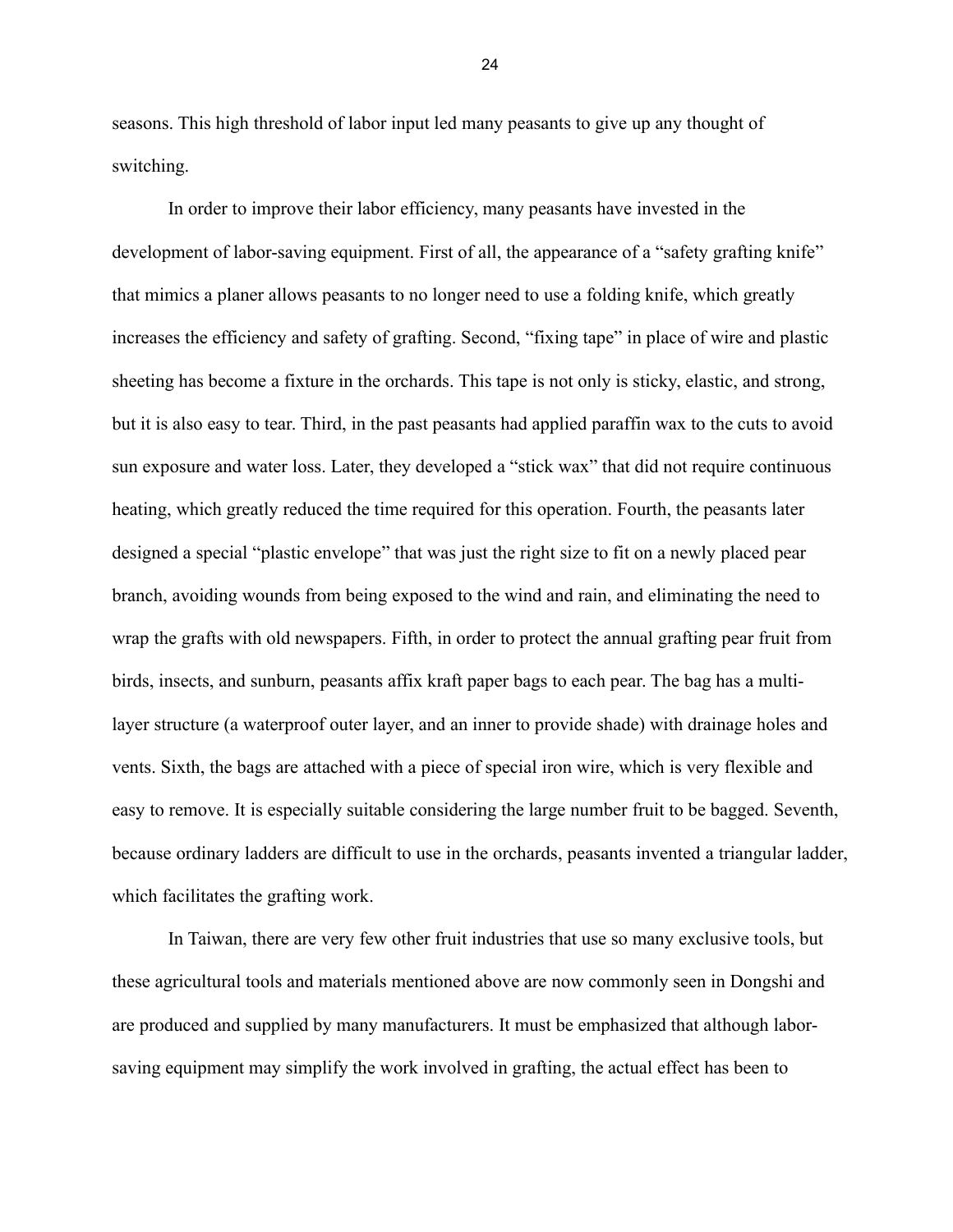significantly reduce the barriers to the cultivation of pears and to attract more peasants to join in. As a result, the agricultural labor input in the entire region has "re-intensified." This has led to the prospect of a substantial increase in family income and has convinced many young people to return home.

Today, the cultivation techniques for annual grafting pears are mature. Although each peasant may have some unique ways of handling specific cultivation details, the basic cultivation mode for annual grafting pears has been established. First, good subtropical pear trees must be used as the rootstock for building scaffolding "pressing branches" (which enhances wind resistance and improves the efficiency of grafting) and branches must be carefully trimmed (the angle and length are very important) so that nutrients will be concentrated in the strongest branches and space will be effectively allocated. Temperate pear blossoms (from Lishan, Japan, or North China) need to be refrigerated for about thirty days (to meet the low-temperature requirement). Before the grafting, all the spikelets must be carefully cut and the bud top cuts must be sealed with a specific wax (to prevent the loss of water). Then the safety knife is used to graft the cut flower buds to the pear tree, the grafts are wound with tape, and finally a plastic cover is added. Once the pear trees bloom, the plastic covers have to be removed one by one and the flowers must be pollinated by hand (which increases the chance that they will produce). This is followed by sequential flowering, fruit thinning (preventing the dispersal of nutrients), and tail cutting (which promotes fruit formation). Once the fruit appears, a kraft paper bags is put around each pear. The next step is to carefully control the application of fertilizer (which will affect the flavor) and pesticides. Weeding and irrigation are also required. The harvest is the last, laborious task. The harvesting, sorting, grading, and packaging have to be completed in a short time.

About a hundred and fifty to two hundred flower buds can be grafted to each subtropical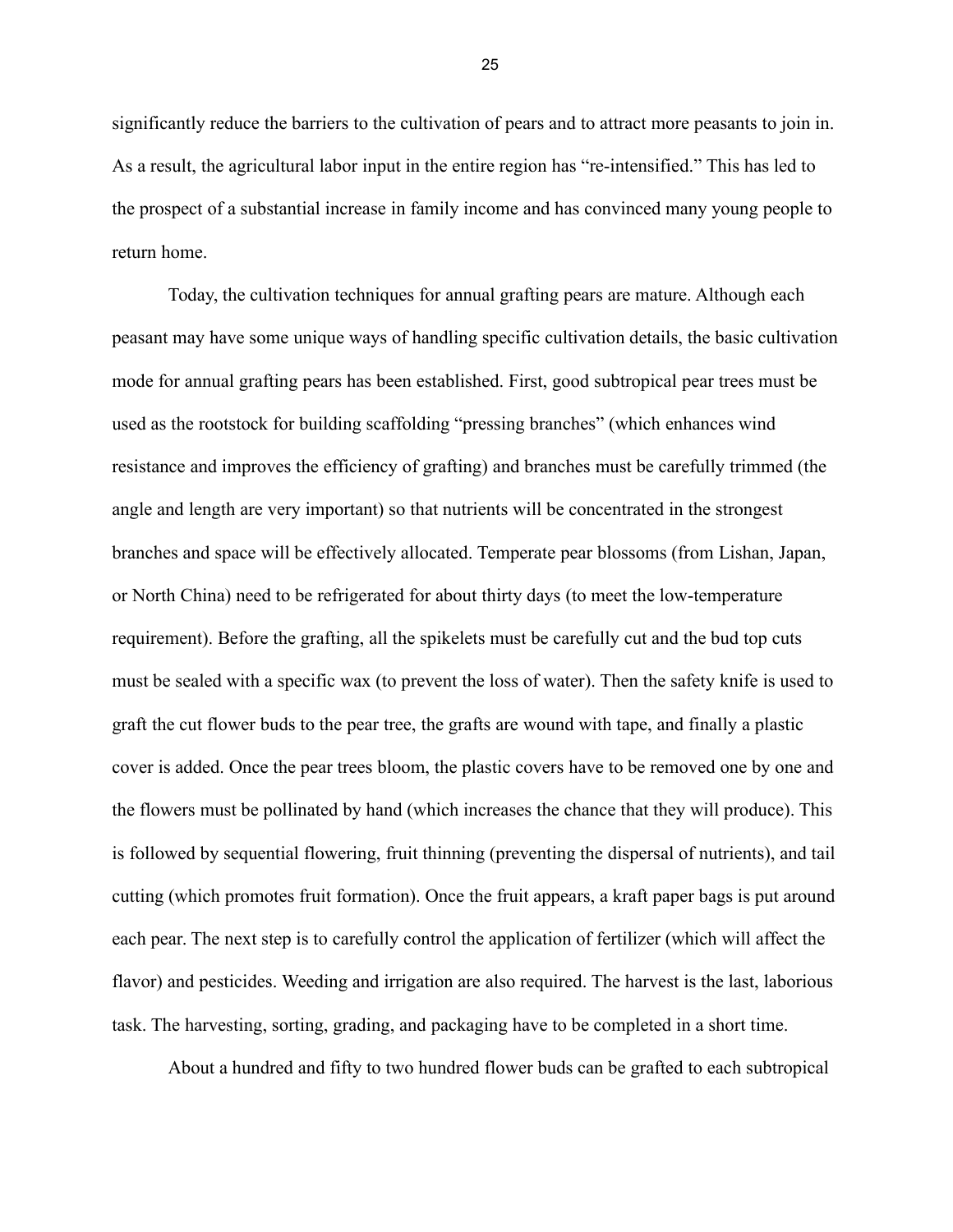pear tree. In a one-hectare orchard, about fifty thousand flower buds will need to be grafted. Each bud can grow about three to five temperate pears. This means that in every production cycle, peasants must carry out each step close to a million times. In fact, this completely exceeds the labor that one household can provide. In the short busy seasons, peasants have to hire a large number of workers to help. The labor costs (that is, the cost of employing temporary workers) constitute the biggestitem in the cost of annual grafting pear production (Taichung District Agricultural Research and Extension Station, 2005). In order to reduce the cost of hiring labor, Dongshi gradually formed a well-known labor exchange system: peasants agreed to assist each other and to do so without pay. As a result, this has caused an increase in the total labor input of the peasants, because now they not only have to bear the burden of working their own orchard, but also have to the work at other orchards to keep this cooperative network viable.

The birth of the annual grafting pears has fundamentally changed Taiwan's pear industry. Since the 1980s, the range of cultivating pears has expanded rapidly. Peasants recalled that during that time, the purchase price of subtropical pears was about NT\$10 to NT\$30 per kilogram, but using the annual grafting cultivation method, itwas possible to cultivate temperate pear with a price of NT\$80 to NT\$120. More importantly, manual grafting helps to control output, and as long as one can graft different types oftemperate pears by oneself, there will be new opportunities to create market segments. All this has given peasants more room to operate.

After 1990, subtropical pears almost disappeared from the scene because mostof pear growers in Dongshi had turned to cultivating annual grafting pears. Fruit growers who originally planted other crops also joined in, just like Mr. Zhang abandoned citrus and switched to annual grafting pears. The figures for 1997 show that the percentage of planted area devoted to subtropical, annual grafting, and temperate pears in Taiwan changed to 9 percent, 54 percent, and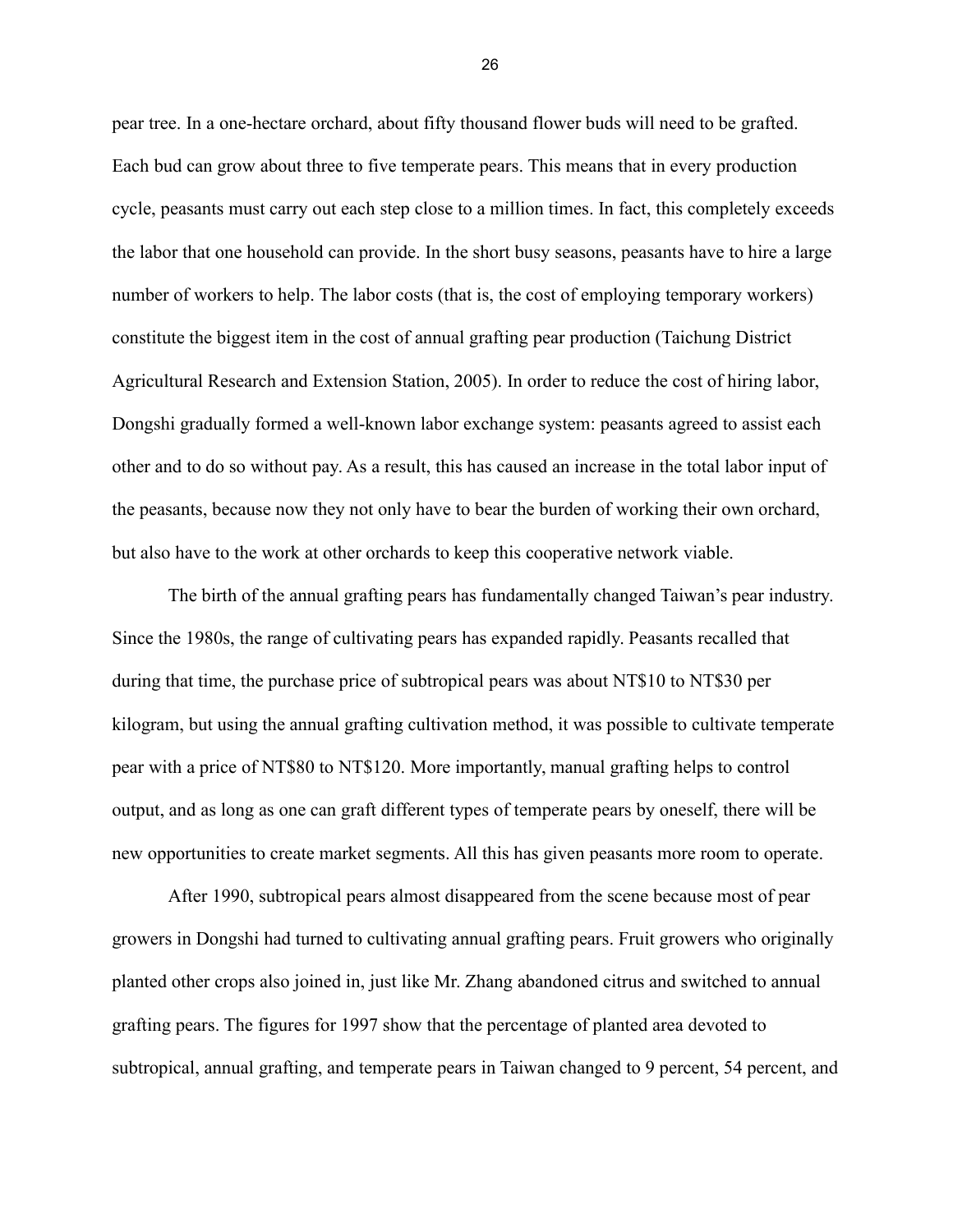37 percent respectively. In other words, annual grafting pears had become the main variety raised in Taiwan (Taichung District Agricultural Research and Extension Station, 2005: 14–15). As Figure 1 shows, between 1980 and 2010, the output and production value of all pears in Taiwan increased by 167 percent and 427 percent respectively. That the growth rate of the production value was much faster than the output can be put down to technological innovations and the

intensification of labor.

Figure 1 about here

# **The Peasant Household Economy in Dongshi**

# *Working Hard to Save Money*

Contrary to the government's expectations, the grassroots technological innovations in Dongshi meant that the peasants welcomed a harsher, more labor-intensive agriculture. Data from the year 2010 show that the number of hours oflabor required for every hectare of annual grafting pears is 1,230 percent higher than in (mechanized) rice cultivating (see Table 1). Even though annual grafting pears are extremely labor-intensive, peasants in Dongshi seem to have embraced them. In this regard,what has transpired in Dongshi tends to confirm Chayanov's peasant household economy theory.

### Table 1 about here

To clarify the economic logic of the peasant household economy in Dongshi, terminology used by the government's agricultural agencies is useful. Dongshi's peasants focus on "family labor remuneration" 农家赚款 ("surplus or deficit" 损益 [i.e., the break-even point] + "family labor" 自家工 [i.e., imputed wages]) rather than on the "surplus or deficit" ("gross income" 粗收 益 − "production costs" 总生产费用). The true advantage of cultivating annual grafting pears lies in its excellent "family labor remuneration," but this true only when we ignore "family labor"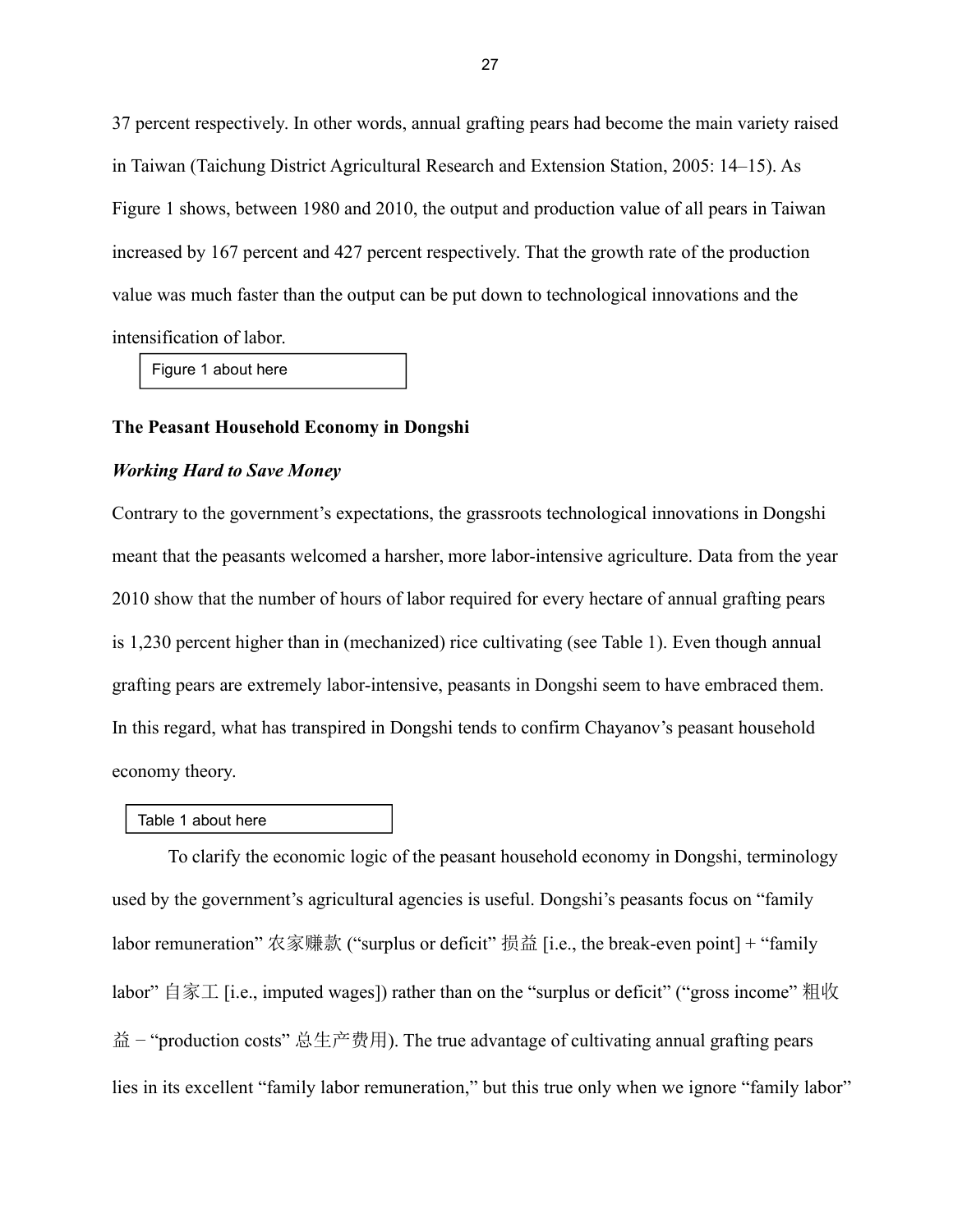and the "surplus or deficit." Table 2 compares the income per hectare of common crops in the Dongshi area between 2000 and 2010. We can see that the "family labor remuneration" of annual grafting pears was indeed far ahead of other crops, but due to the extremely high burden of "family labor" costs, it was offset by the break-even point (or, "surplus or deficit").

### Table 2 about here

However, for the Statistics Department of the Council of Agriculture the "surplus or deficit" is a fundamental reference value. If one is talking about a typical agribusiness, then of course the cost of the labor the family provides should be included in the total production cost. Therefore, based on the number of labor hours and market conditions, the "family labor" cost of each crop (that is, the imputed wages of family labor opportunity costs) can be estimated in order to calculate the real surplus or deficit. But in the Dongshi peasants' logic, such calculations are meaningless. The peasants are concerned about how to maximize the family's monetary income in order to improve the family's life, and so in making their production decisions they do not deduct the cost of "family labor" from "family labor remuneration."

Of course, the peasants fully understand that "family labor" is also a cost. And so they will carefully consider the amount of labor needed when thinking about switching to a different crop. However, for peasants it is more important to measure the relationship between "family consumer demand" and the "drudgery of labor" rather than carefully calculating the break-even point. In general, peasants can meet the demand for all agricultural labor input in an orchard through hired workers, thereby reducing to a minimum the "drudgery of labor." However, this also means that hiring labor will inevitably increase production costs. In fact, peasants will only hire workers during the busy farming season when households are overburdened.<sup>[9](#page-27-0)</sup> In order to cut

<span id="page-27-0"></span><sup>&</sup>lt;sup>9</sup> Some older peasants hire workers to take care even such simple work as daily weeding.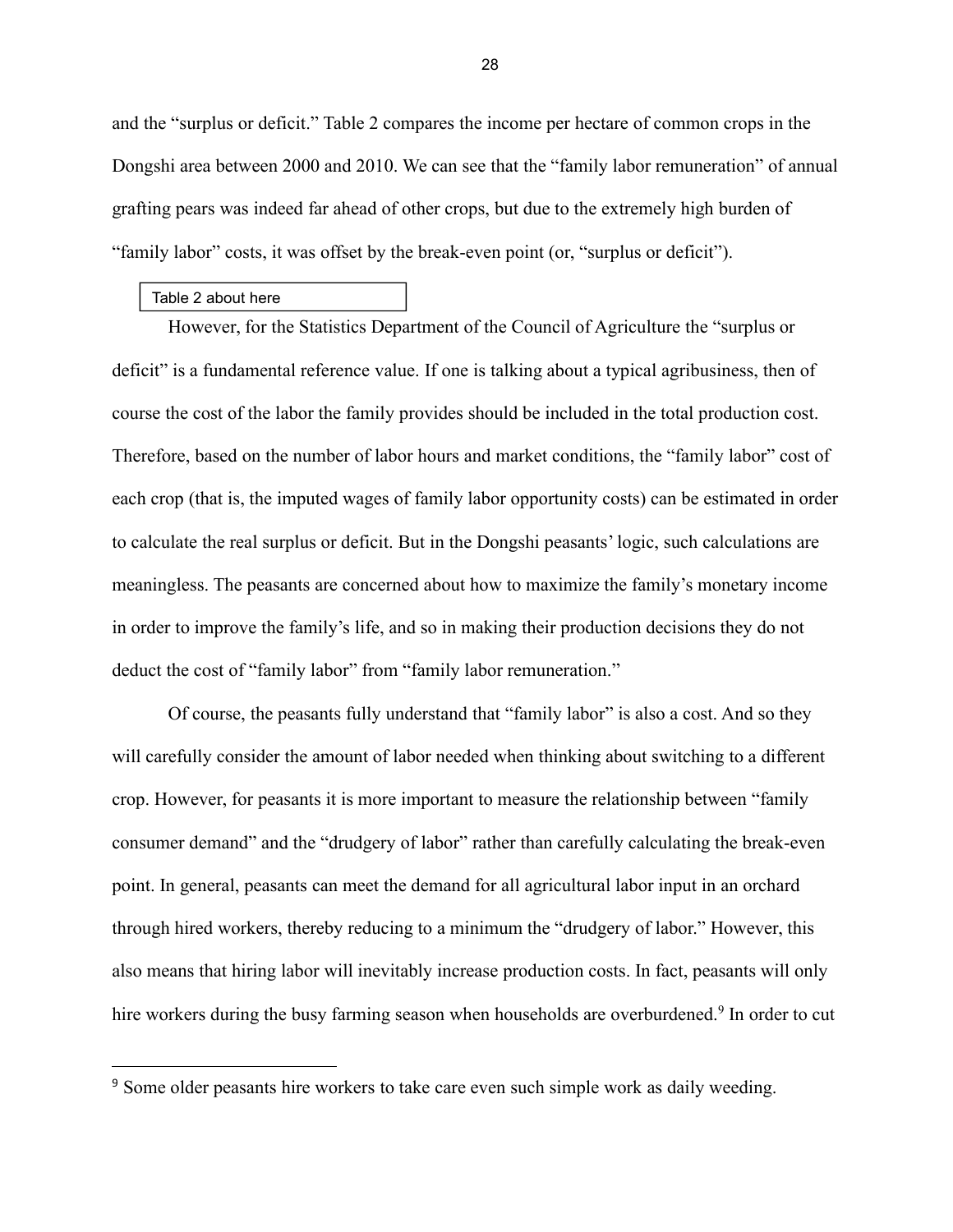down on the cost of hired labor, the peasant household will increase its own labor input as much as it can, or, as the Taiwanese put it, "work hard to save money" 赚自己的工. Therefore, in the subjective understanding of Dongshi's peasants, a higher degree of labor self-exploitation actually means a cost savings, especially when economic pressures are high.

Taking the Zhang family as an example, Table 3 compares the family's average income from citrus and from pears from 2000 to 2010. (Table 3 is based not on an actual investigation of the Zhangs' orchard, but rather is abstracted from survey data available from the government.<sup>[10](#page-28-0)</sup>) The figures show that when the Zhangs switched to pears from citrus, their "family labor remuneration" increased by 155.2 percent, but "family labor" also increased, by 214.2 percent: in other words, family income grew 1.55 times while family labor input increased 2.14 times. In short, the Zhangs'switch to pears from citrus raised "family labor remuneration" at the expense of diminishing marginal labor compensation.

# Prod. ed.: Table 3 about here

However, what was significant for the Zhang family is that the average "family labor remuneration" gap between the two crops was as high as NT\$247,982. For a Taiwanese peasant family, the difference in annual income of NT\$240,000 is very important, even if it entails diminishing marginal labor compensation. In the early 1990s, when Mr. Zhang gave up his job in Shenzhen and returned to Dongshi, what kind of emotions and thoughts led him to decide to

However, this does not violate the principle of peasant household economics and has nothing to do with the so-called capitalist farming.

<span id="page-28-0"></span><sup>&</sup>lt;sup>10</sup> The data from the government are in the form of NT\$ per hectare. Since the Zhangs' orchard is 1.3 hectares, the figures in Table 3 represent the government's figures multiplied by 1.3. Data for the year 1980–2000 are incomplete.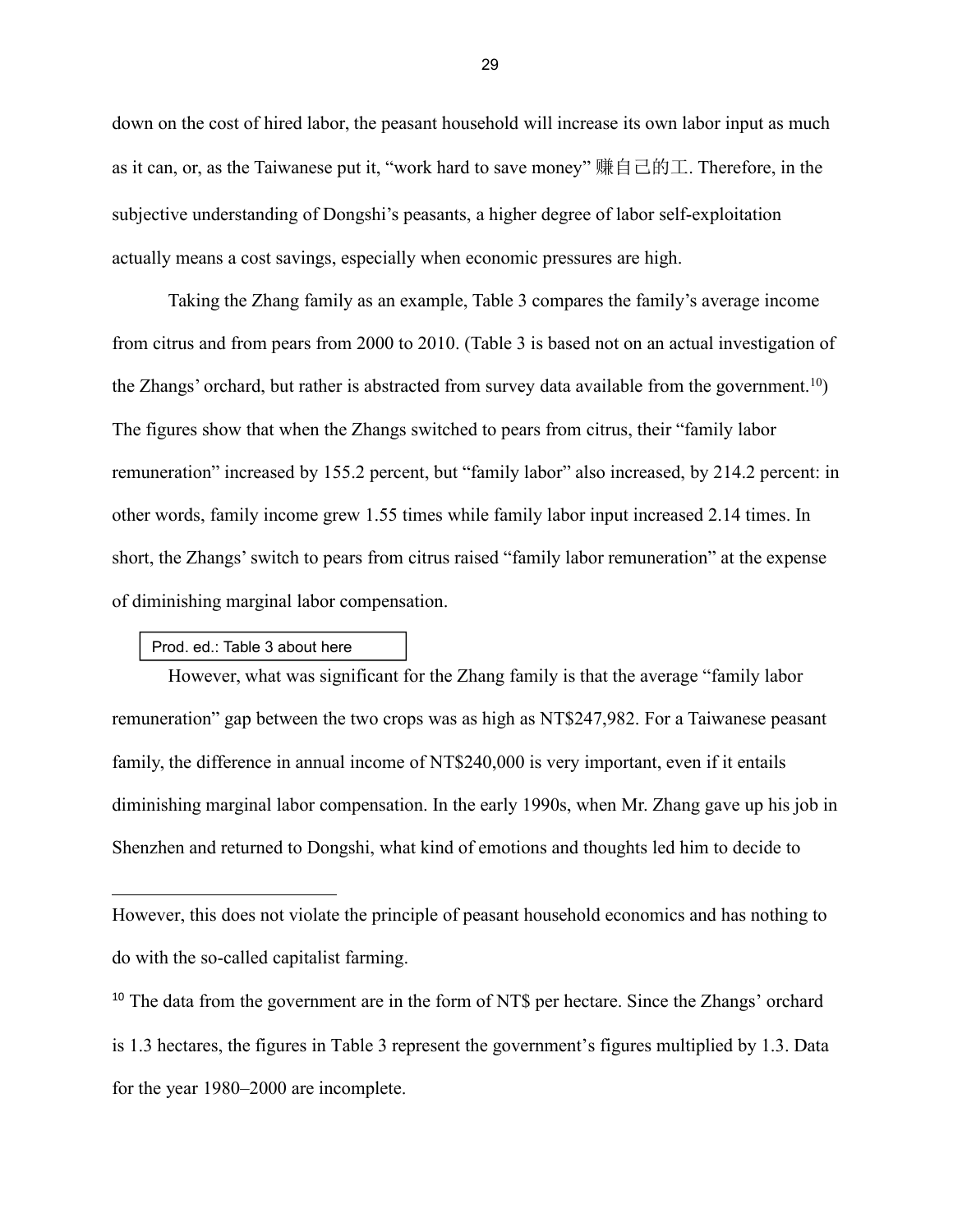cultivate annual grafting pears? After twenty years, when his two daughters had finally grown up, how can one calculate the cost of years of bitterly difficult work and, on the other side of the ledger, the value of the pride he took in his skills? If one does not put the peasant household economy into perspective, one cannot truly understand Taiwan's rural areas.

The reason Dongshi's peasants have embraced the annual grafting pear economy may be precisely because the specific cultivation pattern created by the peasants meets their needs as they see them. For peasant families with higher nonagricultural employment opportunity costs and sufficient family labor, as long as they are willing to bear a higher degree of "drudgery," cultivating annual grafting pears is an opportunity to substantially improve the family's income. Here, we do not have to indulge in a series of value judgments about labor self-exploitation. In fact, peasants will not unreasonably increase the "drudgery of labor." Returning to the perspective of historical change, perhaps the following question deserves more attention: What kind of urban-rural relationships and market structures have increased the pressure on the survival of the peasants in Dongshi and forced them to constantly look for alternative crops even when those crops entail increased agricultural labor inputs?

# *The Direction of Technological Innovation*

Only in the context of broader social change can we fully appreciate the historical significance of the birth of annual grafting pears. Chayanov's peasant household economy theory as an individual economic model cannot account for the external factors that have promoted the development of Dongshi's annual grafting pear economy. To grasp what has happened in Dongshi, we should regard the crop switching as a type of survival strategy, and from that point we can apply Philip Huang's notion of "hidden agricultural revolution" to understand the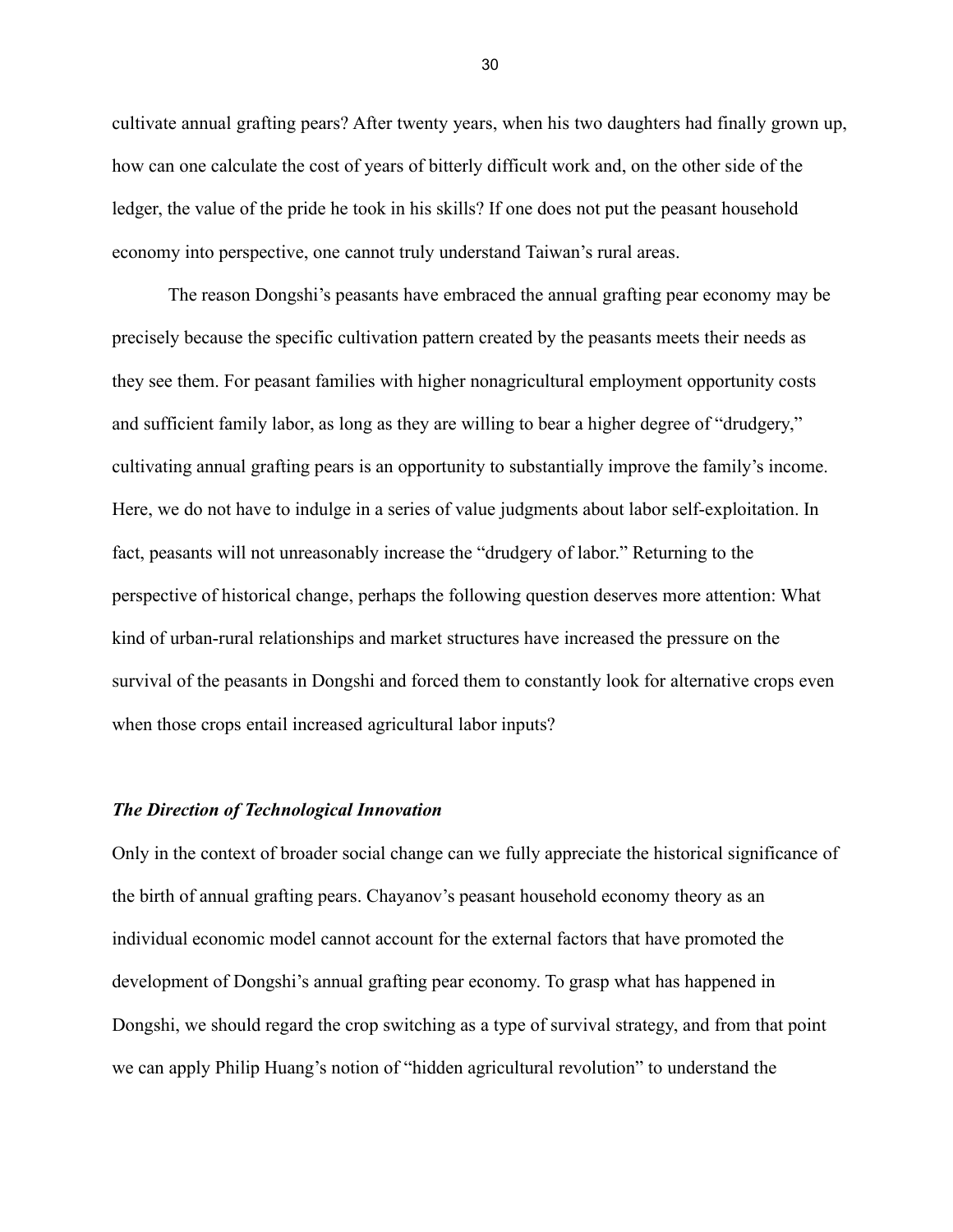peasants' living conditions under the changes in the macro urban-rural relationship and the formation of market structures.

The relationship between industrialization and socioeconomic change in contemporary rural areas has been a subject debate among many scholars. Both modernization theory, which argues that the smallholder peasant economy in the modern industrial and commercial economy will gradually decline (Zhang, 1974; Yu, 1975; Shen, 1976; Myers, 1979; Li, 1980; Zhang, 1980; Huang Junjie, 1984; Liao and Huang, 1992; Liao, Huang, and Xiao, 1986; Mao, 1994; Huang Shuren, 2002), and dependency theory, which predicts rural depression under the plunder of state and capital (Ke, 1988, 2006; Liu, 1992; Chen, 1995; Sumiya, Liu, and Tu, 1995; Tu, 1999; Yanaihara, 2002; Liu and Ke, 2002; Zhang, 2014), fail to explain why small family farming has stubbornly survived in Taiwan (see Yeh, 2016). It is time, I argue, to put aside the normative issue of whether the small peasant economy should evaporate with the development of capitalism, and instead recognize there is an abundance of peasant survival strategies under the impact of rapid industrialization.

It is clear that under the impact of Taiwan's agricultural crisis of the 1970s (Liao, Huang, and Xiao, 1986; Liao and Huang, 1992), the countryside has not simply suffered a decline but instead has undergone a dramatic differentiation (Ke and Weng, 1993). Another thing that stands out in Taiwan's agrarian structure it that between 1960 and 2010, the ratio of rice, vegetables, and fruit production in Taiwan shifted from 61:26:13 to 18:41:41 and the ratio of output value changed from 85:9:6 to 20:33:47 (Yeh, 2016: 308–9). The rapid growth of the fruit industry is particularly notable.

The shift in output ratios suggests that Taiwan also experienced a broad hidden agricultural revolution as early as the 1970s. From the perspective of the goals ofthis article—to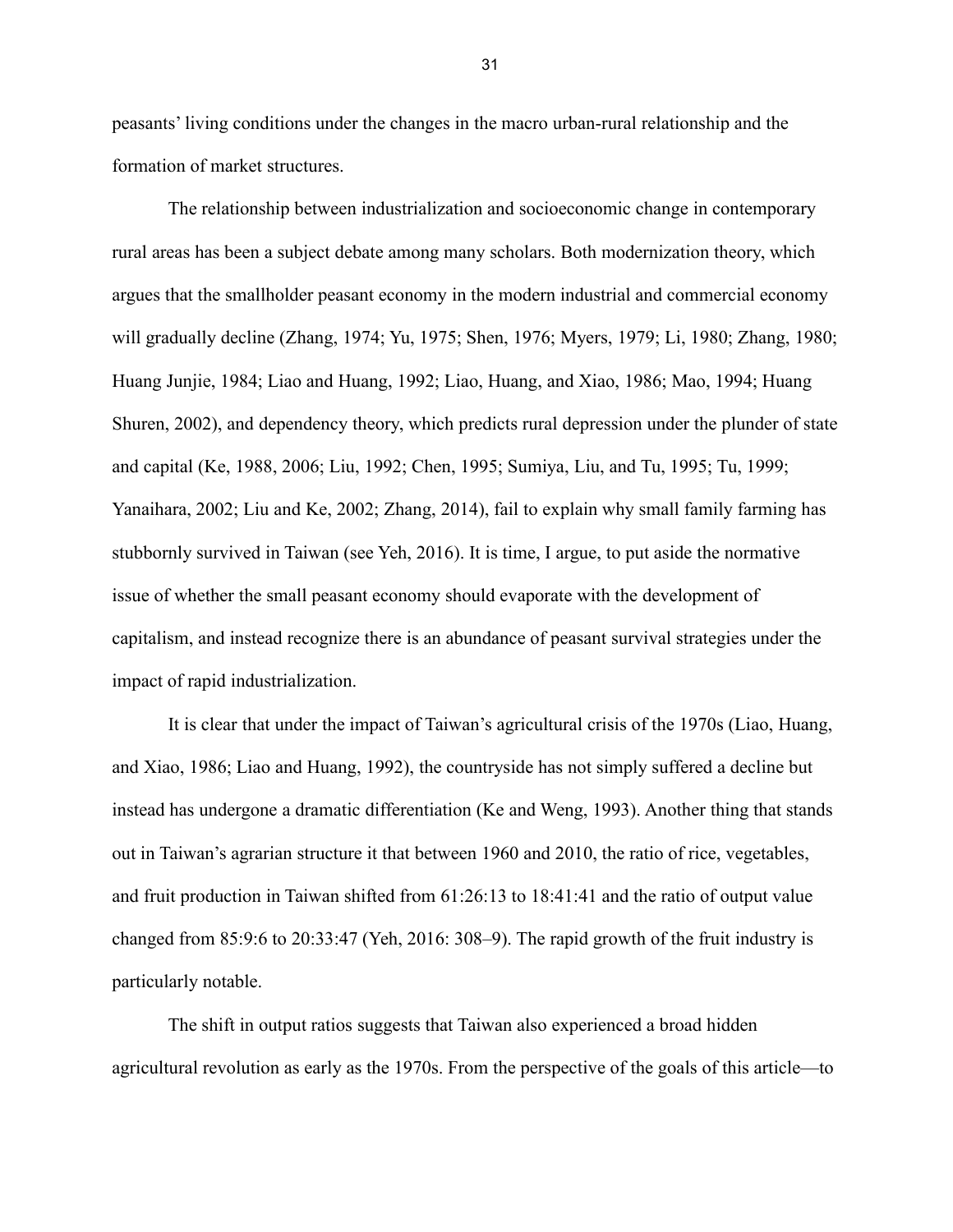summarize the historical experience of Dongshi's annual grafting pear economy and clarify the relationship between fruit cultivation technological innovations, the allocation of labor, and peasant household economy—the birth of the annual grafting pear is not an instance of the natural evolution of capitalism, but the result of the long-term interaction between the peasants in Dongshi and the conjuncture of greater historical change. There have been both active and passive adaptations. However, we should not underestimate the flexibility and resilience of small family farming in the face of changes in urban-rural relations.

In fact, the oral history of Dongshi's peasants shows that they are constantly searching for survival strategies that can improve their families' lives in the face of extremely limited social resources under the impact of the agricultural crisis. Throughout the 1970s, Taiwan's rural areas suffered both internal and external dislocations: not only was the Farmers Association's concentration on grain production unsustainable, but also the export market for cash crops was rapidly shrinking. Short-term rapid industrialization also led to an ever-increasing income gap between urban and rural areas, as well as rapid de-population of the countryside and aging of the agricultural workforce. The way out for Dongshi's peasants, concerned about how best to support their families, was the rapidly growing domestic demand for fruit. This was a conjuncture of historical contingency and structural necessity.

Many Dongshi residents think that the local fruit economy is diversified and they should be grateful for Dongshi's excellent climate and geography. However, if it were not for the convergence of many external factors, Dongshi's agriculture might have continued following the model adopted at the end of the Japanese colonial rule, that is a single-crop export model. Instead, Dongshi moved toward a diversified fruit economy catering to Taiwan's consumer market. The paradox is that this happened during the slump in Taiwan's banana exports in the late 1960s (Wu,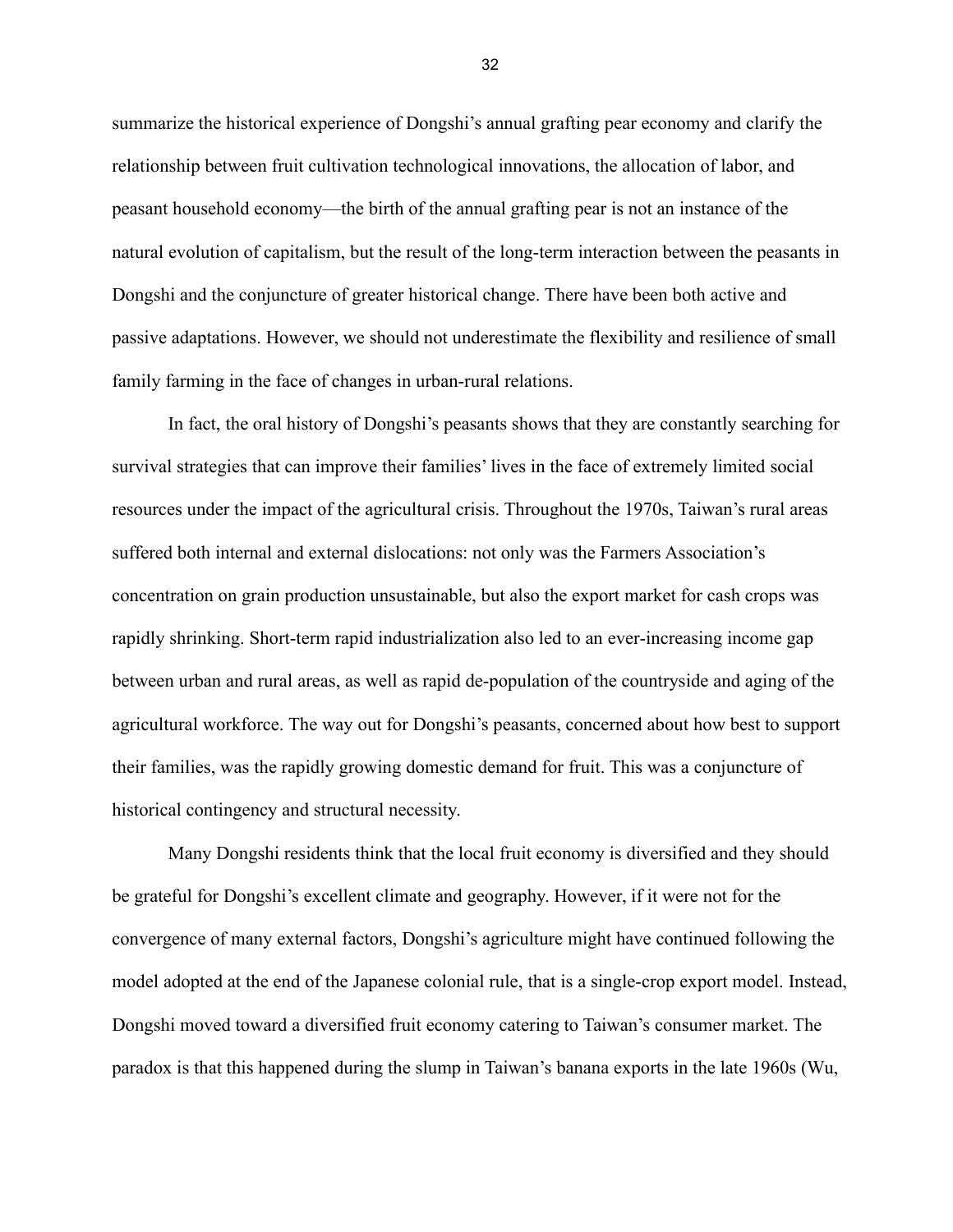1993), forcing peasants who had relied on the old vertically integrated transportation and supply network to explore other ways of survival. According to the peasants of Dongshi, the Dongshi Famers Association did not play an important role in the development of the annual grafting pear industry. However, this does not mean that the peasants have denied the importance of agricultural cooperation. On the contrary, they are generally eager for support from agricultural cooperative organizations orother public agencies.

What can't be ignored is that the narrowness of the market for domestic fruit in Taiwan has also been a key factor in promoting the diversification of Dongshi's fruit economy. As the fruit supply becomes more and more saturated, peasants become increasingly aware that real opportunity comes from the creating product differentiation rather than blindly increasing production. If this were not the case, Zhang Rongsheng would nothave had to make every effort to develop grapes that would mature out of season, snowflake pears, and annual grafting pears. In the absence of strong support from the government or cooperatives, in order to avoid the market cycle of overproduction followed by plunging prices, the response of the peasants of Dongshi has been to switch to more expensive and rarer fruit as far as possible, to study how to get fruit to bear in the off season, to search for new cultivation methods, to look for new crops with market potential, and to try to raise the quality of their fruit. It was the convergence of many conditions that eventually led to the diversification and refinement of fruit growing in Dongshi. In other words, Dongshi's peasants have tried to resist market volatility with sophisticated and diverse cultivating strategies.

Annual grafting pears are just one eye-catching case: in the face of market adversity, Dongshi's peasants spent nearly a decade collectively creating a new type of high-value crop. In this process, they demonstrated their capability for grassroots technological innovation. However,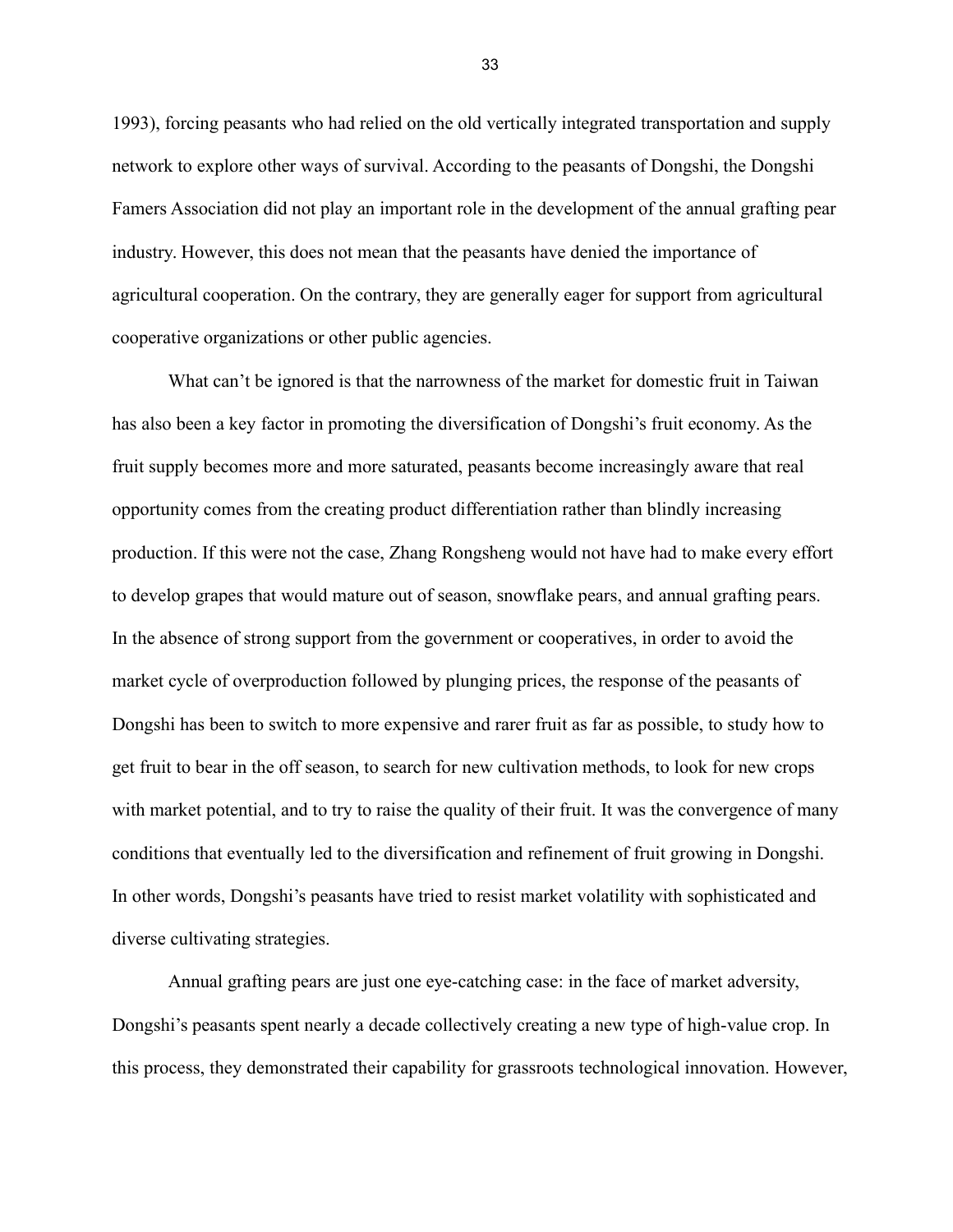many social conditions set limits on technological innovation. For example, it is difficult for Dongshi's peasants to imagine how they can obtain large labor-saving agricultural equipment and engage in large-scale mechanized fruit cultivation: they lack the funds to purchase such equipment, and do not themselves have the engineering know-how to design machinery for mechanized fruit cultivation. Moreover, in a peasant household economy, all agricultural investment means drawing from the household's annual consumption. This requires prudence. For instance, importing temperate pear blossoms from Japan worth hundreds of thousands of NT dollars was considered a bold step. In other words, Dongshi's peasants can rely on only their own hands, labor, experience, and technology, and on their small family farms.

This is why the grassroots agricultural technology innovation in Dongshi eventually led to labor-intensifying diversified crop farming rather than labor-saving single crop farming. In a contrasting case, in his field research on the Changhua Plain, Ying-kuei Huang (1979) found that the local rice industry turned to mechanization because Taiwan's rapid industrialization in the 1970s caused a sharp rise in wages, forcing farmers to seek labor-saving methods. On many occasions I have heard peasants joking: "Today, we need to make only three calls to grow rice: first, call people to do the cultivating, then ask someone to spray pesticides, and finally find others to bring in the harvest. The landowner never needs to go into the fields." Although this is an exaggeration, it reflects the nature of Taiwan's mechanized rice industry today. Indeed, cultivating rice in Taiwan rice can be done by around a thousand agricultural machinery cultivating teams with millions of capital. They use one or another form of sharecropping or the landowner outsources the farmwork to them. These teams are active all across Taiwan's plains.

Also in the 1970s, the fruit economy of Dongshi took a completely different direction. As a product of the collective creation of the peasants in Dongshi, the route followed by annual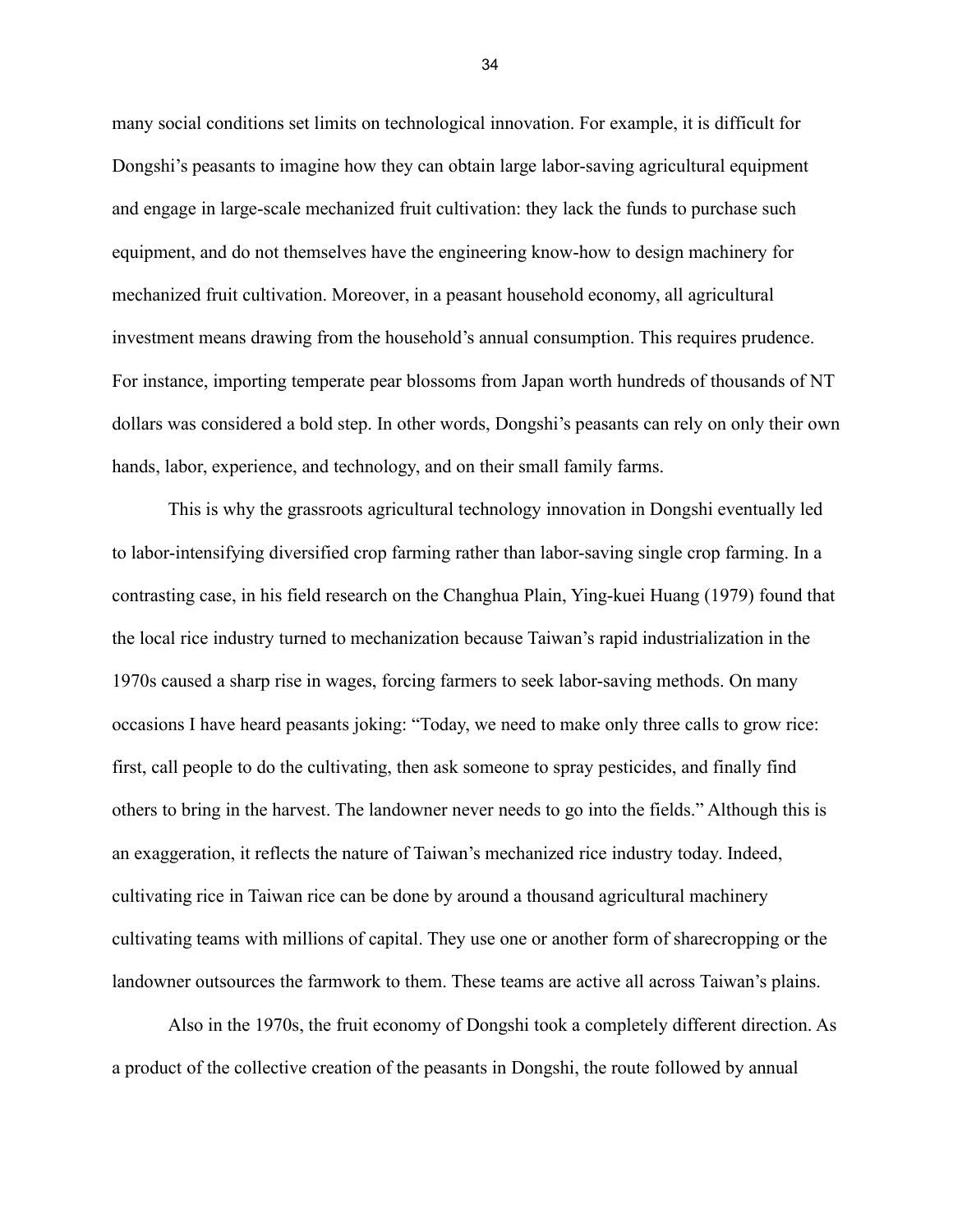grafting pears was to create a new product segment in the fruit market through cultivation and technological innovation and additional labor input, so as to achieve higher household incomes. The government's agricultural agencies initially questioned the wisdom of this move because it was something that exceeded the imagination of so-called modern agriculture technocrats. The peasants in Dongshi see the pears in a different light: they believe that the birth of the annual grafting pear has improved their lives, expanded job opportunities, and brought economic prosperity to Dongshi, giving young people in the countryside an opportunity to raise a family, and, through the exchange labor system, maintaining good human relations with one's neighbors. The cultivation of the pears is indeed complicated and labor-intensive. But such quality agricultural techniques also reveal the dedication and pride of many peasants, and show that they have the ability to survive on their own.

The re-intensification of labor input and the variety of crops in Dongshi's agriculture reflect the tenacity of family farms and the asymmetry between urban and rural areas. Dongshi's peasants are very sensitive to prices, but they lack the collective bargaining power of agricultural cooperatives. Technological innovation and self-exploitation are the only chips they have to resist market fluctuations. In order to support their families, they must exhaust every opportunity and look everywhere for new crops and technologies. If necessary, they can do more and work harder, even if it increases their income just a little. "It's all money!," a man once said to me. "I'm short of money. I have to be very serious about finding money and I find money in the land." This is the social background to the annual grafting pear, and is widely accepted by Dongshi's peasants.<br>However, ultimately the bonus from switch to different crops is limited. The farm price of

the four varieties of temperate pears (新世纪梨、丰水梨、幸水梨 and 新兴梨) declined by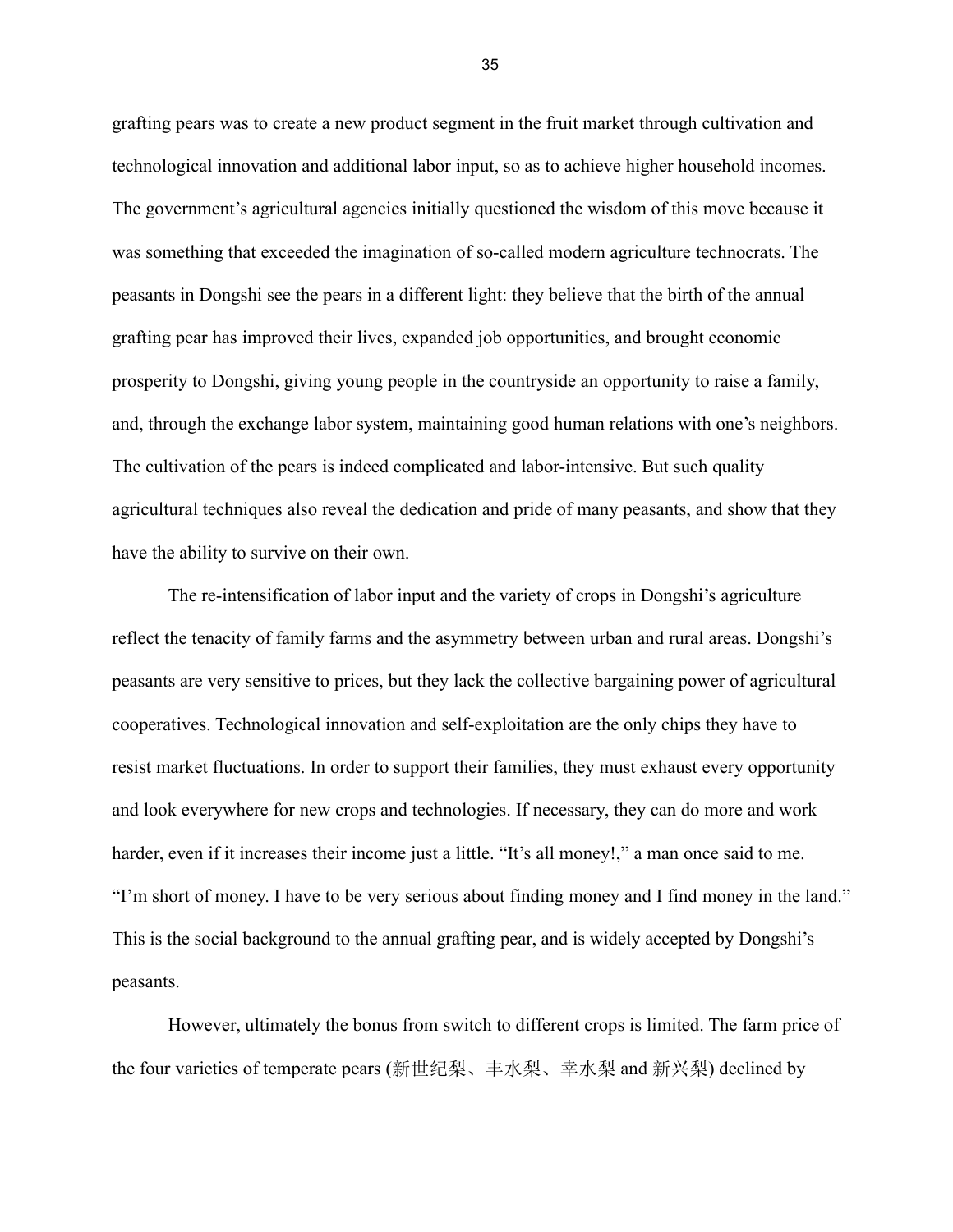about half throughout the 2000s (see Figure 2). This means that the income of the peasants was halved and the purchasing power of consumers of temperate pears was doubled. Urban residents are clearly the biggest beneficiaries of this highly skewed agro-supply system.

#### Figure 2 about here

Let us conclude this section by returning to the Zhangs' orchard. When I first visited the orchard, I was surprised: "The trees are planted so densely; won't they lack nutrients?" Mr. Zhang replied: "That's why we fertilize them." It was close to the harvest season, and I had to bend over when I walked so as not to bump the fruit covered in brown paper bags. To show me what the pears look like, Mr. Zhang carefully opened a bag, and then carefully resealed it. Will the labor required by such dense and laborious cultivation ever be eliminated? At that time, the plight of Dongshi's peasants became clear to me. The real difficulties seemed to be the problems of overproduction, low market prices, and a seasonal shortage of labor. But I rarely heard the peasants complain about the long hours they had to putin. In fact, Mr. Zhang was thinking about switching to another crop. The farm price of sweet persimmons, which were growing next to the orchard, seemed to be good, but the market fluctuated wildly. Zhang thinks that he should wait a while and see what happens. At that time, his two daughters had already reached high school age and one of them insisted on studying at an agricultural school. Mr. and Mrs. Zhang have mixed feeling about this. "But this orchard will have your daughter to take over it!," I said. "I'd rather she do whatever she wants to do in the future," Mr. Zhang said with a smile.

#### **Conclusion**

The current Taiwan fruit economy presents a complex picture that deserves continued attention from researchers. An analysis of policies, systems, and market institutions is also very valuable,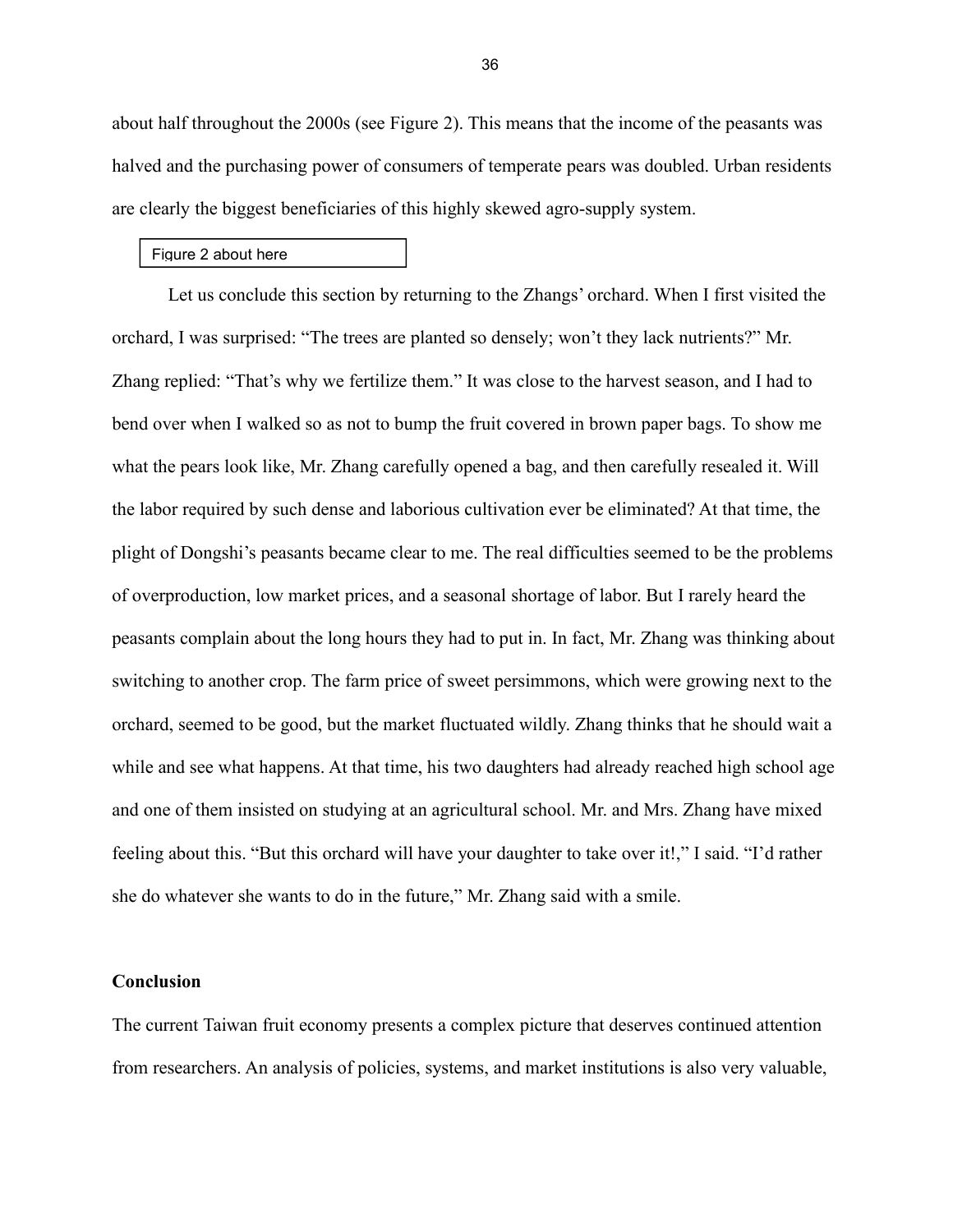but it inevitably misses the real people working on the farm frontlines. This article has explored, from the perspective of the peasant household economy, why the agricultural innovations in Dongshi's fruit economy moved in the direction of labor intensifying diversified crops' rather than the labor saving single crop model similar to the mechanized rice industry. Whether one talks about concepts like commodity-producing peasants ormasters in the field, and so on, it remains difficult to summarize the survival strategy of Dongshi's peasants in the process of Taiwan's rapid industrialization.

The birth of the annual grafting pear was a collective creation of the peasants of Dongshi, but it was also a reflection of the collective dilemma of Taiwan's peasants and Taiwan's highly skewed urban-rural relationship. Peasants accept the drudgery of such highly intensive work because they see it as an excellent opportunity to improve their families'situation. In this context, the impetus behind Dongshi's hidden agricultural revolution has been, in the first instance, Taiwan's agricultural crisis under the transformation of urban-rural relations and, at the same time, the flexibility and resilience of family farms in responding to economic pressure.

The complexities of the contemporary rural economy are so numerous that no single theoretical paradigm can account for all of them. Chayanov's peasant household economy theory and Philip Huang's hidden agricultural revolution concept are not intended to argue that family farms are superior or even reasonable, but rather to provide a corrective to mainstream economics. This article's goal has been simply to rethink the tenacity and creativity of grassroots peasants, and reflect on the highly skewed urban-rural relationship in contemporary Taiwan.

# **References**

Burawoy, Michael (1998) "The extended case method." Sociological Theory 16, 1: 4–33.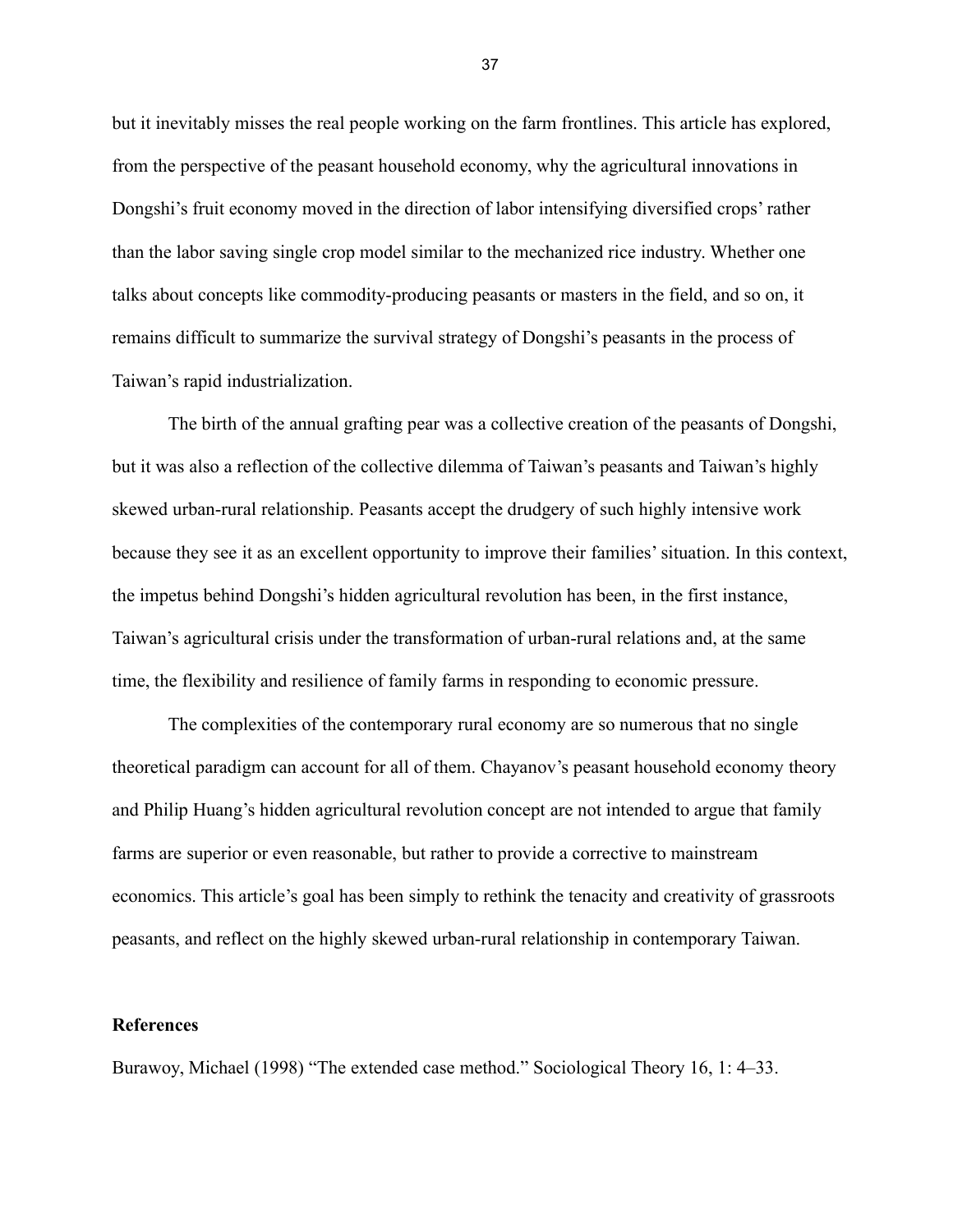- Chayanov, Alexander 恰亚诺夫 (1996) 农民经济组织 (Peasant economic organization). Trans. by Xiao Zhenghong 萧正洪. 北京: 中央编译局出版.
- Chen Xianming [Hsien-ming Chen] 陈宪明 (2002) 由农业资材行的运作看栽培技术的发展与 扩散──以屏东平原莲雾产业为例 (The development and diffusion of farming techniques via agricultural supply shops: a case study of the wax apple industry on the Pingdong plain). 国立师范大学地理研究所硕士论文.
- Chen Yuxi [Yu-Hsi Chen] 陈玉玺 (1995) 台湾的依附型发展 (Taiwan's dependent development). 台北: 人间出版社.
- Huang Junjie [Huang Chun-chieh] 黄俊杰 (1984) 面对历史的挑战: 沈宗瀚与我国农业现代化 的历程 (Facing the challenge of history: Shen Zonghan and the history of China's agricultural modernization). 台北: 幼狮出版社.
- Huang Shuren [Su-jen Huang] 黄树仁 (2002) 心牢: 农地农用意识形态与台湾城乡发展 (The caging of the mind: the ideology of the use of farmland and the development of the village and city in Taiwan).台北: 巨流出版社.
- Huang Yinggui [Ying-kuei Huang] 黄应贵 (1979) "农业机械化: 一个台湾中部农村的人类学 研究" (Agricultural mechanization: an anthropological study in central rural Taiwan). 中央 研究院民族学集刊 46: 31–78.
- Huang Zongzhi [Philip C.C. Huang] 黄宗智 (1994a) 中国研究的规范认识危机: 论社会经济史 中的悖论现象 (The paradigmatic crisis in Chinese studies: paradoxes in social and economic history).Hong Kong: Oxford Univ. Press.

Huang Zongzhi (1994b) 华北的小农经济与社会变迁 (The peasant economy and social change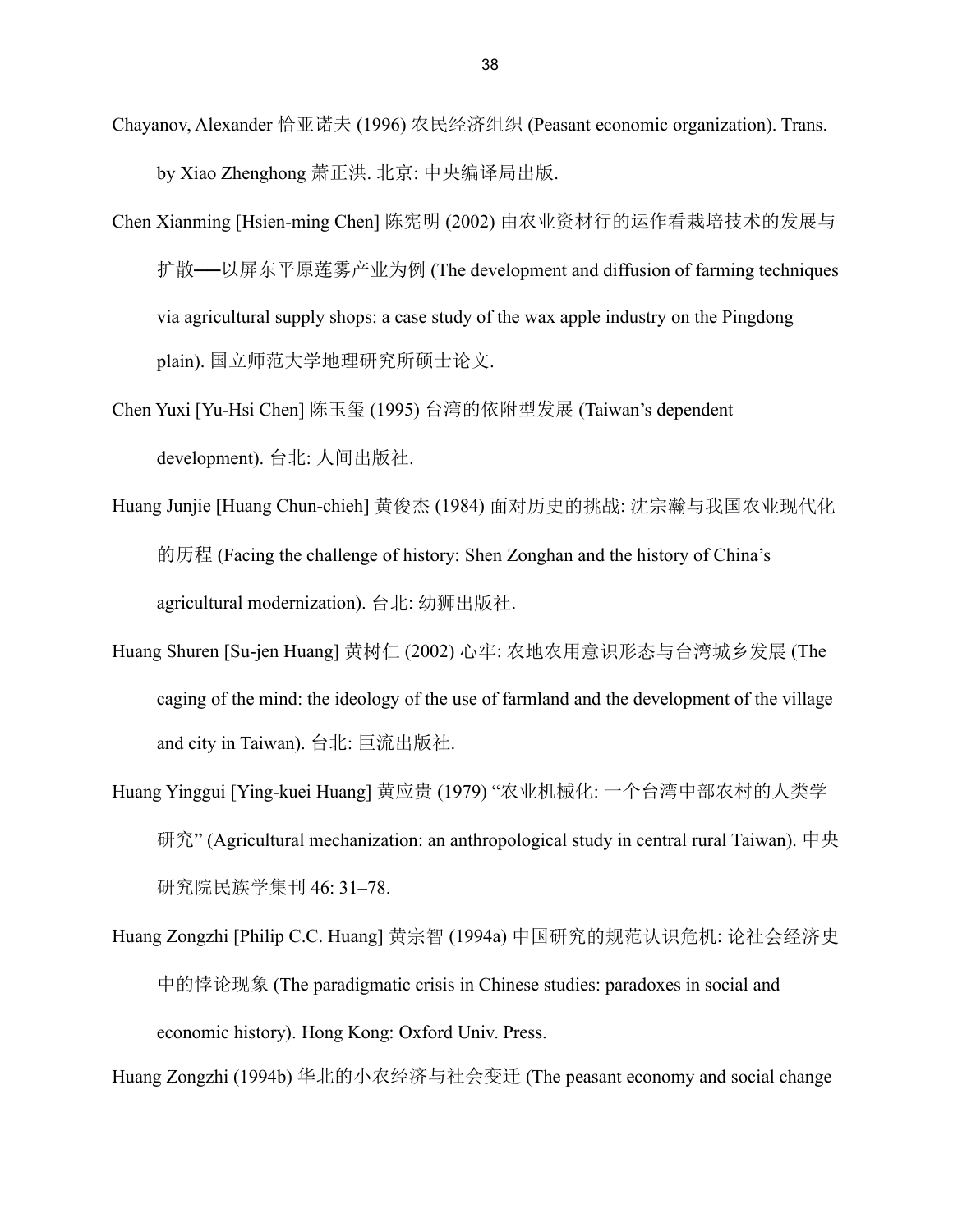in north China). Hong Kong: Oxford Univ. Press.

- Huang Zongzhi (1994c) 长江三角洲小农家庭与乡村发展 (The peasant family and rural development in the Yangzi delta, 1350–1988). Hong Kong: Oxford Univ. Press.
- Huang Zongzhi (2010) 中国的隐性农业革命 (China's hidden agricultural revolution). 北京: 法 律出版社.
- Huang Zongzhi (2014) 明清以来的乡村社会经济变迁: 历史、理论与现实(卷三: 超越左右: 从实践历史探寻中国农村发展出路)(Rural socioeconomic change from the Ming and Qing: history, theory, and the present. Volume 3: Beyond the left and the right: searching for a path of development for rural China from the history of practice). 北京: 法律出版社.

Kang Youde 康有德 (1992) 水果与果树 (Fruit and fruit trees). 台北: 黎明文化事业出版社.

- Ke Zhiming [Chih-ming Ka] 柯志明 (1988) "原始积累、平等与工业化: 以社会主义中国与资 本主义台湾案例之分析" (Primitive accumulation, equality, and industrialization: a case study of socialism and capitalism Taiwan). 台湾社会研究季刊 1: 11–51.
- Ke Zhiming (2006) 米糖相克: 日本殖民统治下台湾的发展与从属 (The contradictory relationship between rice and sugar: Taiwan's development and subordination under Japanese colonialism). 台北:群学出版社.
- Ke Zhiming and Weng Shijie 翁仕杰 (1993) "台湾农民的分类与分化" (The classification and differentiation of Taiwan's peasants). 中央研究院民族学研究所集刊 72: 107–50.
- Li Denghui [Lee Teng-hui] 李登辉 (1980) 台湾农业发展的经济分析 (An economic analysis of Taiwan's agricultural development). 台北: 联经出版社.

Liao Zhenghong [Jingo C. Liao] 廖正宏 and Huang Junjie [Huang Chun-chieh] 黄俊杰 (1992)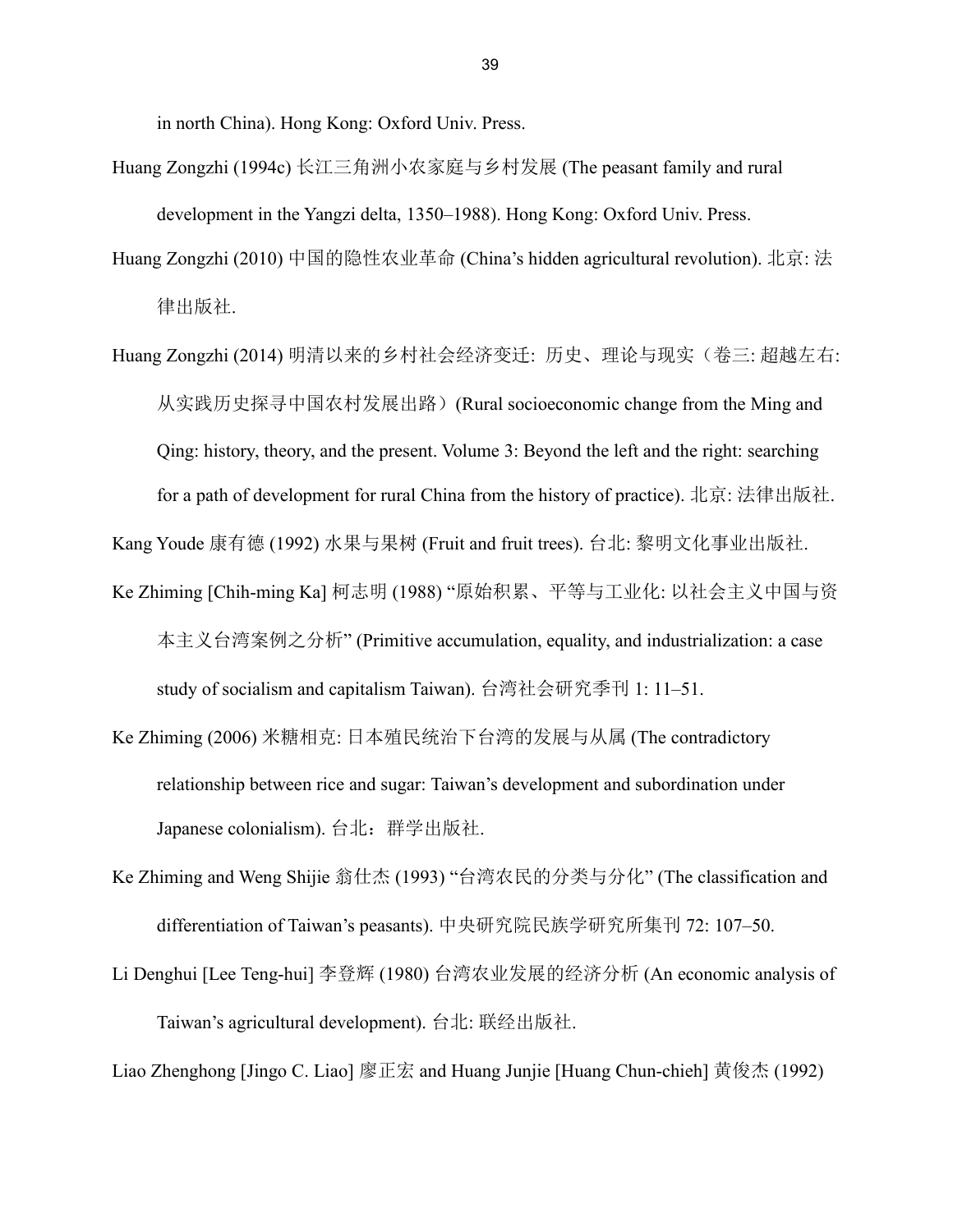战后台湾农民价值取向的转变 (Changes in the value orientation of Taiwan's peasants after the war). 台北: 联经出版社.

- Liao Zhenghong, Huang Junjie, and Xiao Xinhuang [Hsin-huang Michael Hsiao] 萧新煌 (1986) 光复后台湾农业政策的演变: 历史与社会的分析 (The evolution of Taiwan's postwar agricultural policy: a historical and social analysis). 台北: 中央研究院民族学研究所出版. Liu Jinqing 刘进庆 (1992) 台湾战后经济分析 (An analysis ofTaiwan's postwar economy). 台 北: 人间出版社.
- Liu Longlin [Lung-lin Liu] 刘龙麟 (2017) "寄接梨补遗" (The story of the annual grafting pear). Unpublished paper.
- Liu Zhiwei [Chi-wei Liu] 刘志伟 and Ke Zhiming 柯志明 (2002) 战后粮政体制的建立与土地 制度转型过程中的国家、地主与农民 (1945–1953) (The state, landlords, and peasants in Taiwan's postwar agrarian transformation, 1945–1953). 台湾史研究 9, 1: 107–80.

Mao Yugang [Yu-kang Mao] 毛育刚 (1994) 台湾农业发展论文集・续编. 台北: 联经出版社.

- Myers, Ramon 马若孟 (1979) 台湾农村社会经济的发展 (Transformation and tradition in Taiwan's peasant economy). Trans. by Chen Qi'nan 陈其南 etal. Hong Kong: Oxford Univ. Press.
- Qin Hui 秦晖 (1996) "当代农民研究中的 '恰亚诺夫主义'" ("Chayanovism" in contemporary peasant research). Pp. 2–6 in Alexander Chayanov 恰亚诺夫, 农民经济组织 (Peasant economic organization). 北京: 中央编译出版社.
- Shen Zonghan [Tsung-han Shen] 沈宗瀚 (1976) 台湾农业之发展 (Taiwan's economic development). 台北: 台湾商务.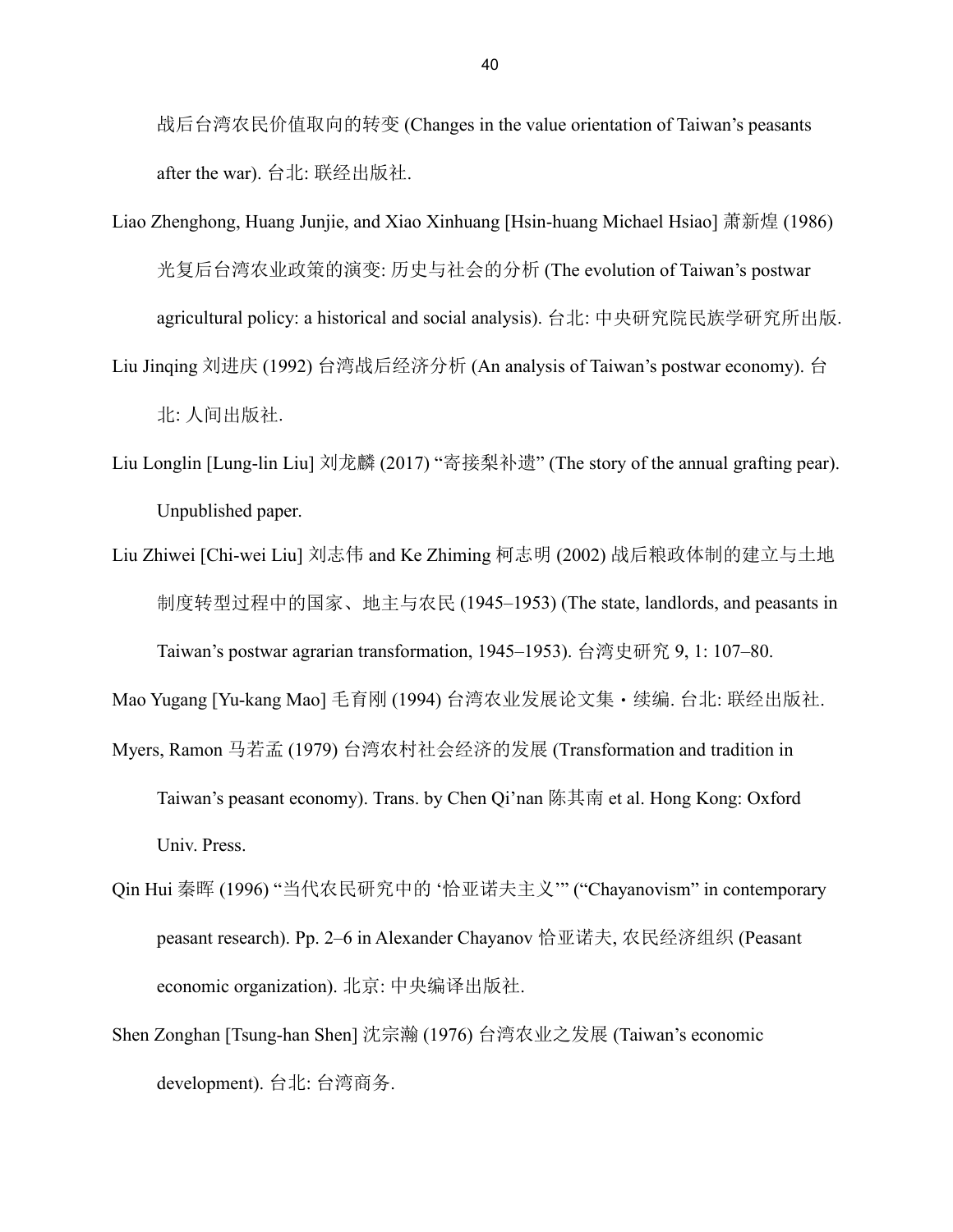- Sumiya Mikio 隅谷三喜男, Liu Jinqing 刘进庆, and Tu Zhaoyan 涂照彦 (1995) 台湾之经济: 典型 NIES 之成就与问题 (Taiwan's economy: achievements and problems of the NIES model). 台北: 人间出版社.
- Taichung District Agricultural Research and Extension Station 行政院农业委员会台中区农业 改良场编 (2005) 梨栽培管理技术研讨会专集 (Pear cultivation management seminar).台 中: 农委会台中农改场.
- Tu Zhaoyan 涂照彦 (1999) 日本帝国主义下的台湾 (Taiwan under Japanese imperialism). 台北: 人间出版社.
- Wang Guanzhou 汪冠州 (2010) 技术的共变转换: 牛奶凤梨乡的技术与社会 (The transformation of technology: society and the technology of pineapple farming in Taiwan).台中: 东海大学社会学系硕士论文.
- Wang Zuorong [Tso-yung Wang] 王作荣 et al. (1970) 台湾第二次土地改革刍议 (Taiwan needs a second agrarian reform). 台北: 环宇书局出版.
- Wu Tianquan 吴田泉 (1993) 台湾农业史 (A history of Taiwan's agriculture). 台北: 自立晚报出 版.
- Xie Donghua 谢东华, Lin Chunhua 林淳华, and Zeng Xiuying 曾秀英 (2000) 大甲溪带电奔流 (The Dajia River basin). 台北: 时报文化出版.
- Xie Zhiyi 谢志一 (2002) 草根, 知识与黑珍珠: 屏东莲雾技术发展的脉络式研究 (Grassroots, knowledge, and the jambu: a contextual history of the wax apple technology in Pingdong). 世新社会发展研究所硕士论文.

Yang Hongren [Hung-Jen Yang] 杨弘任 (2014) 社区如何动起来? 黑珍珠之乡的派系、在地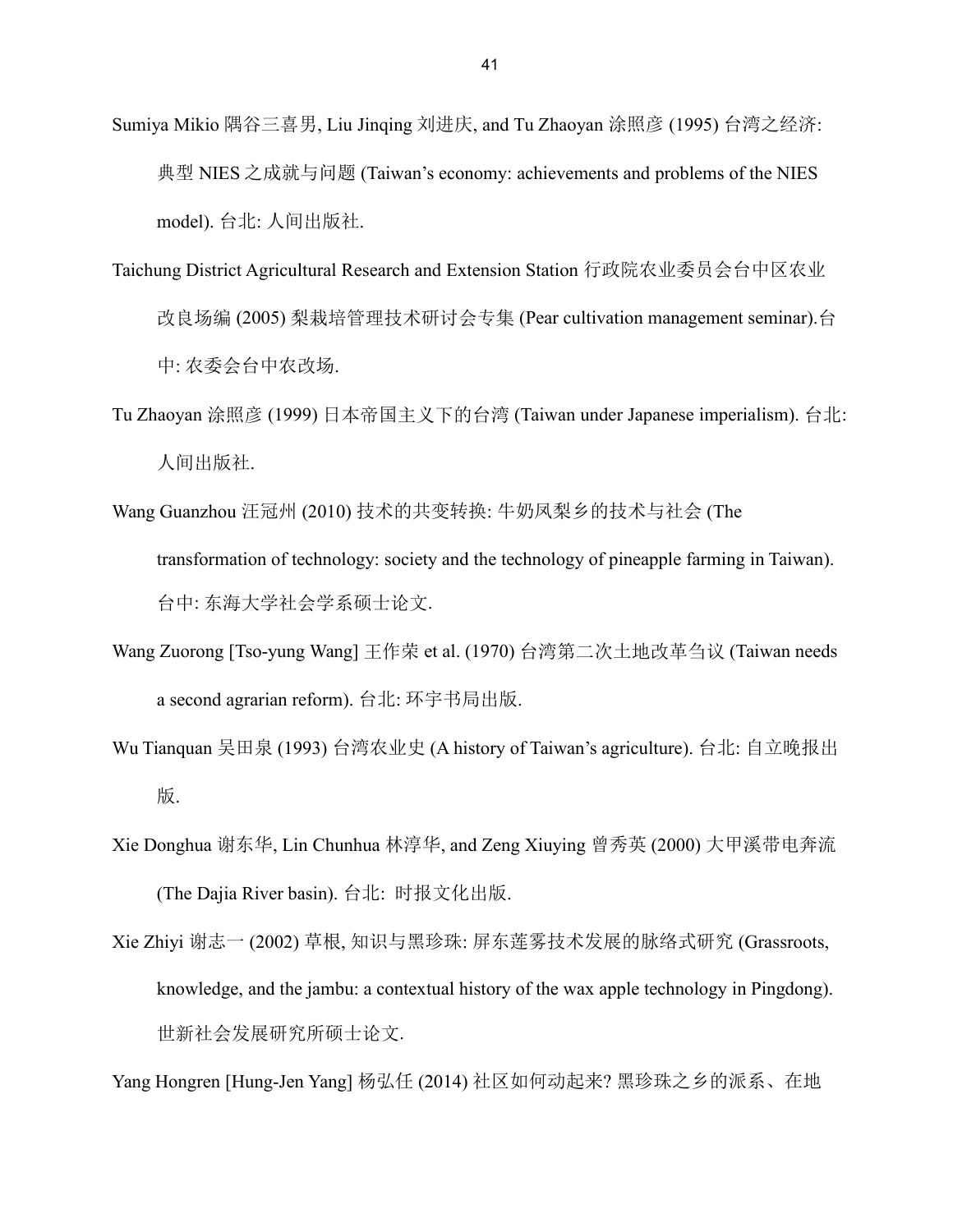师傅与社区总体营造 ([English title]: Making <sup>a</sup> community work? <sup>A</sup> case study of Lin-Bien). 台北: 群学出版社.

Yanaihara Tadao 矢内原忠雄 (2002) 日本帝国主义下之台湾 (Taiwan under Japanese imperialism). Trans. by Zhou Xianwen 周宪文. 台北: 海峡学术出版.

Ye Shouli [Shou-li Yeh] 叶守礼 (2015) "小农经济现代变迁: 东势果农的商品化之路" (Modern changes in the peasant economy of Taiwan: the commercialization of the Dongshi fruit farmers). Master's thesis. 东海大学社会学系硕士论文.

Ye Shouli (2017) "乡民生活世界: 农村社会学研究的田野反思" (Peasants' life world: reflections on field studies in rural sociology). 庶民文化研究 15: 107–134.

- Yeh, Shou-li (2016) "Transformation and tradition in Taiwan's peasant economy, 1960–2015: a case study of the Dongshi fruit economy." Rural China 13, 2: 306–343.
- Yu Zongxian [Tzong-Shian Yu] 于宗先 (1975) 湾农业发展论文集 (Collection on Taiwan's agricultural development). 台北: 联经出版社.
- Zhang Hanyu 张汉裕 (1974) 经济发展与农村经济 (Economic development and the rural economy). 台北: 张汉裕博士文集出版委员会.
- Zhang Subin [Chang Su-bing] 张素玢 (2014) 浊水溪三百年: 历史、社会、环境 (The Zhuoshui River: three hundred years of history, society, and environment). 台北: 卫城出版 社: 远足发行.
- Zhang Yantian [Yen Tian Chang] 张研田 (1980) 农企业的发展 (The development of agribusiness). 台北: 联经出版社.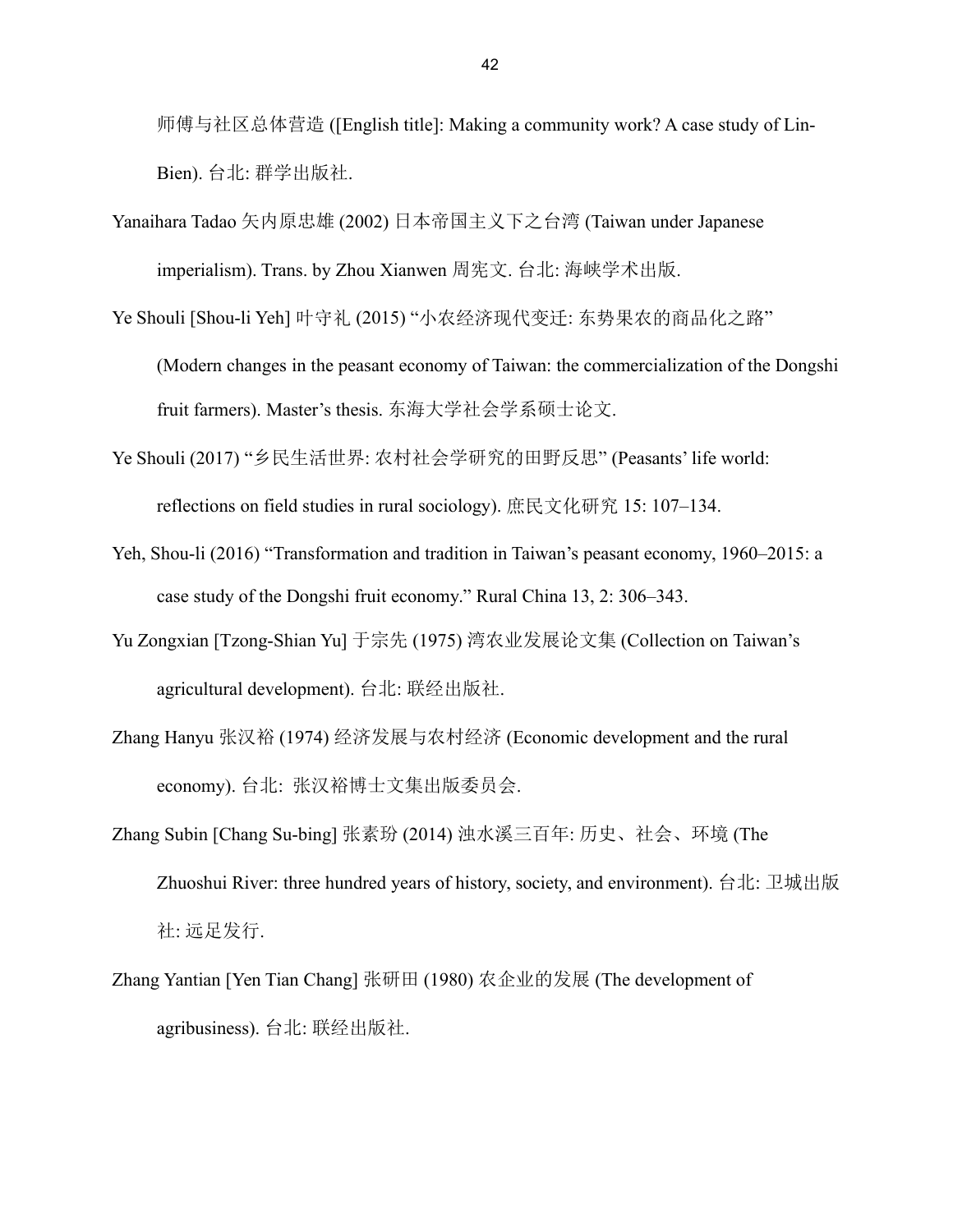Shou-li Yeh is a PhD student in the Graduate Institute of Sociology, Tunghai University. His master's thesis won two thesis awards and a fieldwork award , and his doctoral dissertation on rural Taiwan attempts to understand the relationship between urban and rural areas in the post-industrial society of East Asia and the collective destiny of contemporary peasants.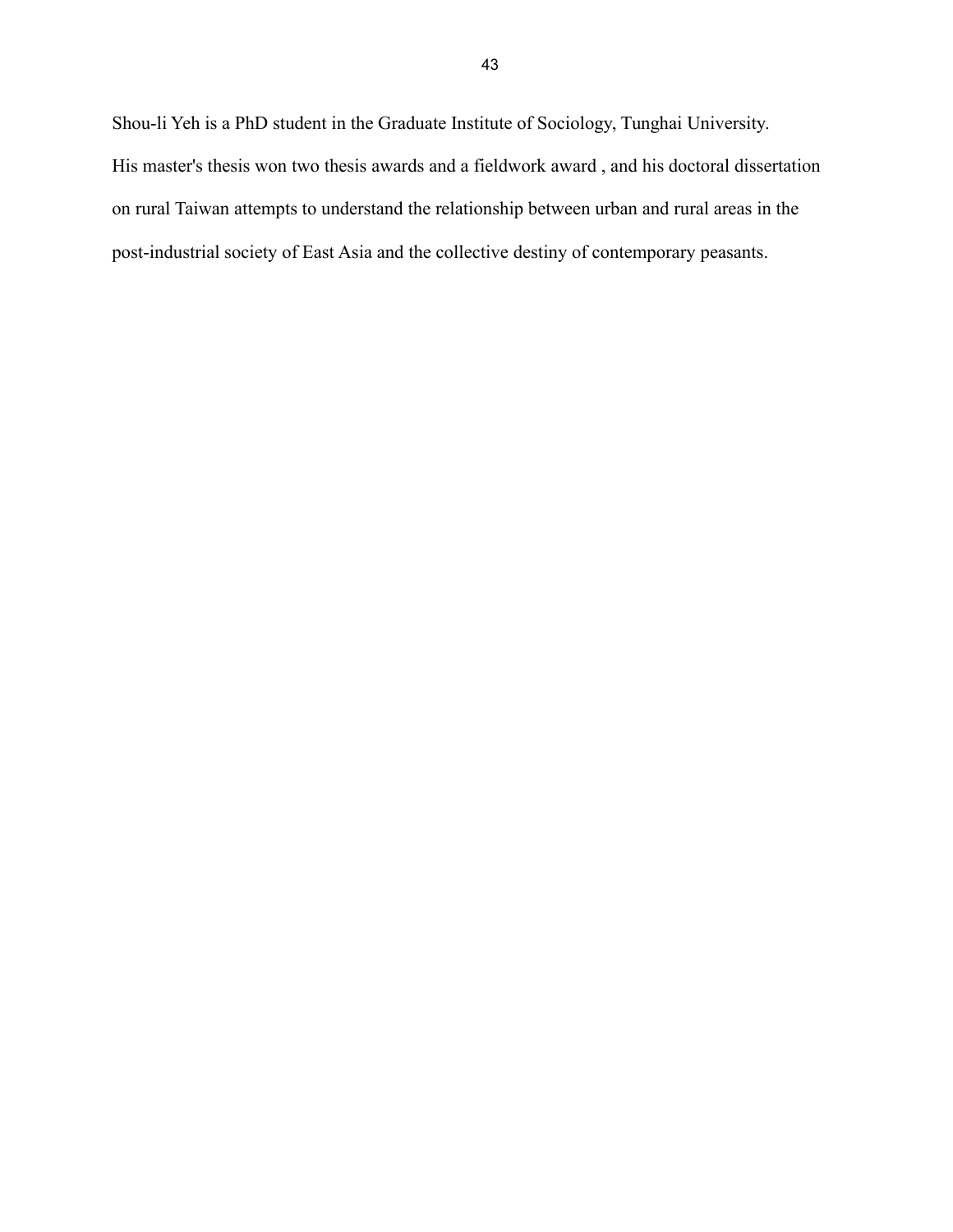

Figure 1. Pear Production in Taiwan, 1955–2016

Based on data from Council of Agriculture, Executive Yuan 「行政院农业委员会农业统计数 据查询数据库: 农产品生产量值统计」(Agricultural statistics database: agricultural product production statistics), December 20,2017,

http://agrstat.coa.gov.tw/sdweb/public/inquiry/InquireAdvance.aspx.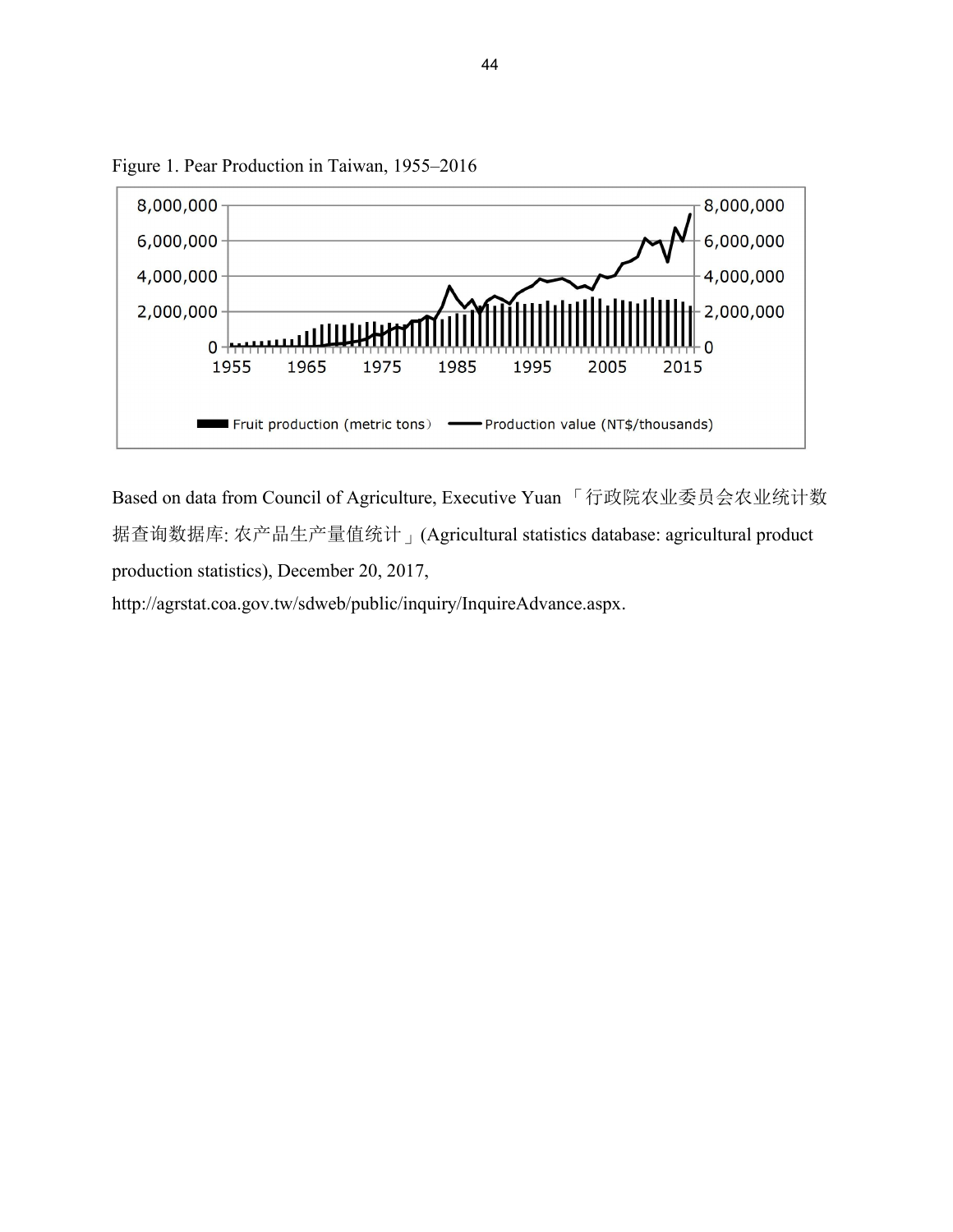|        | Rice   | Green plums | Citrus | Peaches | Sweet<br>persimmons | Annual<br>grafting<br>pears |
|--------|--------|-------------|--------|---------|---------------------|-----------------------------|
| Male   | 121.59 | 417.6       | 624.6  | 697.1   | 895.9               | 1,107.9                     |
| Female | 47.07  | 290.8       | 246.2  | 607.4   | 814.2               | 966.8                       |
| Total  | 168.66 | 708.4       | 870.8  | 1,304.5 | 1,710.1             | 2,074.7                     |

Table 1. Comparison of Number of Hours of Labor per Hectare for Six Crops in Dongshi, 2010

Data source: same as in Figure 1.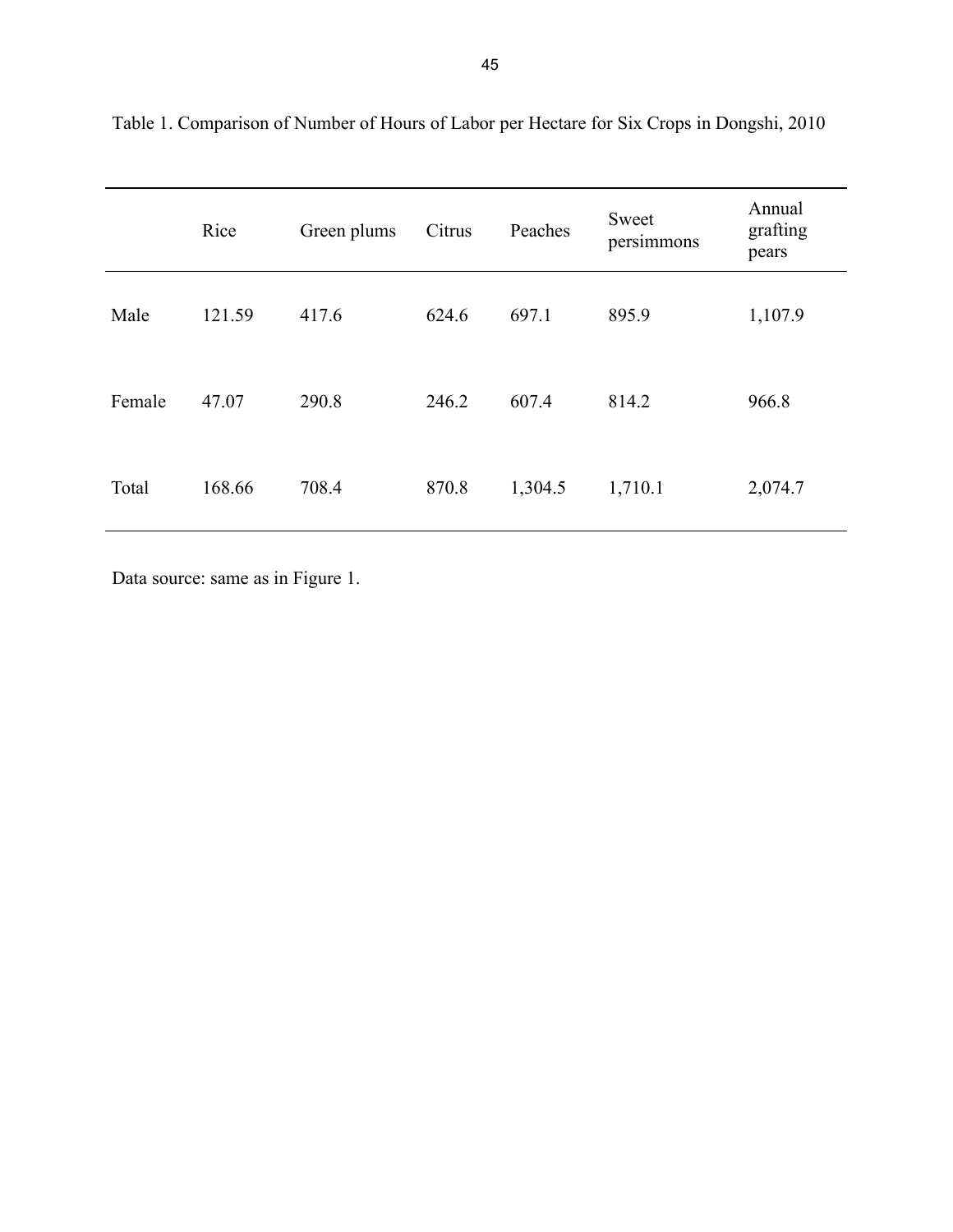|                              | Green<br>plums | Citrus  | Peaches | Sweet<br>persimmons | Annual<br>grafting<br>pears |
|------------------------------|----------------|---------|---------|---------------------|-----------------------------|
| Income                       | 258,817        | 478,688 | 656,704 | 690,569             | 1,097,876                   |
| Hired labor                  | 92,756         | 155,850 | 232,744 | 271,588             | 347,022                     |
| Family labor                 | 60,84          | 140,999 | 203,919 | 246,574             | 302,044                     |
| Surplus or deficit           | 93,895         | 204,248 | 216,784 | 158,099             | 233,959                     |
| Family labor<br>remuneration | 154,744        | 345,248 | 420,704 | 404,74              | 536,003                     |

Table 2. Comparison of Average Income per Hectare for Common Crops in Dongshi, 2000–2010 (units: NT\$)

Data source: Same as in Figure 1.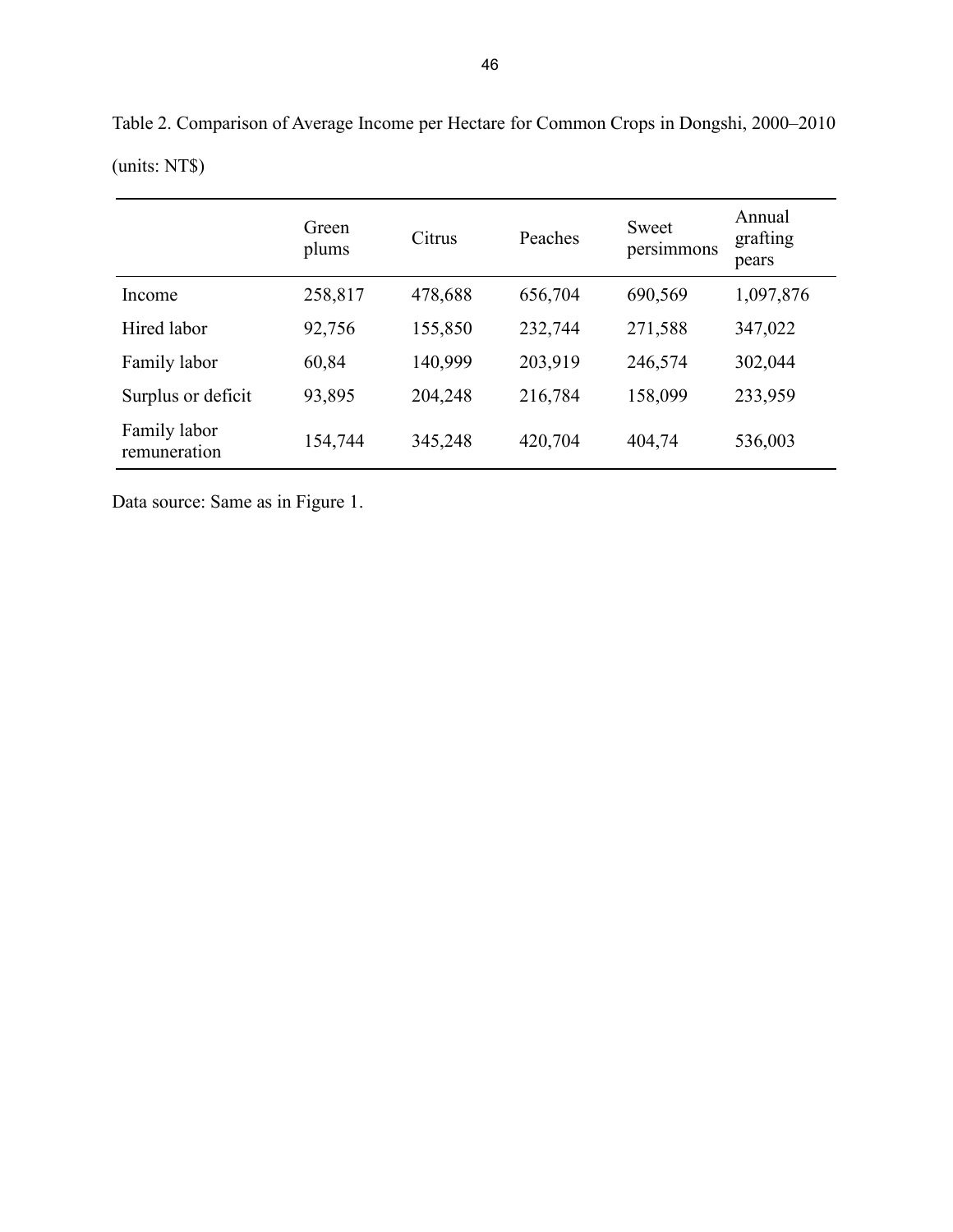| 47 |  |  |  |
|----|--|--|--|
|    |  |  |  |

Table 3. Simulated Annual Income of the Zhang Household from Citrus and Annual Grafting

|                       | Family labor | Family labor<br>remuneration | Surplus or deficit |
|-----------------------|--------------|------------------------------|--------------------|
| Citrus                | 183,299      | 448,822                      | 265,523            |
| Annual grafting pears | 392,658      | 696,804                      | 304,146            |

Pears, 2000–2010 (units: NT\$)

Data source: Same as in Figure 1.